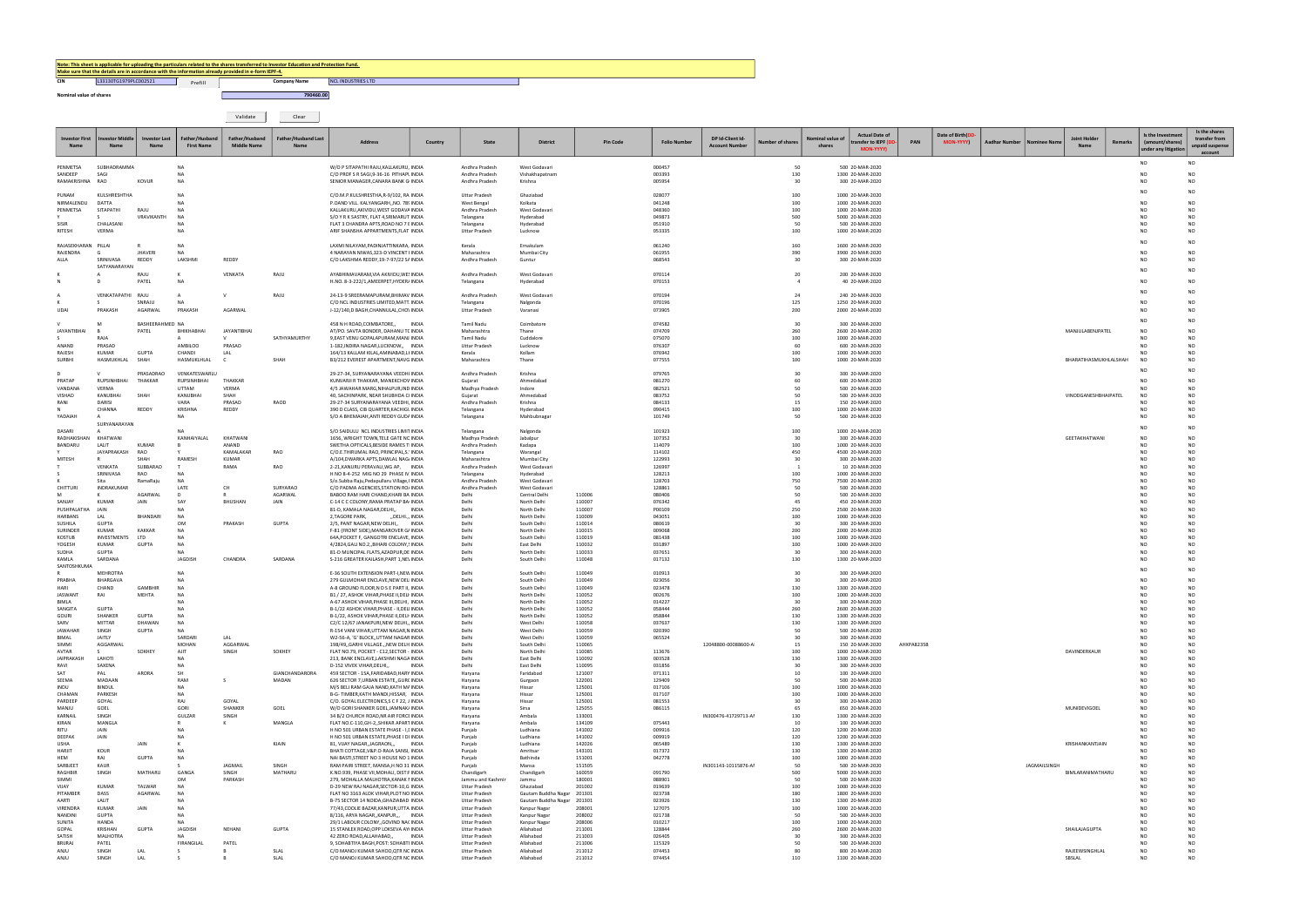| SURENDRA                      | <b>NATH</b>                     | <b>GUPTA</b>            | <b>NA</b>               |               |            | 68 KALADANDA, HIMMAT GANJ, ALL/ INDIA                                                | Uttar Pradesh                  | Allahabad                          | 211016           | 026422           |                      | 50         | 500 20-MAR-2020                      |            |                            | NO              |                      |
|-------------------------------|---------------------------------|-------------------------|-------------------------|---------------|------------|--------------------------------------------------------------------------------------|--------------------------------|------------------------------------|------------------|------------------|----------------------|------------|--------------------------------------|------------|----------------------------|-----------------|----------------------|
| PRAMILA<br>CHARAN             | CHAWLA<br><b>IFFT</b>           |                         | <b>NA</b>               |               |            | CHAWLA ELECTRICALS, HOSPITAL RO INDIA<br>CHAWLA ELECTRICALS, HOSPITAL RO INDIA       | Uttar Pradesh<br>Uttar Pradesh | Lakhimpur Kheri<br>Lakhimpur Kheri | 222701<br>222701 | 015247<br>127185 |                      | 30<br>45   | 300 20-MAR-2020<br>450 20-MAR-2020   |            |                            | NO.<br>NO.      |                      |
| RAMESH                        | CHANDRA                         | SRIVASTAVA              | UGRASEN                 | LAL           | SRIVASTAVA | 601, RAIGANJ, OPP: OF KURMI MANI INDIA                                               | Uttar Pradesh                  | Faizabad                           | 224123           | 115846           |                      | 200        | 2000 20-MAR-2020                     |            |                            | NO.             |                      |
| KANTA                         | <b>GROVER</b>                   |                         | NΑ                      |               |            | F-27 INCOME TAX COLONY, WAZIR H INDIA                                                | Uttar Pradesh                  | Lucknow                            | 226001           | 020657           |                      | 100        | 1000 20-MAR-2020                     |            |                            |                 |                      |
| SANDEER                       | SINGHAI                         |                         |                         |               | AGARWAL    | SANDEEP RAJEEV & CO., 205, REGEN INDIA                                               | Uttar Pradesh                  | Lucknow                            | 226001           | 112325           |                      | 50         | 500 20-MAR-2020                      |            | RAJEEVMAHESHWARI           | NO              |                      |
| NAHID<br><b>NISHA</b>         | ANJUM<br>MISRA                  |                         | NΔ<br><b>NA</b>         |               |            | MIG-3, NEW LDACOLONY, AISBA INDIA<br>559 KHA/291 SRINAGAR(SINGAR NA INDIA            | Uttar Pradesh<br>Uttar Pradesh | Lucknow<br>Lucknow                 | 226004<br>226005 | 023685<br>015303 |                      | 50<br>30   | 500 20-MAR-2020<br>300 20-MAR-2020   |            |                            | NO<br>NO        |                      |
| SURESH                        | CHANDRA                         |                         | <b>NA</b>               |               |            | 1/21 VISHWAS KHAND, GOMTINAGA INDIA                                                  | Uttar Pradesh                  | Lucknow                            | 226010           | 026463           |                      | 130        | 1300 20-MAR-2020                     |            |                            | NO.             |                      |
| ANAND                         | PRASAD                          |                         | LATE                    | AMBIKA        | PRASAD     | A-182 INDIRA NAGAR, LUCKNOW,, INDIA                                                  | Uttar Pradesh                  | Lucknow                            | 226016           | 085685           |                      | 30         | 300 20-MAR-2020                      |            |                            | NO              |                      |
| RAI                           | RAJESHWAR                       | <b>BAI</b>              | RAI                     | BHAGWATI      | PRASAD     | C 9/1 RIVER BANK COLONY, LUCKNO' INDIA                                               | Uttar Pradesh                  | Lucknow                            | 226018           | 069811           |                      | 130        | 1300 20-MAR-2020                     |            | RAJLAXMI                   | NO              |                      |
| GAYATRI                       | SHUKLA                          |                         | SHUKLA                  |               |            | 1580/8 NORTH AWAS VIKAS COLON' INDIA                                                 | Uttar Pradesh                  | Sultanpur                          | 228001           |                  | 12013200-00552480-AI | 18         | 180 20-MAR-2020                      | BHLPS7261Q |                            |                 |                      |
| RAM<br><b>VIPIN</b>           | PRAKASH<br><b>KUMAR</b>         | TIBREWAL                | NA<br>OMKAR             | SINGH         |            | C/O ROSA SUGAR WORKS, P.O:-ROSA INDIA                                                | Uttar Pradesh                  | Shahjahanpur                       | 242406           | 031120           |                      | 100        | 1000 20-MAR-2020                     |            |                            | NO<br>NO        |                      |
| MANJU                         | BALA                            | SINGH                   | PRAMOD                  | <b>KUMAR</b>  | GARG       | E 69 JUDGES COMPOUND, CIVIL LINE INDIA<br>L.I.C. OF INDIA, BRANCH OFFICE, SHAI INDIA | Uttar Pradesh<br>Uttar Pradesh | Badaun<br>Muzaffarnagar            | 243601<br>247776 | 084902           | 12029900-05274178-AI | 600<br>130 | 6000 20-MAR-2020<br>1300 20-MAR-2020 | BJSPS8070C |                            | NO.             |                      |
| VIJAYA                        | PATHANIA                        |                         | NΑ                      |               |            | 37 E.C.ROAD, DEHRADUN, U.P.,,<br>INDIA                                               | Uttarakhand                    | Dehradun                           | 248001           | 043130           |                      | 100        | 1000 20-MAR-2020                     |            |                            | NΩ              |                      |
| ARVIND                        | ANAND                           |                         |                         |               | ANAND      | 132/3 THAPAR NAGAR, MEERUT, UTT INDIA                                                | Uttar Pradesh                  | Meerut                             | 250001           | 076682           |                      | 30         | 300 20-MAR-2020                      |            |                            | NO              |                      |
| AMIL                          | <b>KUMAR</b>                    |                         |                         |               | ANAND      | C/O SAMNI TRADERS, VIMAL ADITYA INDIA                                                | Uttar Pradesh                  | Meerut                             | 250002           | 076683           |                      | 30         | 300 20-MAR-2020                      |            |                            |                 |                      |
| RAHUL                         | KUMAR                           | KAUSHIK                 |                         |               | KAUSHIK    | C/O RAJENDRA PRAKASH KAUSHIK,1 INDIA                                                 | Uttar Pradesh                  | Meerut                             | 250401           | 065304           |                      | 50         | 500 20-MAR-2020                      |            |                            | N٢              |                      |
| GITA                          | SHAH                            |                         |                         |               |            | 244 PATEL NAGAR, NEW MANDI, MU. INDIA                                                | Uttar Pradesh                  | Muzaffarnagar                      | 251001           | 100020           |                      | 20         | 200 20-MAR-2020                      |            |                            | NC              |                      |
| MANJU<br>KARUNA               | SARAN<br>MAI                    | SINGH                   | <b>NA</b><br><b>NA</b>  |               |            | 46 AVAS VIKAS COLONY, BETIA HATA INDIA<br>15 JAWAHAR NAGAR, NEAR KUWAR INDIA         | Uttar Pradesh<br>Uttar Pradesh | Gorakhpur                          | 273001<br>282002 | 015285<br>037926 |                      | 30<br>100  | 300 20-MAR-2020<br>1000 20-MAR-2020  |            |                            | NO<br>NΩ        |                      |
| RAJIV                         | <b>GUPTA</b>                    |                         | NA                      |               |            | 20/133, JAMUNA KINARA, AGRA, INDIA                                                   | Uttar Pradesh                  | Agra<br>Agra                       | 282004           | 008315           |                      | 30         | 300 20-MAR-2020                      |            |                            | NO              |                      |
| MEENA                         | DEMBLA                          |                         |                         |               |            | 200, JAI PUR HOUSE COLONY, AGRA, INDIA                                               | <b>Uttar Pradesh</b>           | Agra                               | 282010           | 008357           |                      | 130        | 1300 20-MAR-2020                     |            |                            | NΩ              |                      |
| RAJENDRA                      | KUMAR                           | <b>JAIN</b>             | <b>NA</b>               |               |            | KIRAN GENERAL STORE, 539 CIVIL LIN INDIA                                             | Uttar Pradesh                  | Lalitpur                           | 284403           | 006100           |                      | 30         | 300 20-MAR-2020                      |            |                            | NΩ              | N <sub>O</sub>       |
|                               |                                 |                         |                         |               |            |                                                                                      |                                |                                    |                  |                  |                      |            |                                      |            |                            |                 |                      |
| KSHAMA                        | SAXENA                          |                         | RAMESHCHANDRA SAXENA    |               |            | KSHAMAA & ASSOCIATES,62, HAWA INDIA                                                  | Raiasthan                      | Jaipur                             | 302002           | 089728           |                      | 100        | 1000 20-MAR-2020                     |            |                            |                 |                      |
| GAJENDRA<br>MANJU             | SINGH<br>CHUG                   | BHUMLA                  | <b>NA</b><br>NΔ         |               |            | C/O SURESH TRADING CORPORATIO INDIA<br>78 VISHNU GARDEN, NEAR AIRPORT INDIA          | Rajasthan<br>Rajasthan         | Jaipur<br>Jaipur                   | 302003<br>302020 | 044501<br>045393 |                      | 100<br>100 | 1000 20-MAR-2020<br>1000 20-MAR-2020 |            |                            | NΩ<br>NO        |                      |
|                               |                                 | KHATRI                  | <b>NA</b>               |               |            | S/O SH NATH MAL KHALSI, TELIWAR INDIA                                                | Rajasthan                      | Bikaneı                            | 334001           | 079268           |                      | 30         | 300 20-MAR-2020                      |            |                            | NΩ              |                      |
| RAJENDRA                      | PHOPHALIA                       |                         |                         |               | PHOPHALIA  | BAJRANG STORES, 11TH PAL ROAD, JI INDIA                                              | Rajasthar                      | Jodhpur                            | 342003           | 117492           |                      | 50         | 500 20-MAR-2020                      |            |                            | N٢              |                      |
| <b>HAPMILA</b>                |                                 | TRIVEDI                 | HARSHAD                 |               | TRIVEDI    | LATMIRADI MAIN ROAD, GAYATRI NI INDIA                                                | Gujarat                        | Rajkot                             | 360002           | 084586           |                      | 30         | 300 20-MAR-2020                      |            |                            | NC              |                      |
| REKHA                         |                                 | PAREKH                  | DAYALAL                 | PAREKH        |            | "MANSHI" JYOTINAGAR, B/H I O C CC INDIA                                              | Gujarat                        | Rajkot                             | 360005           | 074381           |                      | 90         | 900 20-MAR-2020                      |            |                            | NO              |                      |
| ISHWERLAI                     |                                 | <b>MEHTA</b>            | BHAVANI                 | SHANKER       |            | KHODPURA NEAR OLD POWER HOU! INDIA                                                   | Gujarat                        | Rajkot                             | 360370           | 075279           |                      | 65         | 650 20-MAR-2020                      |            |                            | NΩ              |                      |
| PRADIP                        | JIVANLAL                        | THAKARAR                | N <sub>0</sub>          |               |            | SHREEJI TELICOM CORP, NEAR BHAV INDIA                                                | Gujarat                        | Junagadh                           | 360575           | 053240           |                      | 100        | 1000 20-MAR-2020                     |            |                            | NΩ              |                      |
| ANII                          | KUMAR                           | NANDLALKOTHA<br>RI      | NA                      |               |            | MOTI CHAMBER 2ND FLOOR, GRAIN INDIA                                                  |                                | Jamnagar                           | 361001           | 058391           |                      | 270        | 2700 20-MAR-2020                     |            |                            |                 |                      |
| ANILKUMAR                     | NANDLAL                         | <b>KOTHARI</b>          | NΔ                      |               |            | MOTI CHAMBER 2ND FLOOR, GRAIN INDIA                                                  | Gujarat<br>Gujarat             | Jamnaga                            | 361001           | 058393           |                      | 110        | 1100 20-MAR-2020                     |            |                            | NC              |                      |
| KANTABEN                      | <b>BACHUBHAI</b>                | VASANI                  | BHAGWANI                | BHAI          |            | C/O.VASANI TUROTIAL CLASSES, NEA INDIA                                               | Guiarat                        | Jamnagar                           | 361001           | 082765           |                      | 50         | 500 20-MAR-2020                      |            |                            | NΩ              |                      |
| SUKANYA                       |                                 | BHARVADA                | <b>BHARAT</b>           | BHAI          |            | C/O. ADARSH TRADING CO., KASHIVI: INDIA                                              | Gujarat                        | Jamnagar                           | 361001           | 103028           |                      | 100        | 1000 20-MAR-2020                     |            |                            | NΩ              |                      |
| <b>HIRAMATIBEN</b>            |                                 | HARIA                   | DEVCHAND                | K             | MALDE      | 1408 DI PLOT,,,JAMNAGAR<br>INDIA                                                     | Gujarat                        | Jamnaga                            | 361005           |                  | 13041400-02257534-AI | 254        | 2540 20-MAR-2020                     | ACEPH5668M | HITESHVELJISHAI            | NO.             |                      |
| <b>HASMUKH</b>                | <b>KAKKAD</b>                   |                         | <b>NA</b>               |               |            | STATE BANK OF SAURASHTRA, DIGVI INDIA                                                | Gujarat                        | Jamnaga                            | 361005           | 052492           |                      | 30         | 300 20-MAR-2020                      |            |                            |                 |                      |
| KANJIBHAI                     | VELJIBHAI                       | <b>NAKUM</b>            | <b>NA</b>               |               |            | 4TH SERIES ROOM NO 103,P O MITH INDIA                                                | Gujarat                        | Jamnagar                           | 361345           | 100796           |                      | 40         | 400 20-MAR-2020                      |            |                            | NΩ              |                      |
| JATIN<br>KAILASH              | ANIL                            | DESAI<br>MADIR          | KISHORBHA<br><b>NA</b>  | DESAI         |            | TALAV GATE, STREET NO 5 "PRESTIGI INDIA<br>39/B GULABVIHAR SOCIETY, KALAVA INDIA     | Gujarat<br>Gujarat             | Junagadh<br>Junagadh               | 362001<br>362265 | 105389<br>100341 |                      | 50<br>20   | 500 20-MAR-2020<br>200 20-MAR-2020   |            | MAHESHPKELAIYA             | NO<br>NO        |                      |
| PRADEEP                       | KUMAR                           | SHUKLA                  | <b>NA</b>               |               |            | INDIAN RAYON AND IND.LTD, VERAV. INDIA                                               | Gujarat                        | Junagadh                           | 362275           | P00287           |                      | 15         | 150 20-MAR-2020                      |            |                            | NΩ              |                      |
| CHITRANJAN                    |                                 | BATECHA                 | DWARKADAN               | MATHURKALAS   |            | LUHAR CHOWK UNA (5), GIRIRAJ CLC INDIA                                               | Gujarat                        | Junagadh                           | 362560           | 083973           |                      | 120        | 1200 20-MAR-2020                     |            |                            | NΟ              |                      |
| <b>GORDHAN</b>                | KANJIBHA                        | PATEL                   | <b>NA</b>               |               |            | AT & PO DUDHREJ, TQ, WADHWAN, I INDIA                                                | Gujarat                        | Surendranagar                      | 363040           | 051524           |                      | 100        | 1000 20-MAR-2020                     |            |                            |                 |                      |
| GULAMMUSTU                    |                                 |                         |                         |               |            |                                                                                      |                                |                                    |                  |                  |                      |            |                                      |            |                            |                 |                      |
|                               |                                 | SHERASIYA               | ABDULRAHIM              | SHERASIYA     |            | LAXMI PARA MAIN ROAD,, OPP.DAR/ INDIA                                                | Gujarat                        | Rajkot                             | 363621           |                  | IN300974-11355338-AM | 15         | 150 20-MAR-2020                      | BQGPS3290D |                            |                 |                      |
| RAMESHCHAND CHATRABHUJI<br>RA |                                 | SHAH                    | <b>NA</b>               |               |            |                                                                                      |                                |                                    | 364001           |                  |                      | 30         |                                      |            |                            | NΩ              |                      |
| ALKA                          | ANANTRAY                        | SHAH                    | <b>NA</b>               |               |            | C JAGJIVANDAS & CO, DANAPITH, BH. INDIA<br>11 TRUPTI FLATS KALANALA, OPP HO INDIA    | Gujarat<br>Gujarat             | Bhavnagar<br>Bhavnagar             | 364002           | 025705<br>005885 |                      | 50         | 300 20-MAR-2020<br>500 20-MAR-2020   |            |                            | NO              | N <sub>O</sub>       |
| SHAMJIBHAI                    | <b>IFRAMBHAI</b>                | VADADORIYA              | <b>JERAMBHAI</b>        |               |            | SHAMJIBHAI JERAMBHAI VADADORI INDIA                                                  | Guiarat                        | Amreli                             | 364640           | 081601           |                      | 60         | 600 20-MAR-2020                      |            |                            | NΩ              | N <sub>O</sub>       |
|                               |                                 | VAGHSTIYA               | PARSOTTAMBHAI           |               |            | GUJARAT STATE SEED CORPORATIOI INDIA                                                 | Gujarat                        |                                    | 365601           | 088043           |                      | 100        | 1000 20-MAR-2020                     |            |                            | NΩ              |                      |
| KADER                         | RAZAK                           | MEMON                   | RAZAK                   |               | MEMON      | KUMBHARWALA TABOOT, BHUJ-KAC INDIA                                                   | Gujarat                        | Kachchh                            | 370001           | 089742           |                      | 100        | 1000 20-MAR-2020                     |            | ABDULGANIAMEMON            | NO              |                      |
| ARVIND                        | RAGHAVJI                        | CHAVDA                  | RAGHAVJI                | CHAVDA        |            | 142, SHASTRINAGAR, P.O. ANJAR, DIS INDIA                                             | Gujarat                        | Kachchh                            | 370110           | 089100           |                      | 100        | 1000 20-MAR-2020                     |            |                            | NO              |                      |
| ANII                          |                                 | SORTHIA                 | NANJI                   | SORATHIA      |            | PLOT NO.76, SECTOR 2, OPP: M J GUI INDIA                                             | Gujarat                        |                                    | 370201           | 096942           |                      | 200        | 2000 20-MAR-2020                     |            |                            | NO.             |                      |
| <b>BHARA</b>                  | <b>MAKWAN</b><br><b>VINUBHA</b> | SHAH                    | NA<br>VINUBHAI          |               |            | 933/2 BHATWADO KHADIA GOLWAI INDIA<br>3486, SANKDI SHERI, DARWAJA'S KH. INDIA        | Gujarat                        | Ahmedabad                          | 380001<br>380001 | 037316           |                      | 130<br>100 | 1300 20-MAR-2020                     |            |                            | NO              |                      |
| TEJAS                         |                                 | <b>JAIN</b>             | N۵                      |               |            | 237, DHANLAXMI MARKET, CROSS LA INDIA                                                | Gujarat<br>Gujarat             | Ahmedabad<br>Ahmedabad             | 380002           | 117992<br>043419 |                      | 30         | 1000 20-MAR-2020<br>300 20-MAR-2020  |            |                            |                 |                      |
| SURESHKUMAR                   | PATEL                           |                         |                         |               |            | A/4 KELPASH APPARTMENT, CAMP I INDIA                                                 | Gujarat                        | Ahmedabad                          | 380004           | 036543           |                      | 125        | 1250 20-MAR-2020                     |            |                            | NO              |                      |
| RAMABHA                       | MOHANLAL                        | PATEL                   | N۵                      |               |            | OM NIWAS B NO 24 O/S SHAHPUR C INDIA                                                 | Gujarat                        | Ahmedabad                          | 380004           | 039831           |                      | 130        | 1300 20-MAR-2020                     |            |                            | NO              |                      |
| PRADEEP                       | <b>KUMAR</b>                    | <b>MSHAH</b>            | <b>NA</b>               |               |            | 23 GOUTAM SWAMI FLAT, DAFNALA INDIA                                                  | Guiarat                        | Ahmedabad                          | 380004           | 040689           |                      | 30         | 300 20-MAR-2020                      |            |                            | NΩ              |                      |
| SITABEN                       | AMRATLAI                        | SHAH                    | <b>NA</b>               |               |            | C/O PARSHWANATH FINANCE, E/4 P. INDIA                                                | Gujarat                        | Ahmedabad                          | 380005           | 043449           |                      | 100        | 1000 20-MAR-2020                     |            |                            | NO              |                      |
| <b>LAXMIKANT</b>              | SHYAMLA                         | PARIKH<br><b>PARIKH</b> | <b>NA</b><br>NΔ         |               |            | 5, VISHWABHARATI SOCIETY, ELLISBF INDIA                                              | Gujarat                        | Ahmedabad                          | 380006           | 023404           |                      | 100        | 1000 20-MAR-2020                     |            |                            |                 |                      |
| SUBHADRA<br>SUBODHCHAND       | LAXMIKANT                       |                         |                         |               |            | 5, VISHWABHARATI SOCIETY, ELLISBF INDIA                                              | Gujarat                        | Ahmedabad                          | 380006           | 023406           |                      | 100        | 1000 20-MAR-2020                     |            |                            |                 |                      |
| RA                            | <b>JHAVER</b>                   |                         | NΔ                      |               |            | 16 THAKORBHAI TOWER NR LAW GA INDIA                                                  | Gujarat                        | Ahmedabad                          | 380006           | 049043           |                      | 500        | 5000 20-MAR-2020                     |            |                            | NO              | N <sub>O</sub>       |
| <b>SHAILES</b>                | CHANDULAI                       | SHAH                    | CHANDULAL               | NYALCHAND     |            | A-5, SIDDHAGIRI FLATS, OPP: PRITAN INDIA                                             | Guiarat                        | Ahmedabac                          | 380006           | 09020            |                      |            | 500 20-MAR-2020                      |            |                            |                 |                      |
| <b>ANIT</b>                   | ARUNBHAI                        | PARIKH                  | ARUNBHAI                |               |            | WW2, KAMALDEEP FLATS, NR: NAVR/ INDIA                                                | Gujarat                        | Ahmedabad                          | 380006           | 112913           |                      | 50         | 500 20-MAR-2020                      |            |                            | NO              |                      |
| UPENDRA                       | CHHOTALAL                       | DESAI                   | <b>NA</b>               |               |            | 10/2 VITARAG SOCIETY, NEAR JAIN, T INDIA                                             | Gujarat                        | Ahmedabad                          | 380007           | 035967           |                      | 30         | 300 20-MAR-2020                      |            |                            | NO.             |                      |
| KAJAI                         | SHAH                            |                         |                         |               |            | 40 ANKUR FLATS PALDI, SANTIVAN, A INDIA                                              | Gujarat                        | Ahmedabad                          | 380007           | 039596           |                      | 80         | 800 20-MAR-2020                      |            |                            | NO              |                      |
| HARSHABHAI<br><b>BHAVNA</b>   | BHIKHABHAI<br><b>DWIREF</b>     | JHAVERI<br>MEHTA        | BHIKHABHAI<br><b>NA</b> | <b>JHAVER</b> |            | 91 YOGESHWAR NAGAR SOCIETY, B/I INDIA<br>3 VISHAL COMPLEX, NEAR SAIBABA T INDIA      | Gujarat<br>Gujarat             | Ahmedabad<br>Ahmedabad             | 380007<br>380008 | 128352<br>036264 |                      | 130<br>75  | 1300 20-MAR-2020<br>750 20-MAR-2020  |            |                            | NΩ<br>NO        |                      |
| SHANTILAL                     | CHHOTALAI                       | SHAH                    | <b>NA</b>               |               |            | 5 JAY NATIONAL SOCIETY, NARANPU INDIA                                                | Guiarat                        | Ahmedabad                          | 380013           | 002327           |                      | 30         | 300 20-MAR-2020                      |            |                            | NO.             |                      |
| NATVARLAI                     | <b>BHAVSAR</b>                  |                         | <b>NA</b>               |               |            | 60, MEHSANA SOCIETY,, NAVA-VADA INDIA                                                | Gujarat                        | Ahmedabad                          | 380013           | 036523           |                      | 100        | 1000 20-MAR-2020                     |            |                            | NO              |                      |
| <b>BHARATIBEN</b>             | KOMALKANT                       | JAHI                    | KOMALKANT               |               | JANI       | F-4/40, ABHILASH APARTMENT, B/H INDIA                                                | Gujarat                        | Ahmedabad                          | 380013           | 069556           |                      | 100        | 1000 20-MAR-2020                     |            |                            | NO              |                      |
| <b>SUDHIR</b>                 |                                 | SHARMA                  | RAMAWATAR               |               | SHARMA     | 704. SAGUN PALACE SATELLITE ROA INDIA                                                | Gujarat                        | Ahmedabad                          | 380015           | 083379           |                      | 60         | 600 20-MAR-2020                      |            |                            |                 |                      |
| VALLABHDAS                    | NARASHIBHA                      | LADAN                   | <b>NA</b>               |               |            | 5 VIHAR APARTMENT AUDICHYA N/ INDIA                                                  | Gujarat                        | Ahmedabad                          | 380022           | 060144           |                      | 50         | 500 20-MAR-2020                      |            |                            | N٢              |                      |
| MAHESH<br><b>JANAKBHAI</b>    | LAHERILAL<br>NARSINHBHAI        | SHETH<br>PATEL          | <b>NA</b><br><b>NA</b>  |               |            | 41, JAY SHAKTI SOCIETY, JIVRAS PARI INDIA<br>27, VALLABH NAGAR SOCIETY, BAVL/ INDIA  | Gujarat<br>Gujarat             | Ahmedabad<br>Ahmedabad             | 380051<br>382220 | 040896<br>037062 |                      | 30<br>100  | 300 20-MAR-2020<br>1000 20-MAR-2020  |            |                            | NC<br>NO        |                      |
| <b>ASHOKBHAI</b>              | GOHII                           |                         | NΑ                      |               |            | C/O GEETA MEDICAL STORES, OPP LC INDIA                                               | Gujarat                        | Ahmedabad                          | 382415           | 040223           |                      | 100        | 1000 20-MAR-2020                     |            |                            | NΩ              |                      |
| DAHYABHAI                     | PUNJIRAM                        | PATEL                   | <b>NA</b>               |               |            | 7 MAHESHWAR SOCIETY, MANIPURA INDIA                                                  | Gujarat                        | Mahesana                           | 382870           | 059412           |                      | 15         | 150 20-MAR-2020                      |            |                            | NO              |                      |
| PATEL                         | JASVANTLAL                      | <b>JOITARAM</b>         | <b>JOITARAM</b>         | PATEL         |            | C/O. SARVODAY FINANCE, AT PO & 1 INDIA                                               | Gujarat                        | Mahesana                           | 382870           | 080857           |                      | 100        | 1000 20-MAR-2020                     |            |                            | NO              | NO                   |
|                               |                                 | AHMEDABDULR             |                         |               |            |                                                                                      |                                |                                    |                  |                  |                      |            |                                      |            |                            | NO              |                      |
| SABUGAR                       | SIRAJ                           | AZZAK                   | ABDUL                   | RAZZAK        |            | AKULI STREET, MOTI VOHARWARD, H INDIA                                                | Gujarat                        | Sabar Kantha                       | 383001           | 087293           |                      | 20<br>10   | 200 20-MAR-2020                      |            |                            |                 |                      |
| GORDHANLAL<br>MAHENDRA        | <b>UMEDBHAI</b><br>AMBALAL      | SONI<br><b>PARIKH</b>   | NA<br>AMBALAL           |               |            | NEAR CHANDRESHWAR CHOWK, SUF INDIA<br>13 NARAYAN SOCIETY, GUNGADI RO INDIA           | Gujarat<br>Gujarat             | Sabar Kantha<br>Mahesana           | 383430<br>384265 | 079313<br>074706 |                      | 365        | 100 20-MAR-2020<br>3650 20-MAR-2020  |            | KOKILAMAHENDRAPARIKH       | NO<br><b>NO</b> | N <sub>O</sub>       |
| <b>HARSUKH</b>                | <b>CSHAF</b>                    |                         | <b>NA</b>               |               |            | EYE HOSPITAL, RISALA DEESA, BANAS INDIA                                              | Gujarat                        | Banas Kantha                       | 385535           | 048925           |                      | 50         | 500 20-MAR-2020                      |            |                            | NO              | N <sub>O</sub>       |
| PARSHOTTAM                    |                                 | PATEL                   | ZAVERBHAI               | PATEL         |            | AT & POST LASUNDRA, TA KAPADWA INDIA                                                 | Gujarat                        | Kheda                              | 387640           | 072592           |                      | 30         | 300 20-MAR-2020                      |            |                            | NO.             |                      |
| NARANBHAI                     |                                 | PATEL                   | <b>NA</b>               |               |            | ABCDEFDFDGDFGDFGG,C/O KRISHN INDIA                                                   | Gujarat                        | Kheda                              | 388001           | 100191           |                      | 20         | 200 20-MAR-2020                      |            |                            | NO              | N <sub>O</sub>       |
|                               |                                 |                         |                         |               |            |                                                                                      |                                |                                    |                  |                  |                      |            |                                      |            |                            |                 |                      |
| SHIRISHKUMAR                  | SHANKARBHAI                     | PATEL                   | SHANKARBHAI             | PATEL         |            | 481-1-A-4, NEAR MAYA TALKIES, ST/ INDIA                                              | Gujarat                        | Panch mahals                       | 389151           |                  | IN302582-10033635-AM | 300        | 3000 20-MAR-2020                     |            |                            |                 |                      |
| ARTIBEN                       |                                 | DESAI                   | <b>NA</b>               |               |            | BAJWADA, BHATIYA SHERI, VADODAF INDIA                                                | Gujarat                        | Vadodara                           | 390001           | 034625           |                      | 100        | 1000 20-MAR-2020                     |            |                            | NΩ              |                      |
| VIDYABEN                      | PATEL                           |                         | <b>NA</b>               |               |            | 22, JAWAHAR SOCIETY R.V. DESAI RO. INDIA                                             | Gujarat                        | Vadodara                           | 390001           | 034982           |                      | 100        | 1000 20-MAR-2020                     |            |                            | NO              | NO                   |
| SURESHCHADRA C                |                                 | <b>MODI</b>             | <b>NA</b>               |               |            | 8, VAISHALI APARTMENT, KADAM N/ INDIA                                                | Gujarat                        | Vadodara                           | 390002           | 012330           |                      | 130        | 1300 20-MAR-2020                     |            |                            |                 |                      |
| RAMESH                        |                                 | CHAUHAN                 | <b>NA</b>               |               |            | 161 AJIT NAGAR, NEAR URMI SOCIET INDIA                                               | Gujarat                        | Vadodara                           | 390005           | 016904           |                      | 100        | 1000 20-MAR-2020                     |            |                            | NO              |                      |
| MISS                          | MITA                            | SHAH                    | <b>NA</b>               |               |            | 12 GAURAV SOCIETY, PANI GATE, BAF INDIA                                              | Guiarat                        | Vadodara                           | 390006           | 012156           |                      | 65         | 650 20-MAR-2020                      |            |                            | NO.             |                      |
| KAVITA                        | AGARWAL                         |                         | PANKAJ                  | KUMAR         |            | C/O.PANKAJ KUMAR, LOGGING SECT INDIA                                                 | Gujarat                        | Vadodara                           | 390009           | 097889           |                      | 50         | 500 20-MAR-2020                      |            | PANKAJKUMAR                | NO              | N <sub>O</sub>       |
| ARUNABEN                      | SHAH<br>PAWCHAL                 |                         | <b>NA</b>               |               |            | C 176, JAGANNATHPURAM, LAL BAU( INDIA                                                | Gujarat                        | Vadodara                           | 390011           | 034945           |                      | 100        | 1000 20-MAR-2020                     |            |                            | NO              | N <sub>O</sub>       |
| DAHYABHAI<br>PRAGNA           |                                 | <b>MODI</b>             | <b>NA</b><br>NΔ         |               |            | DILKUSH HAIR DRESSOR, GENDIGATI INDIA<br>20 NARAYANSWAMI APARTS 5TH FL INDIA         | Gujarat                        | Vadodara<br>Vadodara               | 390017<br>390018 | 034868<br>042695 |                      | 50<br>30   | 500 20-MAR-2020<br>300 20-MAR-2020   |            |                            | NO<br>NO        |                      |
| DILIP                         |                                 |                         |                         |               |            | A-2 ASHRAY TENAMENT, BEHIND MA INDIA                                                 | Gujarat<br>Gujarat             | Vadodara                           | 390019           | 042034           |                      | 100        | 1000 20-MAR-2020                     |            |                            | NO              |                      |
|                               | CHIMANLA                        |                         | N۵                      |               |            |                                                                                      |                                |                                    |                  |                  |                      |            |                                      |            |                            |                 |                      |
| RAJNIAKANT                    | PARIKH                          | SHAH                    |                         |               |            | 8 MAHADEV NAGAR, OUT SIDE PANILINDIA                                                 | Gujarat                        | Vadodara                           | 390019           | 058138           |                      | 250        | 2500 20-MAR-2020                     |            |                            | NO.             |                      |
| GEETA                         | <b>DFVI</b>                     | <b>BIUHARUKA</b>        | NΑ                      |               |            | 95 "SAKET", PRITAM SOCIETY 2, OFF 2 INDIA                                            | Gujarat                        | Bharuch                            | 392002           | 084261           |                      | 60         | 600 20-MAR-2020                      |            | SITARAMBLUHARUKA           | NO              |                      |
| <b>BINA</b>                   | APUSHAN                         | <b>MODI</b>             | APUSHAN                 | MODI          |            | 12/27, GNFC TOWNSHIP, NARMADA INDIA                                                  | Gujarat                        | Bharuch                            | 392015           | 067106           |                      | 150        | 1500 20-MAR-2020                     |            | APUSHANSURYAKANTMODI       | NO              |                      |
| VARSHABEN                     | SHAH                            |                         |                         |               |            | AT PO VAN, VIA SURAT, DISR SURAT, INDIA                                              | Gujarat                        | Surat                              | 394326           | 004483           |                      | 50         | 500 20-MAR-2020                      |            |                            |                 |                      |
| VIROOMAL                      | <b>DHARAMDAS</b>                | <b>GURNANI</b>          | DHARAMDAS               | GURNANI       |            | A-13, VAIBHAV APARTMENT, ATHW/ INDIA                                                 | Gujarat                        | Surat                              | 395001           | 087253           |                      | 50         | 500 20-MAR-2020                      |            | CHANDRAKUMARVIROOMALGUR NO |                 | NO                   |
| VIROOMAL<br>ANITA             |                                 | <b>GURNANI</b>          | DHARAMDAS<br><b>NA</b>  |               |            | A-13, VAIBHAV APT.,,ATHWA LINES, INDIA<br>702 BHAVIK APPARTMENTS, NEAR TUNDIA        | Gujarat<br>Gujarat             | Surat<br>Surat                     | 395001<br>395007 | 115068<br>024792 |                      | 50<br>10   | 500 20-MAR-2020<br>100 20-MAR-2020   |            | REKHAVGURNANI              | NO<br>NO.       | NO<br>N <sub>O</sub> |

|    |                            | N <sub>O</sub>                   | NO                     |
|----|----------------------------|----------------------------------|------------------------|
|    |                            | <b>NO</b>                        | <b>NO</b>              |
|    |                            | <b>NO</b><br>NO                  | <b>NO</b><br><b>NO</b> |
|    |                            | NO                               | NO                     |
|    | RAJEEVMAHESHWARI           | N <sub>O</sub><br>N <sub>O</sub> | <b>NO</b><br>NO        |
|    |                            | NO                               | NO                     |
|    |                            | <b>NO</b>                        | <b>NO</b>              |
|    | RAJLAXMI                   | NO<br>NO                         | NO<br>N <sub>O</sub>   |
|    |                            | <b>NO</b>                        | <b>NO</b>              |
|    |                            | N <sub>O</sub>                   | NO                     |
|    |                            | NO<br><b>NO</b>                  | NO<br><b>NO</b>        |
|    |                            | <b>NO</b>                        | <b>NO</b>              |
|    |                            | N <sub>O</sub>                   | NO                     |
|    |                            | N <sub>O</sub><br><b>NO</b>      | <b>NO</b><br><b>NO</b> |
|    |                            | NO                               | NO                     |
|    |                            | <b>NO</b>                        | <b>NO</b><br><b>NO</b> |
|    |                            | <b>NO</b><br>NO                  | NO                     |
|    |                            | N <sub>O</sub>                   | <b>NO</b>              |
|    |                            | <b>NO</b>                        | <b>NO</b>              |
|    |                            | NO                               | NO                     |
|    |                            | NO                               | NO                     |
|    |                            | NO<br>NO                         | <b>NO</b><br><b>NO</b> |
|    |                            | N <sub>O</sub>                   | <b>NO</b>              |
|    |                            | N <sub>O</sub>                   | NO                     |
|    |                            | <b>NO</b><br><b>NO</b>           | <b>NO</b><br><b>NO</b> |
|    |                            | <b>NO</b>                        | NO                     |
|    |                            | <b>NO</b>                        | <b>NO</b>              |
|    |                            | NO                               | <b>NO</b>              |
|    |                            | <b>NO</b>                        | <b>NO</b>              |
|    |                            | <b>NO</b>                        | <b>NO</b>              |
| Aŀ |                            | NO<br>NO                         | NO<br><b>NO</b>        |
|    |                            | N <sub>O</sub>                   | <b>NO</b>              |
|    | MAHESHPKELAIYA             | N <sub>O</sub>                   | NO                     |
|    |                            | <b>NO</b>                        | <b>NO</b>              |
|    |                            | <b>NO</b><br><b>NO</b>           | <b>NO</b><br>NO        |
|    |                            | <b>NO</b>                        | <b>NO</b>              |
|    |                            | <b>NO</b>                        | <b>NO</b>              |
|    |                            |                                  |                        |
|    |                            | <b>NO</b>                        | <b>NO</b>              |
|    |                            | NO<br><b>NO</b>                  | <b>NO</b><br><b>NO</b> |
|    |                            | <b>NO</b>                        | <b>NO</b>              |
|    | ABDULGANIAMEMON            | N <sub>O</sub>                   | NO                     |
|    |                            | N <sub>O</sub>                   | <b>NO</b>              |
|    |                            | <b>NO</b><br><b>NO</b>           | <b>NO</b><br>NO        |
|    |                            | NO                               | N <sub>O</sub>         |
|    |                            | N <sub>O</sub><br>N <sub>O</sub> | <b>NO</b><br>NO        |
|    |                            | NO                               | NO                     |
|    |                            | <b>NO</b>                        | <b>NO</b>              |
|    |                            | NO<br>NO                         | NO<br>NO               |
|    |                            | <b>NO</b>                        | <b>NO</b>              |
|    |                            | NO                               | NO                     |
|    |                            | N <sub>O</sub>                   | NO                     |
|    |                            | N <sub>O</sub>                   | NO                     |
|    |                            | N <sub>0</sub>                   | NO                     |
|    |                            | NO<br>NO                         | NO<br>NO               |
|    |                            | N <sub>O</sub>                   | NO                     |
|    |                            | <b>NO</b>                        | <b>NO</b>              |
|    |                            | <b>NO</b><br>N <sub>O</sub>      | NO<br>N <sub>O</sub>   |
|    |                            | N <sub>O</sub>                   | NO                     |
|    |                            | NO                               | <b>NO</b>              |
|    |                            | N <sub>O</sub><br><b>NO</b>      | NO<br><b>NO</b>        |
|    |                            | <b>NO</b>                        | <b>NO</b>              |
|    |                            | N <sub>O</sub>                   | NO.                    |
|    |                            | <b>NO</b>                        | NO                     |
|    |                            | NO                               | NO                     |
|    |                            | N <sub>O</sub>                   | NO                     |
|    | KOKILAMAHENDRAPARIKH       | <b>NO</b><br>N <sub>O</sub>      | <b>NO</b><br>NO.       |
|    |                            | N <sub>O</sub>                   | NO                     |
|    |                            | NO                               | <b>NO</b>              |
|    |                            | N <sub>O</sub>                   | NO                     |
|    |                            | N <sub>O</sub>                   | NO                     |
|    |                            | N <sub>O</sub>                   | <b>NO</b>              |
|    |                            | <b>NO</b>                        | NO                     |
|    |                            | N <sub>O</sub>                   | NO                     |
|    |                            | <b>NO</b>                        | <b>NO</b>              |
|    | PANKAJKUMAR                | <b>NO</b><br>N <sub>O</sub>      | <b>NO</b><br>NO        |
|    |                            | NO                               | NO                     |
|    |                            | NO                               | <b>NO</b>              |
|    |                            | NO<br><b>NO</b>                  | NO<br><b>NO</b>        |
|    | SITARAMBLUHARUKA           | <b>NO</b>                        | <b>NO</b>              |
|    | APUSHANSURYAKANTMODI       | <b>NO</b>                        | NO                     |
|    | CHANDRAKUMARVIROOMALGUR NO | N <sub>O</sub>                   | NO<br><b>NO</b>        |
|    | REKHAVGURNANI              | NO                               | NO                     |
|    |                            | NO                               | NO                     |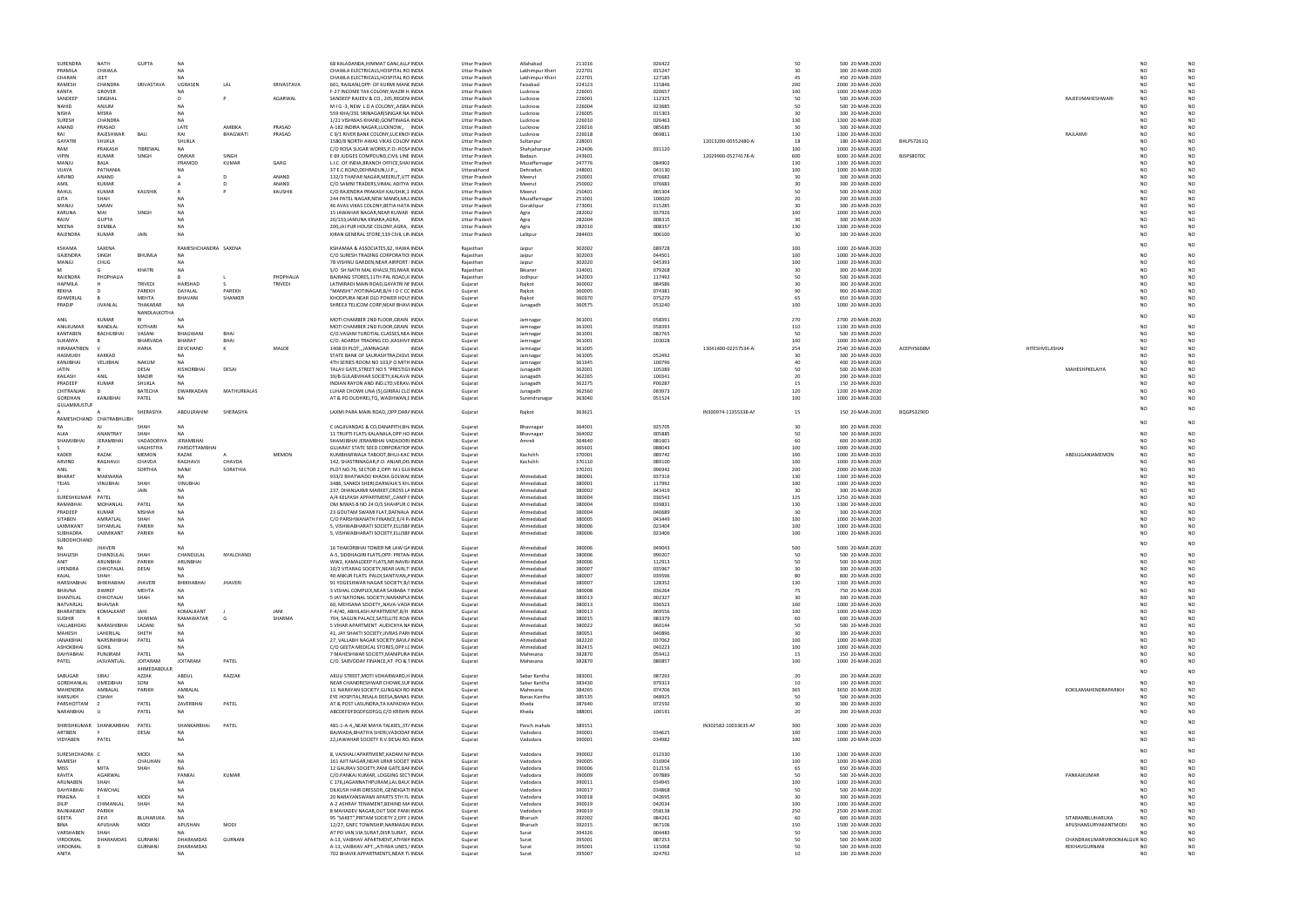|       |               |                                         | NO                   | NO             |
|-------|---------------|-----------------------------------------|----------------------|----------------|
|       |               | KANTILALNAGINDASMODY                    | <b>NO</b>            | NO             |
|       |               | KAVITAPNAIK                             | NO                   | NO             |
|       |               |                                         | NO                   | NO             |
|       |               |                                         | NO                   | NO             |
|       |               | MANISHANILESHDESAI                      | NO                   | NO             |
|       |               | NAYANABRIJESHSHAH                       | NO                   | NO             |
|       |               |                                         | <b>NO</b><br>NO      | NO<br>NO       |
|       |               |                                         | NO                   | NO             |
|       |               |                                         | <b>NO</b>            | <b>NO</b>      |
|       |               | PRADIPMOHANLALJETHUA                    | NO                   | NO             |
|       |               |                                         | NO                   | NO             |
|       |               |                                         | <b>NO</b>            | NO             |
|       |               | MADHURIKAPRAVINCHDNARASH                |                      |                |
|       |               |                                         | NO                   | NO             |
|       |               | MOHAMMEDMUNAWARALLYKAF NO               |                      | NO<br>NO       |
|       |               |                                         | NO<br>NO             | NO             |
|       |               | ATULJAYANTILALSHAH                      | <b>NO</b>            | NO             |
|       |               |                                         | NO                   | NO             |
|       |               |                                         | NO                   | NO             |
|       |               |                                         | <b>NO</b>            | <b>NO</b>      |
|       |               |                                         | NO                   | NO             |
|       |               | CHAMPAKLALBSHAH                         | N <sub>O</sub><br>NO | NO<br>NO       |
|       |               |                                         | <b>NO</b>            | NO             |
|       |               |                                         | N <sub>O</sub>       | NO             |
|       |               |                                         | NO                   | NO             |
|       |               |                                         | <b>NO</b>            | NO             |
|       |               |                                         | NO                   | NO             |
|       |               | MAHESHNARAYANKHATU                      | NO                   | <b>NO</b>      |
|       |               |                                         | <b>NO</b><br>NO      | NO<br>NO       |
|       |               | JITENDRAJESHINGLALJHAVERI               | <b>NO</b>            | NO             |
|       |               |                                         | <b>NO</b>            | <b>NO</b>      |
|       |               |                                         | NO                   | NO             |
|       |               |                                         | NO                   | NO             |
|       |               |                                         | <b>NO</b>            | NO             |
|       |               | MALATIMADHAVRAOPATIL                    | NO                   | NO             |
|       |               | DSUNDARARAJAN                           | NO<br>NO             | NO<br>NO       |
|       |               |                                         | NO                   | NO             |
|       |               |                                         | NO                   | NO             |
|       |               |                                         | <b>NO</b>            | NO             |
|       |               |                                         | NO                   | NO             |
|       |               |                                         | NO                   | NO             |
|       |               |                                         | <b>NO</b>            | <b>NO</b>      |
|       |               | PUSHPAARUNPAREKH                        | NO<br>N <sub>O</sub> | NO<br>NO       |
|       |               |                                         | <b>NO</b>            | <b>NO</b>      |
|       |               | NALININKAMDAR                           | NO                   | NO             |
|       |               |                                         | NO                   | NO             |
|       |               |                                         | <b>NO</b>            | NO             |
|       |               |                                         |                      |                |
|       |               |                                         | NO<br><b>NO</b>      | NO<br>NO       |
|       |               |                                         | NO                   | NO             |
|       |               |                                         | NO                   | NO             |
|       |               | LALITAALPHONSO                          | <b>NO</b>            | NO             |
|       |               |                                         | NO                   | NO             |
|       |               |                                         | NO                   | NO             |
|       |               |                                         | <b>NO</b>            | <b>NO</b>      |
|       |               |                                         | <b>NO</b><br>NO      | NO<br>NO       |
|       |               | NALINJAYANTILALMEHTA                    | <b>NO</b>            | NO             |
|       |               |                                         | <b>NO</b>            | NO             |
|       |               |                                         | N <sub>O</sub>       | N <sub>O</sub> |
|       |               |                                         |                      |                |
|       |               | RAKESHARORA                             | <b>NO</b>            | NO             |
|       |               | VIRENMAFATLALTRIVEDI                    | NO                   | NO             |
|       |               |                                         | NO                   | NO             |
|       |               | ASHISHTHAPLIYAL                         | NO                   | NO             |
|       |               | ARIEZKAIKEEKAHRAS                       | NO                   | NO             |
|       |               | <b>TSTHOMAS</b>                         | NO<br>NO             | NO<br>NO       |
|       |               |                                         | NO                   | NO             |
|       |               | VIPULSHAMJISHETHIA                      | NO                   | NO             |
|       |               |                                         | NO                   | NO             |
|       |               |                                         | NO                   | NO             |
|       |               |                                         | NO                   | NO             |
|       |               | RSUNDER                                 | NO<br>NO             | NO<br>NO       |
|       |               |                                         | NO                   | NO             |
|       |               | SUNITARAJIVSARDESAI                     | NO                   | NO             |
|       |               |                                         | NO                   | NO             |
|       |               |                                         | NO                   | NO             |
| 8089K | CHARLTONBARNI |                                         | NO<br>NO             | NO<br>NO       |
|       |               |                                         | NO                   | NO             |
|       |               |                                         | NO                   | NO             |
|       |               | VAISHALIPGADGIL                         | NO                   | NO             |
|       |               |                                         | NO                   | NO             |
|       |               |                                         | NO                   | NO             |
|       |               |                                         | NO                   | NO             |
|       |               |                                         | NO<br>NO             | NO<br>NO       |
|       |               |                                         | NO                   | NO             |
|       |               |                                         | NO                   | NO             |
|       |               |                                         | NO                   | NO             |
|       |               |                                         | NO                   | NO             |
| 3113J | DESHPANDEGOV  |                                         | NO                   | NO             |
| 6875G |               |                                         | NO<br>NO             | NO<br>NO       |
|       |               |                                         |                      |                |
|       |               | RAVINDRALALSHANKERSOMPURA <sup>NO</sup> |                      | <b>NO</b>      |
|       |               |                                         | NO                   | <b>NO</b>      |
|       |               |                                         |                      |                |
|       |               |                                         | <b>NO</b>            | NO             |
|       |               | KRISHNAMASREENIVASARAJU                 | NO                   | NO             |
|       |               | NEELAMMILANKUMARSHAH                    | NO<br><b>NO</b>      | NO<br>NO       |

|                                   |                                        | VENUGOPALACH            |                                        |                 |                |                                                                                       |                            |                            |                  |                  |                      |            |                                      |            |                 | NO                                                                  |                                  |
|-----------------------------------|----------------------------------------|-------------------------|----------------------------------------|-----------------|----------------|---------------------------------------------------------------------------------------|----------------------------|----------------------------|------------------|------------------|----------------------|------------|--------------------------------------|------------|-----------------|---------------------------------------------------------------------|----------------------------------|
| NILESHKUMAR                       | MOHANI AI                              | PANWAI A                | MOHANLAL                               | ISHWARLAL       | PANWALA        | 702 BHAVIK APPARTMENTS, NEAR TUNDIA                                                   | Guiarat                    | Surat<br>Surat             | 395007<br>395009 | 025012           |                      | 390<br>30  | 3900 20-MAR-2020                     |            |                 | KANTILALNAGINDASMODY<br>NO                                          |                                  |
| PARIMAL                           |                                        | <b>NAIK</b>             | BHIKHUBHAI                             |                 | <b>NAIK</b>    | B21, PRATHAM ROW HOSE, OPP. SAR, INDIA<br>B/102 DARSHAN APARTMENTS, BHA INDIA         | Gujarat<br>Gujarat         | Valsad                     | 396191           | 079195<br>087523 |                      | 50         | 300 20-MAR-2020<br>500 20-MAR-2020   |            | KAVITAPNAIK     | NO                                                                  |                                  |
| PARAS                             | RAJENDRA                               | SURKATHA                | RAJENDRALAL                            |                 |                | 104/7, AMLI SILVASSA, VIA VAPI,, INDIA                                                | Dadar Nagar Haveli         | Dadar & Nagar Haveli       | 396230           | 083789           |                      | 30         | 300 20-MAR-2020                      |            |                 | NΩ                                                                  |                                  |
| SHAIKH                            | AHMAD                                  |                         | NA.                                    |                 |                | INT'S BHATTHA, NAVSARI, BULSAD G INDIA                                                | Gujarat                    | Navsari                    | 396445           | 079358           |                      | 50         | 500 20-MAR-2020                      |            |                 | NΩ                                                                  |                                  |
| NILESH<br><b>BRIJESH</b>          | <b>GUNVANTRAI</b><br><b>JAYANTILAL</b> | DESAI<br>SHAH           | <b>GUNVANTRAI</b><br><b>JAYANTILAL</b> | NARANJI<br>SHAF | DESAI          | SAMROLI STREET, CHIKHLI DI-VALSAI INDIA                                               | Gujarat                    | Valsad                     | 396521<br>400001 | 077878           |                      | 100<br>15  | 1000 20-MAR-2020                     |            |                 | MANISHANILESHDESAI<br>NO<br>NO                                      |                                  |
| LACHMAN                           |                                        | MAHBUBAN                |                                        |                 |                | 307 KRISHNA NIWAS, YUSUF MEHAR INDIA<br>5 CHANDANWADI, BOMBAY,,<br><b>INDIA</b>       | Maharashtra<br>Maharashtra | Mumbai City<br>Mumbai City | 400002           | 129376<br>004912 |                      | 130        | 150 20-MAR-2020<br>1300 20-MAR-2020  |            |                 | NAYANABRIJESHSHAH<br>NΩ                                             |                                  |
| <b>BHARAT</b>                     |                                        | VORA                    | NA.                                    |                 |                | 9, PALEKAR CHEMBERS, 1ST, MARINI INDIA                                                | Maharashtra                | Mumbai City                | 400002           | 050550           |                      |            | 50 20-MAR-2020                       |            |                 | NO                                                                  |                                  |
| RAMESH                            | <b>KUMAF</b>                           | KJAIN                   | NA                                     |                 |                | 419/F, JOSHIWADI 4THFLOOR,KALB INDIA                                                  | Maharashtra                | Mumbai City                | 400002           | 061045           |                      | 30         | 300 20-MAR-2020                      |            |                 | NO                                                                  |                                  |
| <b>KISHORE</b>                    |                                        | <b>JHAVERI</b>          | <b>NA</b>                              |                 |                | 3/C MANGALDAS BLDG, ROOM NO 3 INDIA                                                   | Maharashtra                | Mumbai City                | 400002           | 068159           |                      | 10         | 100 20-MAR-2020                      |            |                 | NO                                                                  |                                  |
| ARUNA<br>KANAIYALAL               | PRADIP                                 | <b>JETHVA</b><br>VORA   | PRADIP<br>NA                           |                 |                | 95/97 BHULESHWAR ROAD, SHRINAT INDIA<br>PALEKAR CHAMBERS, 3RD FLOOR,FL INDIA          | Maharashtra<br>Maharashtra | Mumbai City<br>Mumbai City | 400002<br>400002 | 072010<br>079672 |                      | 130<br>15  | 1300 20-MAR-2020<br>150 20-MAR-2020  |            |                 | PRADIPMOHANLALJETHUA<br><b>NO</b>                                   |                                  |
|                                   | <b>PRAVINCHANDE</b>                    |                         |                                        |                 |                |                                                                                       |                            |                            |                  |                  |                      |            |                                      |            |                 |                                                                     |                                  |
| DEEPAK                            |                                        | SHUKLA                  | PRAVINCHANDRA                          |                 |                | 35, 36 PAREKH NIVAS 1ST FLOOR, CINDIA                                                 | Maharashtra                | Mumbai City                | 400002           | 102063           |                      | 30         | 300 20-MAR-2020                      |            |                 | NO<br>MADHURIKAPRAVINCHDNARASH                                      |                                  |
| CHARMY                            | LALIT                                  | LODAYA                  | LALIT                                  | <b>LODAYA</b>   |                | J.K.INVESTMENTS, 21, MAHAVIR DAI INDIA                                                | Maharashtra                | Mumbai City                | 400003           | 093920           |                      | 50         | 500 20-MAR-2020                      |            |                 |                                                                     |                                  |
| <b>ZOHAIR</b><br>SAKINA           | MOHAMMFD                               | KAPADIA<br>LODHGAR      | MOHAMMED<br><b>NA</b>                  | KAPADIA         |                | 188, NAGDEVI B, OPP: DENA BANK, 1 INDIA<br>EXCELSIOR PAINT STORES, 5, C P TAN INDIA   | Maharashtra<br>Maharashtra | Mumbai City<br>Mumbai City | 400003<br>400004 | 104451<br>005170 |                      | 200<br>100 | 2000 20-MAR-2020<br>1000 20-MAR-2020 |            |                 | MOHAMMEDMUNAWARALLYKAF NO<br>NO                                     |                                  |
| <b>CHANDRA</b>                    | SHEKHAF                                | PRELE                   | <b>NA</b>                              |                 |                | "RELE BLDG" 2ND FLOOR, 34, PAREKI INDIA                                               | Maharashtra                | Mumbai City                | 400004           | 049143           |                      | 1350       | 13500 20-MAR-2020                    |            |                 | NO                                                                  |                                  |
| DEEPY                             | ATULKUMAR                              | SHAH                    | ATULKUMAR                              | JAYANTILAL      | SHAH           | 114, R K WADI, 3RD FLOOR, V P ROAI INDIA                                              | Maharashtra                | Mumbai City                | 400004           | 094939           |                      | 100        | 1000 20-MAR-2020                     |            |                 | ATULJAYANTILALSHAH<br>NO                                            |                                  |
| RAJBIR                            | SINGH                                  | SURA                    | DULICHAND                              | <b>SURA</b>     |                | EAAR - 3,ALD/INS KUNJALI (NAS),CO INDIA                                               | Maharashtra                | Mumbai City                | 400005           | 105450           |                      | 350        | 3500 20-MAR-2020                     |            |                 | NO                                                                  |                                  |
| RAJBIR<br>SUNITA                  | SINGH<br>BIYANI                        | SURA                    | DULICHAND<br>VENI                      | SURA<br>PRASAD  |                | EAAR - 3,ALD/INSKUNJALI (NAS),COL INDIA<br>306, JEEVAN VIHAR, MANAV MANELI INDIA      | Maharashtra<br>Maharashtra | Mumbai City<br>Mumbai City | 400005<br>400006 | 105473<br>084721 |                      | 50<br>200  | 500 20-MAR-2020<br>2000 20-MAR-2020  |            |                 | NO<br>NO                                                            |                                  |
| BAJRANGLA                         | <b>BIYANI</b>                          |                         | BANSILAL                               |                 |                | 306, JEEVAN VIHARI, MANAV MANDI INDIA                                                 | Maharashtra                | Mumbai City                | 400006           | 084777           |                      | 400        | 4000 20-MAR-2020                     |            |                 | NO                                                                  |                                  |
| ARUNA                             |                                        | SHAF                    | CHAMPAKLAL                             |                 |                | 902, SULBA APARTMENT, R R THAKKI INDIA                                                | Maharashtra                | Mumbai City                | 400006           | 117895           |                      | 150        | 1500 20-MAR-2020                     |            |                 | CHAMPAKLALBSHAH<br>NO                                               |                                  |
| RUTTY                             | FMEHTA                                 |                         | <b>NA</b>                              |                 |                | 'DILKHUSH',40,RIDGE ROAD,MALAB/ INDIA                                                 | Maharashtra                | Mumbai City                | 400006           | R00375           |                      | 100<br>50  | 1000 20-MAR-2020                     |            |                 | NΩ                                                                  |                                  |
| <b>BANOO</b><br>CHETAN            | PESTONJI<br>MULCHAND                   | MUGASETH<br>GOSALIA     | NA<br>MULCHANDBHA                      |                 |                | H-1 DALAL ESTATE, BOMBAY CENTRA INDIA<br>M/S K CHETAN & CO,PLOT NO 96 2N INDIA        | Maharashtra<br>Maharashtra | Mumbai City<br>Mumbai City | 400008<br>400010 | B00154<br>072722 |                      | 500        | 500 20-MAR-2020<br>5000 20-MAR-2020  |            |                 | NO<br>NO                                                            |                                  |
| SURAJ                             | NARYAN                                 | AGRAWAL                 | CHANGANLAL                             |                 |                | 14 NEEL TARANG, 210 SAVARKAR M/ INDIA                                                 | Maharashtra                | Mumbai City                | 400016           | 085628           |                      | 10         | 100 20-MAR-2020                      |            |                 | NO                                                                  |                                  |
| AMIT                              | KUMAR                                  | DAS                     | NA.                                    |                 |                | C/O NABARD-PDD-PPD POONAM CH INDIA                                                    | Maharashtra                | Mumbai City                | 400018           | 035843           |                      | 100        | 1000 20-MAR-2020                     |            |                 | NO                                                                  |                                  |
| UNIT                              | <b>TRUST</b>                           | OFINDIA                 | NA                                     |                 |                | INVEST. ACCTS. SECTION, DEPT. OF A INDIA                                              | Maharashtra                | Mumbai City                | 400020           | 001003           |                      | 2500       | 25000 20-MAR-2020                    |            |                 |                                                                     |                                  |
| VIJAY                             | NARAYAN                                | KHATU<br>VILVANATHAN    | NARAYAN<br><b>NA</b>                   | <b>GOPINATH</b> | KHATU          | MOHAN NAGAR D/29, HILL ROAD, C INDIA<br>84-11 APOLLO HOUSE, 2ND FLOOR B INDIA         | Maharashtra<br>Maharashtra | Mumbai City<br>Mumbai City | 400022<br>400023 | 095035<br>024013 |                      | 100<br>250 | 1000 20-MAR-2020<br>2500 20-MAR-2020 |            |                 | MAHESHNARAYANKHATU<br>N <sub>O</sub><br>NΩ                          |                                  |
| HARSHAD                           | BINIWALI                               |                         | NA.                                    |                 |                | A/11 GROUND FLOOR BRINDAVAN S INDIA                                                   | Maharashtra                | Mumbai City                | 400024           | 050838           |                      | 30         | 300 20-MAR-2020                      |            |                 | NO                                                                  |                                  |
| HARNISH                           | JESHINGLAL                             | ZAVERI                  | <b>JESHINGLAL</b>                      |                 | <b>JHAVERI</b> | 35, DEEPAK, G.D. MARG, BOMBAY, INDIA                                                  | Maharashtra                | Mumbai City                | 400024           | 113522           |                      | 50         | 500 20-MAR-2020                      |            |                 | JITENDRAJESHINGLALJHAVERI<br>NO                                     |                                  |
| SMITA                             | <b>JANAK</b>                           | DESAI                   | NA.                                    |                 |                | 13, PRIYA 9 WORLI, SEA FACE ROAD, I INDIA                                             | Maharashtra                | Mumbai City                | 400025           | 005176           |                      | 130        | 1300 20-MAR-2020                     |            |                 | NO                                                                  |                                  |
| DILIP<br>SUKHI                    | VANVIF<br>DEVI                         | SHAH                    | VANVIR<br><b>NA</b>                    |                 | SHAH           | 5 MATRUCHHAVA 2ND FLOOR, HATI! INDIA<br>REJENDRA COLLECTION TOWER, SHO INDIA          | Maharashtra<br>Maharashtra | Mumbai City<br>Mumbai City | 400025<br>400026 | 128837<br>019059 |                      | 600<br>130 | 6000 20-MAR-2020<br>1300 20-MAR-2020 |            |                 | NO<br>NO                                                            |                                  |
| SHANTIBAL                         | <b>FULCHANDJI</b>                      | <b>JAIN</b>             | NΔ                                     |                 |                | KAVARANA TERRACE, SHOP 3 OPP GI INDIA                                                 | Maharashtra                | Mumbai City                | 400027           | 009571           |                      | 30         | 300 20-MAR-2020                      |            |                 | NΩ                                                                  |                                  |
| MADHAVRAC                         | YASHWAN                                | PATIL                   | YASHWANT                               | <b>MADHAV</b>   | RAO            | 10, GANESH PETH LANE, GHUGE BUII INDIA                                                | Maharashtra                | Mumbai City                | 400028           | 079618           |                      | 150        | 1500 20-MAR-2020                     |            |                 | MALATIMADHAVRAOPATIL<br>N <sub>O</sub>                              |                                  |
| RASHMIKANT                        |                                        | SANJALIWALA             | BHAGWANDAS                             |                 |                | TRENDY INVSTS., SHOP NO.17, GROU INDIA                                                | Maharashtra                | Mumbai City                | 400028           | 116646           |                      | 50         | 500 20-MAR-2020                      |            | DSUNDARARAJAN   | NO                                                                  |                                  |
| DILIP<br>DILIP                    |                                        | PAREKH                  | RASIKLAL                               | PAREKH          |                | 410, BOMBAY MARKET, TARDEO, BOI INDIA                                                 | Maharashtra                | Mumbai City                | 400034           | 086069           |                      | 305        | 3050 20-MAR-2020                     |            |                 | NO<br>NO                                                            |                                  |
| VELJI                             | <b>JERAM</b>                           | PAREKH<br>MEWAWALLA     | RASIKLAL<br>NΑ                         | PAREKH          | LAL            | 410, BOMBAY MARKET, TARDEO, BO INDIA<br>1303/1304, PRESIDENTIAL TOWERS,' INDIA        | Maharashtra<br>Maharashtra | Mumbai City<br>Mumbai City | 400034<br>400038 | 086621<br>023374 |                      | 285<br>100 | 2850 20-MAR-2020<br>1000 20-MAR-2020 |            |                 | NO                                                                  |                                  |
| <b>NARENDRA</b>                   | KUMAR                                  | SHARMA                  | NΔ                                     |                 |                | 62 ALAKNANDA SOCIETY, GULMOHU INDIA                                                   | Maharashtra                | Mumbai City                | 400049           | 023375           |                      | 30         | 300 20-MAR-2020                      |            |                 | NΩ                                                                  |                                  |
| RAMANJIT                          | GAREWAI                                |                         | <b>NA</b>                              |                 |                | 21,22 SEA PALACE BLDG 1,JUHU TAF INDIA                                                | Maharashtra                | Mumbai City                | 400049           | 030419           |                      | 100        | 1000 20-MAR-2020                     |            |                 | NO                                                                  |                                  |
| NIRMALA                           |                                        | DSOUZA                  | <b>NA</b>                              |                 |                | 202, `CLO-PHIL', PLOT CTS NO.C/377 INDIA                                              | Maharashtra                | Mumbai City                | 400050           | 048670           |                      | 10         | 100 20-MAR-2020                      |            |                 | NO                                                                  |                                  |
| DILIP<br>AMEE                     | NARAYAN<br>ARUN                        | DABHOLKAR<br>PAREKH     | <b>NA</b><br>ARUN                      |                 | PAREKH         | BHAGIRATHI SADAN, 3RD FLOOR, 25: INDIA<br>SURYADAYA 7 JUHU ROAD, SANTACF INDIA        | Maharashtra<br>Maharashtra | Mumbai City<br>Mumbai City | 400050<br>400054 | 049119<br>078419 |                      | 100<br>100 | 1000 20-MAR-2020<br>1000 20-MAR-2020 |            |                 | NO<br>PUSHPAARUNPAREKH<br>NO                                        | NO                               |
| PREM                              | <b>NARAIN</b>                          | VIJAYHUF                | <b>NA</b>                              |                 |                | 202, KARAN APT., 8/9TH ROAD, PRAI INDIA                                               | Maharashtra                | Mumbai City                | 400055           | 060082           |                      | 50         | 500 20-MAR-2020                      |            |                 | NO                                                                  |                                  |
| <b>USHABEN</b>                    | HARILAL                                | SHAH                    | <b>NA</b>                              |                 |                | 10, PARK VIEW, BAPTISTS ROAD, VILI INDIA                                              | Maharashtra                | Mumbai City                | 400056           | 049175           |                      | 150        | 1500 20-MAR-2020                     |            |                 | NO                                                                  |                                  |
| <b>NAVIN</b>                      | G                                      | KAMDAR                  | GIRDHARLAL                             |                 |                | 601 YOGESH PLOT NO 43A, BAPUBH/ INDIA                                                 | Maharashtra                | Mumbai City                | 400056           | 097056           |                      | 50         | 500 20-MAR-2020                      |            | NALININKAMDAR   | NO                                                                  |                                  |
| RAJIV                             | <b>JAIN</b>                            |                         | RAMANBHAI                              |                 |                | 301, SHIVALI N.S.ROAD NO.1, J.V.P.D INDIA                                             | Maharashtra                | Mumbai City                | 400056           | 116412           |                      | 100        | 1000 20-MAR-2020                     |            |                 | NO                                                                  |                                  |
| VIJAYNAMBIAF                      |                                        |                         | NΑ                                     |                 |                | 205-206 MANGNUM TOWER LOKHA INDIA                                                     | Maharashtra                | Mumbai City                | 400058           | 009779           |                      | 30         | 300 20-MAR-2020                      |            |                 | NO                                                                  |                                  |
| <b>M</b>                          |                                        | GNAMBIAR                | <b>NA</b>                              |                 |                | 205-206 MANGUM TOWER, LOKHAN INDIA                                                    | Maharashtra                | Mumbai City                | 400058           | 019319           |                      | 30         | 300 20-MAR-2020                      |            |                 | NO                                                                  |                                  |
| KHALID                            | ABDUL                                  | REHMANKHAN              | <b>NA</b>                              |                 |                | 316-H, SAURABH, SEVEN BUNGALO\ INDIA                                                  | Maharashtra                | Mumbai City                | 400058           | 019491           |                      | 15         | 150 20-MAR-2020                      |            |                 | NΩ                                                                  |                                  |
| <b>HABIB</b><br><b>KHAIRUNISA</b> | <b>REHMAN</b><br>KHAN                  | KHAN                    | N۵<br><b>NA</b>                        |                 |                | 316-H, SAURABH,, SEVEN BUNGALO\ INDIA<br>316-H, SAURABH, SEVEN BUNGALO\ INDIA         | Maharashtra<br>Maharashtra | Mumbai City<br>Mumbai City | 400058<br>400058 | 019493<br>019494 |                      | 130<br>65  | 1300 20-MAR-2020<br>650 20-MAR-2020  |            |                 | NO<br>NO                                                            |                                  |
|                                   |                                        |                         |                                        |                 |                |                                                                                       |                            |                            |                  |                  |                      |            |                                      |            |                 |                                                                     |                                  |
| MATILDA                           | <b>ALPHONSO</b>                        |                         | SEBASTIAN                              | <b>ALPHONSO</b> |                | 17 BHARATI APTS, CEASAR ROAD, AN INDIA                                                | Maharashtra                | Mumbai City                | 400058           | 078903           |                      | 650        | 6500 20-MAR-2020                     |            | LALITAALPHONSO  | NO                                                                  |                                  |
| MAHENDRA                          |                                        | SHETTY                  | RAMANNA                                |                 | SHETTY         | 15/28 NARMADA NIVAS, 4TH SOCIET INDIA                                                 | Maharashtra                | Mumbai City                | 400060           | 078735           |                      | 330        | 3300 20-MAR-2020                     |            |                 | NO                                                                  | N <sub>O</sub>                   |
| RAV                               | DROLIA                                 |                         | <b>NA</b>                              |                 |                | 302 BEACH HEAVEN II, JUHU TARA RI INDIA                                               | Maharashtra                | Mumbai City                | 400062           | 100419           |                      | 10         | 100 20-MAR-2020                      |            |                 | NO                                                                  |                                  |
| KANTILAL                          |                                        | GALA                    | LAXMIBEN                               |                 | GALA           | KAVINDRA GALA&CO,A/27,KIRAN IN INDIA                                                  | Maharashtra                | Mumbai City                | 400062           | 123654           |                      | 50         | 500 20-MAR-2020                      |            |                 | NΩ                                                                  |                                  |
| SMITA<br>SMITA                    | <b>DOSHI</b><br>ANANTRA                | <b>DOSH</b>             | <b>ANANTRAI</b><br>ANANTRAI            |                 |                | 12, DADARKAR WADI, MHATRE CROS INDIA                                                  | Maharashtra                | Mumbai City                | 400066<br>400066 | 065903<br>065904 |                      | 30         | 300 20-MAR-2020                      |            |                 | NΩ                                                                  |                                  |
| <b>ROHINI</b>                     | <b>NAIIN</b>                           | MEHTA                   | NALIN                                  | JAYANTILAL      | MEHTA          | 12, DADARKAR WADI, MHATRE CROS INDIA<br>3 DHARMAJI SADAN,LAXMI BAUG,KJ INDIA          | Maharashtra<br>Maharashtra | Mumbai City<br>Mumbai City | 400066           | 066435           |                      | 130<br>10  | 1300 20-MAR-2020<br>100 20-MAR-2020  |            |                 | NALINJAYANTILALMEHTA<br>NO                                          |                                  |
| PRAVIN                            | ANANTRAI                               | RAVAL                   | NA                                     |                 |                | 203, C, ARPITA APARTMENTS, RAJAR INDIA                                                | Maharashtra                | Mumbai City                | 400068           | 000236           |                      | 200        | 2000 20-MAR-2020                     |            |                 | NO                                                                  |                                  |
|                                   |                                        |                         |                                        |                 |                |                                                                                       |                            |                            |                  |                  |                      |            |                                      |            |                 |                                                                     |                                  |
| RAJRANI                           | MAKKAR                                 | PRAVINKUMAR NA<br>ARORA | AMRITLAL                               |                 |                | 203 "C" WING ARPITARAJARAM.TAV INDIA<br>24/10, SARVODY ESTATE, MAA HOSF INDIA         | Maharashtra<br>Maharashtra | Mumbai City                | 400068<br>400071 | 002695<br>104661 |                      | 100<br>65  | 1000 20-MAR-2020<br>650 20-MAR-2020  |            | RAKESHARORA     | <b>NO</b>                                                           | N <sub>O</sub>                   |
|                                   | JAGDISHCHAND                           |                         |                                        |                 |                |                                                                                       |                            | Mumbai City                |                  |                  |                      |            |                                      |            |                 |                                                                     |                                  |
| SANJAY                            | RA                                     | TRIVEDI                 | JAGDISHCHANDRA TRIVEDI                 |                 |                | B/102 1ST FLOOR PALLAVI, BUILDING INDIA                                               | Maharashtra                | Mumbai City                | 400075           | 127320           |                      | 100        | 1000 20-MAR-2020                     |            |                 | NO<br>VIRENMAFATLALTRIVEDI                                          |                                  |
| ASHISH                            | THAPLIYAL                              |                         | NΔ                                     |                 |                | 43/SHAKTI BR NATHPAI, NAGAR, GH, INDIA                                                | Maharashtra                | Mumbai City                | 400077           | 069817           |                      | 30         | 300 20-MAR-2020                      |            |                 | NO                                                                  |                                  |
| <b>JAGDISH</b><br>JAYESH          | PRASAD<br>MANILAL                      | THAPLIYAL<br>KHANDHAR   | RAMPRASAD<br>MANILAL                   | KAIKEE          |                | 43 SHAKTI BR NATHPAL, NAGAR GHA INDIA<br>9. VINOD KUNJJAWAHAR ROADGH INDIA            | Maharashtra<br>Maharashtra | Mumbai City<br>Mumbai City | 400077<br>400077 | 069979<br>075039 |                      | 130<br>100 | 1300 20-MAR-2020<br>1000 20-MAR-2020 |            | ASHISHTHAPLIYAL | NO<br>ARIEZKAIKEEKAHRAS<br>NO                                       | N <sub>O</sub><br>N <sub>O</sub> |
| NEENA                             | D.                                     | PAREEK                  | NA.                                    |                 |                | 5/10 TAMRAKOOT L B SHASTRI MAR INDIA                                                  | Maharashtra                | Mumbai City                | 400078           | 035669           |                      | 130        | 1300 20-MAR-2020                     |            |                 | NO                                                                  | N <sub>O</sub>                   |
| MARY                              | <b>THOMAS</b>                          |                         | THOMAS                                 |                 |                | 3/34, PUNJABI CHAWK, PRATAP NAG INDIA                                                 | Maharashtra                | Mumbai City                | 400078           | 094996           |                      | 300        | 3000 20-MAR-2020                     |            | <b>TSTHOMAS</b> | NO                                                                  |                                  |
| ASHOK<br>SHAMIL                   | MANJI<br>NANII                         | KOTHARI                 | NA<br>NANJI                            |                 |                | 77, MUNSHI ESTATE, 2ND FLOOR, M. INDIA                                                | Maharashtra<br>Maharashtra | Mumbai City                | 400080           | 019594           |                      | 130<br>10  | 1300 20-MAR-2020                     |            |                 | NO<br>NO                                                            |                                  |
| SHANTILAI                         | <b>GHELABHA</b>                        | SHETHIA<br>SHAH         | GHELABHAI                              | BHARMAL         | SHAH           | 9 RAJKAMAL 3RD FLOOR, DR RAJEND INDIA<br>TAGOR NAGAR GROP, NO.3/322/395 INDIA         | Maharashtra                | Mumbai City<br>Mumbai City | 400080<br>400083 | 078440<br>079585 |                      | 30         | 100 20-MAR-2020<br>300 20-MAR-2020   |            |                 | VIPULSHAMJISHETHIA<br>NO                                            |                                  |
| JAYANTILAL                        |                                        | BAGADIA                 | <b>NA</b>                              |                 |                | C-201, KAILAS PARK, L.B.S. MARG,, N. INDIA                                            | Maharashtra                | Mumbai City                | 400086           | 010327           |                      | 100        | 1000 20-MAR-2020                     |            |                 | NO                                                                  |                                  |
| <b>VASAN1</b>                     | PARASHARAM                             | SHETYE                  | <b>NA</b>                              |                 |                | SHANTI MAHAL CLOCK NO 111, GR F INDIA                                                 | Maharashtra                | Mumbai City                | 400092           | 019241           |                      | 130        | 1300 20-MAR-2020                     |            |                 | NO                                                                  |                                  |
| SHARON                            | <b>GUPTA</b>                           |                         | HK                                     | <b>GUPTA</b>    |                | 43, PLOT NO:215, SHER-E-PUNJAB C( INDIA                                               | Maharashtra                | Mumbai City                | 400093           | 120998           |                      | 150        | 1500 20-MAR-2020                     |            |                 | NO                                                                  |                                  |
| GOWRI<br><b>JYOTI</b>             | <b>SUNDER</b><br><b>NAGINDAS</b>       | MEHTA                   | <b>NAGINDAS</b>                        | SUNDER<br>MEHTA |                | D/8 ELLORA ANUSHAKTI NAGAR, BOI INDIA<br>A/305 NAGWEKAR APARTMENTS II, / INDIA        | Maharashtra<br>Maharashtra | Mumbai City<br>Mumbai City | 400094<br>400101 | 074273<br>072815 |                      | 30<br>30   | 300 20-MAR-2020<br>300 20-MAR-2020   |            | <b>RSUNDER</b>  | <b>NO</b><br>NO                                                     |                                  |
| RAJIV                             | <b>N</b>                               | SARDESAI                | N                                      |                 | SARDESAI       | 402/403, RAJMAHAL, RAVI COMPOL INDIA                                                  | Maharashtra                | Thane                      | 400602           | 088783           |                      | 50         | 500 20-MAR-2020                      |            |                 | SUNITARAJIVSARDESAI<br>NO                                           |                                  |
| RACHNA                            | MITTAL                                 |                         | RAMESH                                 | CHANDRA         | MITTAL         | 201 ARENJA TERRACES CHS, PLOT NC INDIA                                                | Maharashtra                | Thane                      | 400703           | 113159           |                      | 100        | 1000 20-MAR-2020                     |            |                 | NΩ                                                                  |                                  |
| KHANCHAND                         | CHABLAN                                |                         | NA.                                    |                 |                | 301, STATION VIEW, PLOT NO.19, SEC INDIA                                              | Maharashtra                | Mumbai City                | 400705           | 030466           |                      | 100        | 1000 20-MAR-2020                     |            |                 | NΩ                                                                  |                                  |
| JAYESH                            |                                        | SHAF                    | KANTILAL                               | SHAH            |                | 202/B, BADRINATH APARTMENTS, SL INDIA                                                 | Maharashtra<br>Goa         |                            | 401101           | 070297           |                      | 20         | 200 20-MAR-2020                      |            |                 | NO<br>NO                                                            |                                  |
| CHRISTOPHER<br>NARENDRA           | <b>BARNETO</b><br>TULSIDAS             | <b>BHATIA</b>           | <b>JOHN</b><br>NA                      | <b>BARNETO</b>  |                | E 2, Devashree Enclave, Salgonda, Por INDIA<br>BLOCK NO.202/204, 2ND FLOOR, OPI INDIA | Maharashtra                | North Goa<br>Raigad        | 403521<br>410201 | 030105           | 12029900-05960391-AI | 400<br>100 | 4000 20-MAR-2020<br>1000 20-MAR-2020 | ADSPB8089K | CHARLTONBARNI   | NO                                                                  |                                  |
| KANCHAN                           | AMRATLAL                               | SHAH                    | NA                                     |                 |                | 50 A BHANGERWADI LONAVALA, TAL INDIA                                                  | Maharashtra                | Pune                       | 410401           | 007763           |                      | 326        | 3260 20-MAR-2020                     |            |                 | NO                                                                  |                                  |
| PRAKASH                           |                                        | GADGIL                  | BHALCHANDRA                            | GADGIL          |                | 81-H WARD, OLD KHANDALA ROAD, INDIA                                                   | Maharashtra                | Pune                       | 410401           | 112201           |                      | 500        | 5000 20-MAR-2020                     |            | VAISHALIPGADGIL | NO                                                                  |                                  |
| DHARMESH                          | GATHANI<br><b>GATHANI</b>              |                         | NA                                     |                 |                | 279 RAVIWAR PETH, PUNE,,<br><b>INDIA</b><br><b>INDIA</b>                              | Maharashtra                | Pune                       | 411002           | 007787           |                      | 90         | 900 20-MAR-2020                      |            |                 | NΩ                                                                  |                                  |
| DEENA<br>MANJIRI                  | SHRIKRISHNA                            | TAMHANKAR               | <b>NA</b>                              |                 |                | 279 RAVIWAR PETH, PUNE,,<br>129 SHUKRAWAR PETH, PUNE,,<br>INDIA                       | Maharashtra<br>Maharashtra | Pune<br>Pune               | 411002<br>411002 | 007788<br>061416 |                      | 90<br>100  | 900 20-MAR-2020<br>1000 20-MAR-2020  |            |                 | NO<br>NO                                                            |                                  |
| <b>NISHA</b>                      |                                        | JOGI                    | NΑ                                     |                 |                | A-5, PATWARDHAN BAUG,, ERANDAI INDIA                                                  | Maharashtra                | Pune                       | 411004           | 065436           |                      | 15         | 150 20-MAR-2020                      |            |                 | NO                                                                  |                                  |
| TULSIDAS                          | SHET                                   | NETALKAR                | <b>NA</b>                              |                 |                | SNO 276/3 MANIK COLONY, CHAWL INDIA                                                   | Maharashtra                | Pune                       | 411033           | 060142           |                      | 30         | 300 20-MAR-2020                      |            |                 | NO                                                                  |                                  |
| SHASH                             | <b>BACHHAWAT</b>                       |                         | <b>NA</b><br><b>NA</b>                 |                 |                | C/O JAIN POLYMER'S (INDIA), 690/1, INDIA                                              | Maharashtra                | Pune                       | 411039           | 027207           |                      | 100        | 1000 20-MAR-2020                     |            |                 | NO<br>NO                                                            |                                  |
| NEENA<br>SHEFALI                  | <b>MENON</b>                           | SHAH                    | <b>NA</b>                              |                 |                | 27 DECENT COLONY, KHESE PARK, PO INDIA<br>MAHALAXMI APARTMENT, B8 2ND F INDIA         | Maharashtra<br>Maharashtra | Pune                       | 411047<br>411057 | N00217<br>005289 |                      | 300<br>50  | 3000 20-MAR-2020<br>500 20-MAR-2020  |            |                 | ٧C                                                                  |                                  |
| <b>KISHOR</b>                     | SHIVARKAR                              |                         | NA                                     |                 |                | BEHIND TAWARE BUNGLOW, AMBAF INDIA                                                    | Maharashtra                | Pune                       | 413102           | 027814           |                      | 225        | 2250 20-MAR-2020                     |            |                 | NO                                                                  |                                  |
| DESHPANDE                         | CHAITANYA                              | GOVIND                  | DESHPANDE                              | GOVIND          | YOGIRAJ        | NEW ADARSHA COLONY, PASHUPAT INDIA                                                    | Maharashtra                | Latur                      | 413512           |                  | IN300280-10630256-AI | 150        | 1500 20-MAR-2020                     | AKFPD3113J | DESHPANDEGOV    | NO                                                                  |                                  |
| SURESH                            | RAJENDRA                               | <b>GUPTA</b>            | RAJENDRA                               | <b>GUPTA</b>    |                | 36 ASTWINAYAK NAGAR CO-OP HSG INDIA                                                   | Maharashtra                | Kolhapur                   | 416001           |                  | IN300394-15689595-AM | 15         | 150 20-MAR-2020                      | AIZPG6875G |                 | NO                                                                  | N <sub>O</sub>                   |
| <b>BIPIN</b>                      | RASIKLAL                               | SHAH<br>SHANKERSOMPU    | RASIKLAL                               | LAHERCHAND      | SHAH           | M/S RAMANLAL LAHERCHAND SHAI INDIA                                                    | Maharashtra                | Sangli                     | 416416           | 067675           |                      | 90         | 900 20-MAR-2020                      |            |                 | NΩ                                                                  | N <sub>O</sub>                   |
| <b>BHARAT</b>                     | LAL                                    | RA                      | LAL                                    | <b>SHANKER</b>  | MSOMPURA       | SHREE GANESH KRUPA, B/K NO.8,CA INDIA                                                 | Maharashtra                | Thane                      | 421001           | 095619           |                      | 100        | 1000 20-MAR-2020                     |            |                 | RAVINDRALALSHANKERSOMPURA                                           |                                  |
| PANKAJ                            | SHAMJI                                 | SANGOI                  | <b>NA</b>                              |                 |                | 204, SHAH APPARTMENT, RAJAJI RO INDIA                                                 | Maharashtra                | Thane                      | 421201           | 067776           |                      | 60         | 600 20-MAR-2020                      |            |                 |                                                                     |                                  |
| DILIPSINH                         | <b>RUPSINH</b>                         | RAJPUT                  | RUPSINH                                |                 |                | 15/26, VIVEKANANDA SOCIETY, GUR INDIA                                                 | Maharashtra                | Thane                      | 421201           | 112923           |                      | 100        | 1000 20-MAR-2020                     |            |                 | N <sub>O</sub>                                                      |                                  |
| <b>INDIRA</b><br>GOVINDLAL        |                                        | SRAJU<br>SHAH           | AMRUTLAL                               |                 | RAJU<br>SHAH   | 8, 2ND FLOOR, MANGESH BHAVAN, I INDIA<br>378. KAP KANERY, AGRA ROAD, MAH INDIA        | Maharashtra<br>Maharashtra | Thane<br>Thane             | 421202<br>421302 | 119433<br>119390 |                      | 50<br>50   | 500 20-MAR-2020<br>500 20-MAR-2020   |            |                 | KRISHNAMASREENIVASARAJU<br>NO.<br>NEELAMMILANKUMARSHAH<br><b>NO</b> | N <sub>O</sub><br>N <sub>O</sub> |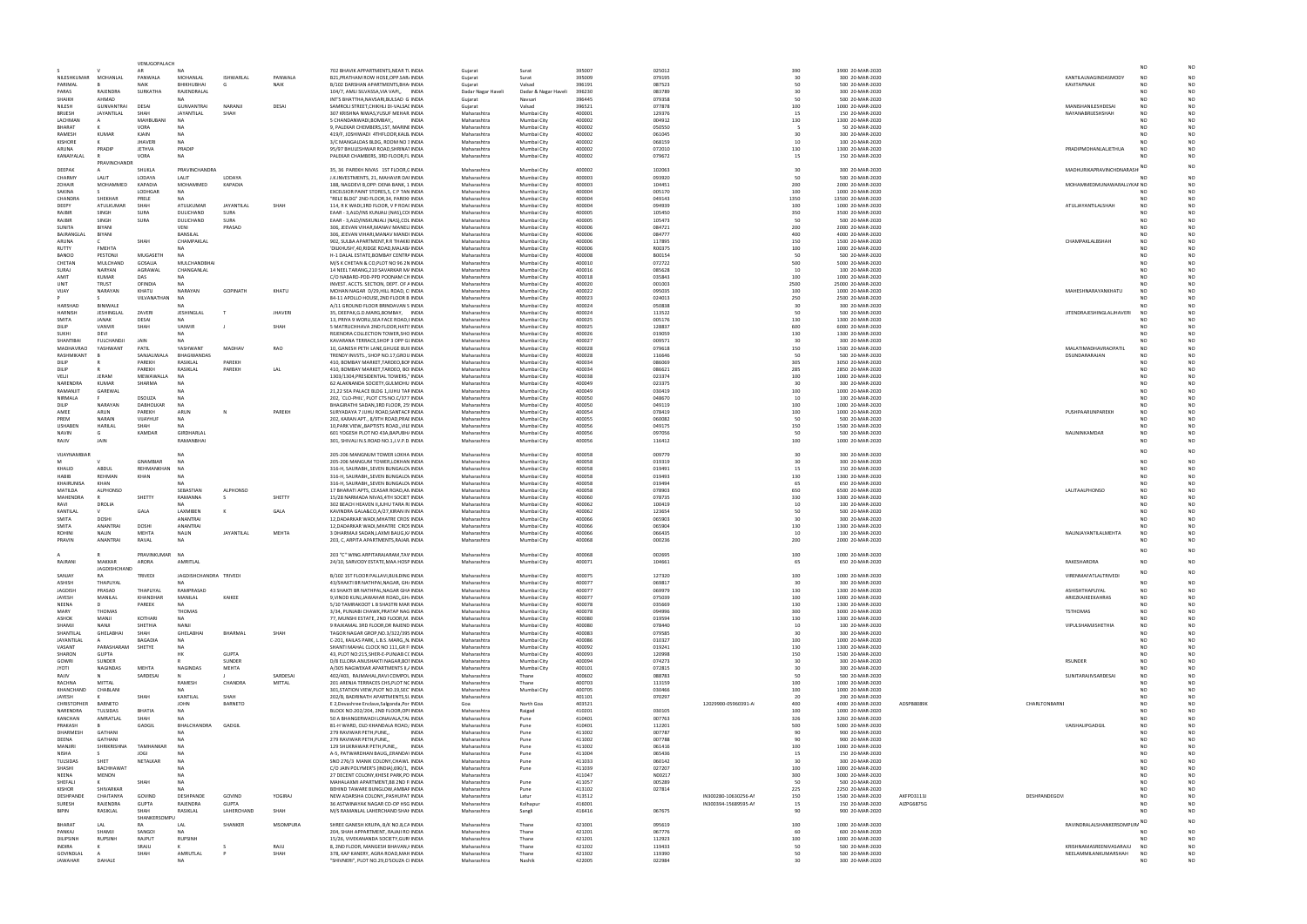|                  |                       | NO                     | NO              |
|------------------|-----------------------|------------------------|-----------------|
|                  |                       | NO                     | NO              |
|                  |                       | <b>NO</b>              | NO              |
|                  |                       | NO<br>NO               | NO<br>NO        |
|                  |                       | <b>NO</b>              | NO              |
|                  |                       | <b>NO</b>              | NO              |
|                  |                       | N <sub>O</sub><br>NO   | NO<br><b>NO</b> |
|                  | SMTVIDYAKTIDKE        | <b>NO</b>              | <b>NO</b>       |
|                  |                       | NO                     | NO              |
|                  |                       | <b>NO</b>              | NO              |
|                  |                       | <b>NO</b><br>NO        | NO<br>NO        |
|                  |                       | NO                     | NO              |
|                  |                       | NO                     | NO              |
|                  |                       | NO                     | NO              |
|                  |                       | <b>NO</b><br><b>NO</b> | NO<br>NO        |
|                  |                       | NO                     | NO              |
|                  | RAMESHKUMARSUKHRAMANI | NO                     | <b>NO</b>       |
|                  |                       | <b>NO</b>              | <b>NO</b>       |
|                  |                       | NO<br>NO               | NO<br>NO        |
|                  |                       | <b>NO</b>              | NO              |
|                  |                       | NO                     | NO              |
|                  |                       | NO                     | NO              |
|                  |                       | <b>NO</b><br>NO        | NO<br>NO        |
|                  | ANANDAKUMARMAMILLA    | NO                     | NO              |
|                  | SULOCHANAMAMILLA      | NO                     | <b>NO</b>       |
|                  |                       | NO                     | <b>NO</b>       |
|                  |                       | <b>NO</b>              | NO              |
|                  |                       | <b>NO</b>              | NO              |
|                  |                       | <b>NO</b>              | NO              |
|                  |                       |                        |                 |
|                  |                       | NO                     | NO              |
|                  |                       | <b>NO</b>              | <b>NO</b>       |
|                  |                       | NO                     | NO              |
|                  |                       | <b>NO</b>              | NO              |
|                  |                       | <b>NO</b>              | NO              |
|                  |                       | <b>NO</b>              | NO              |
|                  |                       | NO                     | NO              |
| <b>ANARAYANA</b> |                       |                        |                 |
|                  |                       | NO<br><b>NO</b>        | <b>NO</b><br>NO |
|                  |                       | NO                     | NO              |
|                  |                       | NO                     | NO              |
|                  |                       | <b>NO</b><br>NO        | <b>NO</b><br>NO |
|                  |                       | <b>NO</b>              | NO              |
|                  |                       | <b>NO</b>              | NO              |
|                  |                       | NO                     | NO              |
|                  |                       | <b>NO</b>              | <b>NO</b>       |
|                  |                       | NO                     | NO              |
|                  |                       | <b>NO</b>              | NO              |
|                  |                       | <b>NO</b>              | NO              |
| MALATHA          |                       | NO<br>NO               | NO<br>NO        |
|                  |                       | <b>NO</b>              | <b>NO</b>       |
|                  |                       | NO                     | NO              |
|                  |                       | <b>NO</b>              | NO              |
|                  |                       | <b>NO</b>              | NO              |
|                  |                       | <b>NO</b>              | <b>NO</b>       |
|                  |                       | <b>NO</b>              | NO              |
|                  |                       |                        |                 |
|                  |                       | NO<br><b>NO</b>        | NO<br>NO        |
|                  |                       | NO                     | NO              |
|                  |                       | NO                     | NO              |
|                  |                       | <b>NO</b>              | NO              |
|                  |                       | NO                     | NO              |
|                  |                       | NO                     | NO              |
|                  |                       | NO                     | NO              |
|                  |                       | NO                     | NO              |
|                  |                       | <b>NO</b><br>NO        | NO<br>NO        |
|                  |                       | <b>NO</b>              | NO              |
|                  | RAMPRASADRATHAN       | <b>NO</b>              | NO              |
|                  |                       | NO                     | NO              |
|                  |                       | NO                     | NO              |
|                  | CAROLINEJOHN          | <b>NO</b>              | NO              |
|                  |                       | NO                     | NO              |
|                  |                       | <b>NO</b><br>NO        | NO<br>NO        |
|                  |                       | NO                     | NO              |
|                  |                       | <b>NO</b>              | NO              |
|                  |                       | NO                     | NO              |
|                  |                       | NO                     | NO              |
|                  |                       | <b>NO</b><br>NO        | NO<br>NO        |
|                  |                       | NO                     | NO              |
|                  |                       | <b>NO</b>              | NO              |
|                  |                       |                        |                 |
|                  |                       | NO                     | NO              |
|                  |                       | <b>NO</b>              | NO              |
|                  |                       | NO                     | NO              |
|                  |                       | <b>NO</b>              | NO              |
|                  |                       | NO                     | NO              |
|                  |                       | <b>NO</b>              | NO              |

| PRAMOD                       | KUMAR                       | BABULALIITOTTA BABULALGI |                        |                            |              | C/O. B A TOTLA, GUTMANDI, AURAN( INDIA                                            | Maharashtra                      | Aurangabad               | 431001           | 102327           |                      | 100            | 1000 20-MAR-2020                     |            |                       |                                          |
|------------------------------|-----------------------------|--------------------------|------------------------|----------------------------|--------------|-----------------------------------------------------------------------------------|----------------------------------|--------------------------|------------------|------------------|----------------------|----------------|--------------------------------------|------------|-----------------------|------------------------------------------|
| RAJSHREE<br>SURABHI          | ATTAL<br>LOVEKAR            |                          | <b>KISHOR</b>          | LOYEKAR                    |              | SPHOORTI,5-6-24 NEW OSMANPUR INDIA<br>"TRUPTI", H.NO.5-5-62, KRANTI CHO' INDIA    | Maharashtra<br>Maharashtra       | Aurangabad               | 431005<br>431005 | 052587<br>073288 |                      | 50<br>30       | 500 20-MAR-2020<br>300 20-MAR-2020   |            |                       | NO<br>NO                                 |
| KISHOR                       | LOVEKAR                     |                          |                        |                            |              | "TRUPTI", H.NO.5-5-62, KRANTI CHO' INDIA                                          | Maharashtra                      | Aurangabad<br>Aurangabad | 431005           | 079870           |                      | 30             | 300 20-MAR-2020                      |            |                       | NO                                       |
| SANJAY                       | Y                           | GHAI                     | YOGENDRA               | <b>NATH</b>                |              | MAMA ROAD, DHARAMPETH, NAGPL INDIA                                                | Maharashtra                      | Nagpur                   | 440010           | 098079           |                      | 650            | 6500 20-MAR-2020                     |            |                       | NO                                       |
| SANJAY                       | Y                           | GHAI                     | YOGENDRA               | <b>NATH</b>                |              | MAMA ROAD, DHARAMPETH, NAGPL INDIA                                                | Maharashtra                      | Nagpur                   | 440016           | 112979           |                      | 100            | 1000 20-MAR-2020                     |            |                       | NO                                       |
| MADHAORAO                    | YEOLE                       |                          | <b>NA</b>              |                            |              | PANCHAWATI KATOL, DIST NAGPUR, INDIA                                              | Maharashtra                      | Nagpur                   | 441302           | 005699           |                      | 120            | 1200 20-MAR-2020                     |            |                       | NO                                       |
| CHANDADEV                    | AGRAWAL                     |                          | SURESHCHAND            |                            |              | C/O.BAJRANGLAL AGRAWAL, B/H. BIF INDIA<br>TIDKE BHAWAN, NARKESHARI WARE INDIA     | Maharashtra                      | Bhandara                 | 441601           | 112508           |                      | 30             | 300 20-MAR-2020                      |            |                       | NO<br>NΩ                                 |
| <b>KESHAORAO</b><br>RAJESH   | TIDKE<br>к                  | <b>TIDKE</b>             | KESHAORAC              | <b>TIDKF</b>               |              | TIDKE BHAWAN, NARKESHARI WARD INDIA                                               | Maharashtra<br>Maharashtra       | Bhandara<br>Bhandara     | 441904<br>441904 | 060845<br>065617 |                      | 300<br>100     | 3000 20-MAR-2020<br>1000 20-MAR-2020 |            | SMTVIDYAKTIDKE        | NO                                       |
| SHIRISH                      | $\mathsf{R}$                | SHIRBHATE                | SRI                    | RAMBHAU                    | SHIRBHATE    | PLOT NO 82, VRINDAVAN COLONY, S. INDIA                                            | Maharashtra                      | Amravati                 | 444605           | 069287           |                      | 65             | 650 20-MAR-2020                      |            |                       | NO                                       |
| SATISH                       | <b>NAGAR</b>                |                          |                        |                            |              | SHREYAS APPRTMENT FN405 B BLO( INDIA                                              | Madhya Pradesh                   | Indore                   | 452002           | 029584           |                      | 100            | 1000 20-MAR-2020                     |            |                       | NO                                       |
| ASHOK                        | KUMAR                       | MAHESHWARI               |                        |                            |              | TIRUPATI TEXTILES TRADERS,59 M T INDIA                                            | Madhya Pradesh                   | Indore                   | 452002           | 029602           |                      | 130            | 1300 20-MAR-2020                     |            |                       | NO.                                      |
| KAILASH                      | KHANDELWAL                  |                          |                        |                            |              | C/O SHARAD BHANDARI 17 NEW DE INDIA                                               | Madhya Pradesh                   | Indore                   | 452003           | 029814           |                      | 130            | 1300 20-MAR-2020                     |            |                       | NO                                       |
| SAMPATRAJ                    | JAIN                        |                          |                        |                            |              | NINE BANGLOW COMPLEX, BLOCK N INDIA                                               | Madhya Pradesh                   | Indore                   | 452005           | 060913           |                      | 100            | 1000 20-MAR-2020                     |            |                       | NΩ                                       |
| RAJKAMAL                     | JAIN                        |                          | CHHAGANLALII           | JAIN                       |              | 104, CHHATRAPTI NAGAR, AERODROI INDIA                                             | Madhya Pradesh                   | Indore                   | 452005           | 081183           |                      | 100            | 1000 20-MAR-2020                     |            |                       | NΩ                                       |
| MANORAMA<br>BHARATAMMA       | <b>GOKHRL</b><br>ANIREDDY   |                          |                        |                            |              | 27 AMBIKAPURI, NEAR KHATU SHYAI INDIA<br>"BAGREE", G/35 RISHI NAGAR, UJJAII INDIA | Madhya Pradesh<br>Madhya Pradesh | Indore<br>Ujjain         | 452005<br>456010 | 100727<br>B00040 |                      | 20<br>50       | 200 20-MAR-2020<br>500 20-MAR-2020   |            |                       | NO<br>NO                                 |
| RITA                         | <b>JAKHORIA</b>             |                          |                        |                            |              | C-28 ABC LINE, BIRLAGRAM NAGDA, I INDIA                                           | Madhya Pradesh                   | Ujjain                   | 456331           | 077389           |                      | 15             | 150 20-MAR-2020                      |            |                       | NO                                       |
| <b>DHARMENDRA</b>            | <b>JAKHORIA</b>             |                          |                        |                            |              | C-28 A B C LINE, BIRLAGRAM NAGOA INDIA                                            | Madhya Pradesh                   | Ujjain                   | 456331           | 077390           |                      | 15             | 150 20-MAR-2020                      |            |                       | NΟ                                       |
| ROOPAL                       | RAMESH                      | <b>KUMAR</b>             | RAMESH                 | <b>KUMAR</b>               | SUKHRAMAN    | E-7/699, SHAHPURA, BHOPAL, M.P, INDIA                                             | Madhya Pradesh                   | Bhopal                   | 462016           | 094900           |                      | 100            | 1000 20-MAR-2020                     |            | RAMESHKUMARSUKHRAMANI | NO                                       |
| GIRISH                       | CHANDRA                     | SHARMA                   | <b>NA</b>              |                            |              | NAKA NO.3 BIORA ROAD, RAJGARH ( INDIA                                             | Madhya Pradesh                   | Rajgarh                  | 465661           | 043313           |                      | 100            | 1000 20-MAR-2020                     |            |                       | NC                                       |
|                              |                             | JAIN                     | MOTILAL                | JAIN                       |              | KIRANA MERCHANT, VILL: & PO: SHA INDIA                                            | Madhya Pradesh                   | Sagar                    | 470339           | 107976           |                      | 200            | 2000 20-MAR-2020                     |            |                       | NO                                       |
|                              | к<br>RAM                    | <b>GUPTA</b>             | D                      |                            | <b>GUPTA</b> | 277 SURESH NAGAR, THATIPUR, GWA INDIA                                             | Madhya Pradesh                   | Gwalior                  | 474011           | 079064           |                      | 15             | 150 20-MAR-2020                      |            |                       | NO                                       |
| <b>I AKHA</b><br>ANURAG      | <b>GUPTA</b>                | AHUJA                    | LATE<br>MANOHARLAI     | <b>GUPTA</b>               | MAHUJA       | KOHINOOR BHAWAN, GURUDWARA INDIA<br>TRANSPORT CONTRACTOR, ADARSH INDIA            | Madhya Pradesh<br>Madhya Pradesh | Satna<br>Satna           | 485001<br>485001 | 096800           | IN301557-21798494-AM | 20<br>100      | 200 20-MAR-2020<br>1000 20-MAR-2020  | AFMPA1249Q |                       | NO<br>NO                                 |
| KALPANA                      | SATPATHY                    |                          | PRABHL                 | PRASAD                     | SATPATHY     | QR NO 10-D, STREET 16, HOSPITAL SE INDIA                                          | Chhattisgarh                     | Durg                     | 490006           | 070701           |                      | 150            | 1500 20-MAR-2020                     |            |                       | NO                                       |
| INDU                         | KEDIA                       |                          | KISHAN                 | KEDIA                      |              | INDU KEDIA, MOTILAL KEDIA, GUDIYA INDIA                                           | Chhattisgarh                     | Raipur                   | 492009           |                  | IN301330-17206312-AM | 200            | 2000 20-MAR-2020                     | AEWPK6948R |                       | NO                                       |
| THALLURI                     | YOGAIAH                     | NAIDU                    | <b>NA</b>              |                            |              | 20, LAL BAHADUR STADIUM, HYDER/ INDIA                                             | Telangana                        | Hyderabad                | 500001           | 048275           |                      | 400            | 4000 20-MAR-2020                     |            |                       | NO                                       |
| RADHIKA                      | MAMILLA                     |                          |                        | ANANDA                     | KUMAR        | APPCCA D BANK, 4-1-441, 5TH FLOOF INDIA                                           | Telangana                        | Hyderabad                | 500001           | 079853           |                      | 20             | 200 20-MAR-2020                      |            | ANANDAKUMARMAMILLA    | N <sub>O</sub>                           |
| ANANDA                       | <b>KUMAR</b>                | MAMILLA                  | M                      | SULOCHANA                  |              | THE APCCAD BANK, 4-1-441 5TH FLO INDIA                                            | Telangana                        | Hyderabad                | 500001           | 079854           |                      | 30             | 300 20-MAR-2020                      |            | SULOCHANAMAMILLA      | NO.                                      |
|                              | v                           | SSPRASAD                 | D                      | v                          | NARAYANA     | 1-2-412/1/1A UPSTAIRS, GAGANMAI INDIA                                             | Telangana                        | Hyderabad                | 500001           | 088832           |                      | 100            | 1000 20-MAR-2020                     |            |                       | NO.                                      |
| SATISH<br><b>RAMAKOTESWA</b> | <b>KUMAF</b>                | <b>JAIN</b>              | LAXM                   | CHAND                      | JAIN         | 5-5-663/A, MALAKUNTA ROAD, HYDE INDIA                                             | Telangana                        | Hyderabad                | 500001           | 092715           |                      | 125            | 1250 20-MAR-2020                     |            |                       | NO.                                      |
| RA                           | RAC                         |                          | <b>NA</b>              |                            |              | 9TH FLOOR, NCL NIRMAN LIMITED,R INDIA                                             | Telangana                        | Hyderabad                | 500001           | 101820           |                      | 100            | 1000 20-MAR-2020                     |            |                       | NΩ                                       |
|                              |                             |                          |                        |                            |              |                                                                                   |                                  |                          |                  |                  |                      |                |                                      |            |                       |                                          |
| CHANDRAKANT                  | SHAH                        |                          | JASHAH                 |                            |              | MEHTA ENTERPRISES, NEW MARKET INDIA                                               | Telangana                        | Hyderabad                | 500001           | 115530           |                      | 100            | 1000 20-MAR-2020                     |            |                       | NΩ                                       |
|                              |                             |                          |                        |                            |              |                                                                                   |                                  |                          |                  |                  |                      |                |                                      |            |                       |                                          |
| CHANDRAKANT                  | SHAH                        |                          |                        |                            | SHAH         | MEHTA ENTERPRIES, NEW MARKET ( INDIA                                              | Telangana                        | Hyderabad                | 500001           | 115970           |                      | 50             | 500 20-MAR-2020                      |            |                       |                                          |
| QAZI                         | ABDUL                       | RAZZAK                   | QAZI                   | ABDUL                      | RAHEEM       | H.NO.11-1-101,45, `C' CLASS, AGHAF INDIA                                          | Telangana                        | Hyderabad                | 500001           | 117902           |                      | 100            | 1000 20-MAR-2020                     |            |                       |                                          |
| SANTOSH                      | <b>GUPTA</b>                |                          | ARVIND                 | KUMAR                      | <b>GUPTA</b> | 21-2-659, CHARKAMAN, HYDERABAD INDIA                                              | Telangana                        | Hyderabad                | 500002           | 110947           |                      | 50             | 500 20-MAR-2020                      |            |                       | NΟ                                       |
| RAMPRASAD                    | BAHETI                      |                          | <b>NA</b>              |                            |              | 8-2-171, TURNER STREET, SECUNDER. INDIA                                           | Telangana                        | Hyderabad                | 500003           | R00064           |                      | 400            | 4000 20-MAR-2020                     |            |                       |                                          |
|                              |                             |                          |                        |                            |              |                                                                                   |                                  |                          |                  |                  |                      |                |                                      |            |                       | NO                                       |
| <b>JYOTSNA</b><br>SREEHARI   | RAMASESHAIAH                |                          | <b>NA</b><br><b>NA</b> |                            |              | H NO 5-10-197 NAUBAT PAHAD, KH. INDIA<br>102, ROHIWAL WINDSOR APTS.,,5-1  INDIA   | Telangana<br>Telangana           | Hyderabad<br>Hyderabad   | 500004<br>500004 | 005259<br>024847 |                      | 130<br>300     | 1300 20-MAR-2020<br>3000 20-MAR-2020 |            |                       |                                          |
|                              |                             |                          |                        |                            |              |                                                                                   |                                  |                          |                  |                  |                      |                |                                      |            |                       |                                          |
| BHARATHI                     | <b>GUDAPATI</b>             |                          | SATYANARAYANA GUDAPATI |                            |              | 8-1-301/24,LAXMI NAGAR,SHAIKPET INDIA                                             | Telangana                        | Hyderabad                | 500008           |                  | IN300394-15333142-AM | 30             | 300 20-MAR-2020                      | APRPG6270J | SATYANARAYAN/         |                                          |
| SURENDER                     | PRAKASH                     | AGGARWAL                 | <b>ISHWER</b>          | DAYAL                      |              | PLOT 1, PAVAN VIHAR, IA COLONY, B INDIA                                           | Telangana                        | Hyderabad                | 500011           | 096288           |                      | 100            | 1000 20-MAR-2020                     |            |                       | NO                                       |
|                              | RAMULU                      |                          |                        |                            |              | 5-3-602, TOP KHAN ROAD OSMANGL INDIA                                              | Telangana                        | Hyderabad                | 500012           | 016550           |                      | 130            | 1300 20-MAR-2020                     |            |                       | NΩ                                       |
| PROFS                        | SHANKAR                     | GUPTA                    | <b>NA</b>              |                            |              | H NO 3-10-104/2 GROUND FLOOR,G INDIA                                              | Telangana                        | Hyderabad                | 500013           | 046150           |                      | 50             | 500 20-MAR-2020                      |            |                       | NΟ                                       |
| SHANKAR                      | <b>GUPTA</b>                |                          |                        |                            |              | H NO 3-10-104/2 GROUND FLOOR,G INDIA                                              | Telangana                        | Hyderabad                | 500013           | 050617           |                      | 50             | 500 20-MAR-2020                      |            |                       |                                          |
| CHILUMULA                    | YAMUNA                      |                          | NΑ                     |                            |              | 103 SRINIVASAM APARTMENTS, NEH INDIA                                              | Telangana                        | Hyderabad                | 500013           | 050961           |                      | 50             | 500 20-MAR-2020                      |            |                       |                                          |
| CHANDRA<br>SHANKER           | SEKHAR<br><b>NUDURUPATI</b> | NAGULAPALLY              |                        |                            |              | FLAT NO 208 EMERROLD BLOCK, SWI INDIA<br>F3 6-3-1177/A SURYAKIRAN APARTN INDIA    | Telangana<br>Telangana           | Hyderabad<br>Hyderabad   | 500014<br>500016 | 112117<br>026485 |                      | 100<br>30      | 1000 20-MAR-2020<br>300 20-MAR-2020  |            |                       | NO<br>NO                                 |
| RITU                         | AGARWAI                     |                          | AJAY                   | AGARWAL                    |              | 7-1-28/1/A/3, AMEERPET, HYDERABA INDIA                                            | Telangana                        | Hyderabad                | 500016           | 091527           |                      | 300            | 3000 20-MAR-2020                     |            |                       | NΩ                                       |
| PATTABHIRAMAI                |                             |                          |                        |                            |              |                                                                                   |                                  |                          |                  |                  |                      |                |                                      |            |                       |                                          |
|                              | RAVI                        |                          | <b>NA</b>              |                            |              | 6-1-354, WALKER TOWN, SECUNDER/ INDIA                                             | Telangana                        | Hyderabad                | 500025           | 046660           |                      | 600            | 6000 20-MAR-2020                     |            |                       |                                          |
| <b>ANAND</b>                 | <b>MOR</b>                  |                          | RAMADAYAI              |                            |              | 6-1-102/A, IST FLOOR, BEHIND HANU INDIA                                           | Telangana                        | Hyderabad                | 500025           | 085819           |                      | 80             | 800 20-MAR-2020                      |            |                       | NC                                       |
|                              | <b>BAI</b>                  |                          | U                      | c                          | LODHA        | PLOT NO 5 SUMAN COLONY, OPP LIC INDIA                                             | Telangana                        | Hyderabad                | 500026           | 083183           |                      | 50             | 500 20-MAR-2020                      |            |                       | N <sub>O</sub><br>NO                     |
| MADI                         |                             |                          |                        |                            |              | H NO 3-6-784/A/1 FLAT NO 407, STR INDIA                                           | Telangana                        | Hyderabad                | 500029           | 041597           |                      | 100            | 1000 20-MAR-2020                     |            |                       | NO                                       |
| ANATHA                       | CITINENI                    |                          |                        |                            |              |                                                                                   |                                  | Hyderabad                | 500029           | 055215           |                      | 2000<br>500    | 20000 20-MAR-2020                    |            |                       | NΩ                                       |
| RAGHAVAN                     |                             |                          | <b>NA</b>              |                            |              | PLOT NO.20, ARAVINDA NAGAR, DOI INDIA                                             | Telangana                        |                          |                  |                  |                      |                | 5000 20-MAR-2020                     | AFUPJ0889B |                       | NO                                       |
| YADA                         | RATHNAKAF                   |                          |                        | PITCHAIAH                  |              | ROOM NO.214, II FLOOR, 3-5-890, PA INDIA                                          | Telangana                        | Hyderabad                | 500029           | 073486           |                      |                |                                      |            |                       |                                          |
| JASTI                        | SURESH                      |                          |                        |                            |              | ASWANI GENERAL STORES, G.P.R.A C INDIA                                            | Telangana                        | Hyderabad                | 500032           |                  | IN301022-10253905-AM | 40             | 400 20-MAR-2020                      |            | JHEMALATHA            |                                          |
|                              | SUIATA                      |                          | SISIR<br>PRITAM        | CHALASANI                  |              | FLAT NO.3, CHANDRA APTS., ROAD N INDIA<br>PRITAM COTTAGE, 8-2-695/E/5/B,EI INDIA  | Telangana                        | Hyderabad                | 500034           | 085866           |                      | 50<br>90       | 500 20-MAR-2020                      |            |                       |                                          |
| MANJEET<br>MOHAN             | SINGH<br>REDDY              | <b>MADIRA</b>            | <b>NA</b>              | SINGH                      |              | A-21 HUDA COPLEX, SAROORNAGAR INDIA                                               | Telangana<br>Telangana           | Hyderabad<br>Hyderabad   | 500034<br>500035 | 118313<br>020952 |                      | 100            | 900 20-MAR-2020<br>1000 20-MAR-2020  |            |                       |                                          |
| KUPPUSWAMYI                  |                             |                          |                        |                            |              |                                                                                   |                                  |                          |                  |                  |                      |                |                                      |            |                       |                                          |
| EDDY                         | PANAT                       |                          | NΔ                     |                            |              | PLOT NO.5 SRI PURAM COLONY, MAI INDIA                                             | Telangana                        | Hyderabad                | 500036           | 014900           |                      | 30             | 300 20-MAR-2020                      |            |                       |                                          |
|                              |                             | SNREDDY                  | RAMAKRISHNA            | <b>REDDY</b>               |              | PRIYABANDHAVI SHARE CONSULTAN INDIA                                               | Telangana                        | Hyderabac                | 500036           | 099291           |                      | 50             | 500 20-MAR-2020                      |            |                       | N <sub>O</sub>                           |
|                              |                             |                          |                        |                            |              |                                                                                   |                                  |                          |                  |                  |                      |                |                                      |            |                       |                                          |
| RANGA                        | RAJU                        | BHUPATHIRAJU NA          |                        |                            |              | 45 LIGH, A P H B COLONY MOULALI, HINDIA                                           | Telangana                        | Hyderabad                | 500040           | 006252           |                      | 130            | 1300 20-MAR-2020                     |            |                       |                                          |
|                              | $\mathsf{C}$                | RKVARMA                  | <b>NA</b>              |                            |              | 45-2, UPPERGUDA, MOULALI, HYDEI INDIA                                             | Telangana                        | Hyderabad                | 500040           | 048271           |                      | 50             | 500 20-MAR-2020                      |            |                       | NO                                       |
|                              | YADAIAH<br><b>UDAYA</b>     | LAKSHMI                  | JANGAIAH<br><b>NA</b>  |                            |              | PERSONNEL DEPARTMENT, HINDUST INDIA<br>A-842.HAL COLONY, HAL POST, HYDE INDIA     | Telangana                        | Hyderabad<br>Hyderabad   | 500042<br>500042 | 070132<br>073188 |                      | 11<br>30       | 110 20-MAR-2020<br>300 20-MAR-2020   |            |                       | NO<br>NO.<br>NO<br>NO.                   |
| <b>NATTAM</b>                | KRISHNA                     | RAO                      |                        | PHYDI                      | RAJU         | D NO 1-9-290/2/2, FLAT NO 202 TIRL INDIA                                          | Telangana<br>Telangana           | Hyderabad                | 500044           | 129598           |                      | $\overline{1}$ | 10 20-MAR-2020                       | ABVPN7283Q |                       | N <sub>O</sub>                           |
| RAMAKRISHNA                  | CHAMARTH                    |                          | <b>NA</b>              |                            |              | HNO 8-3-227/F FLAT NO 504, SRI KRI INDIA                                          | Telangana                        | Hyderabad                | 500045           | 042236           |                      | 100            | 1000 20-MAR-2020                     |            |                       | NO<br>NΩ                                 |
|                              |                             |                          |                        |                            |              |                                                                                   |                                  |                          |                  |                  |                      |                |                                      |            |                       |                                          |
| MOHD                         | FAZAL                       | URRAHMANSUFI MOHD        |                        | ABDUL                      | REHMANSUFI   | H NO 1/7/1022/6, HARI NAGAR, ZAM INDIA                                            | Telangana                        | Hyderabad                | 500048           | 126541           |                      |                | 50 20-MAR-2020                       |            |                       |                                          |
| KANKIPATI                    | NAGARJUNA                   |                          | к                      | VENKATESWARAO              |              | NCL INDUSTRIES LTD, PLOT NO 34/A INDIA                                            | Telangana                        | Hyderabad                | 500055           | 127726           |                      | 200            | 2000 20-MAR-2020                     |            |                       | NO                                       |
|                              | s                           | LAXMI                    | <b>NA</b>              |                            |              | 306, BANKER CHAMBER, A S RAJU NA INDIA                                            | Telangana                        | Hyderabad                | 500072           | 080013           |                      | 20             | 200 20-MAR-2020                      |            |                       | NO.<br>NO                                |
|                              | RADHA<br>LAKSHM             | MADHAVI<br>SAILAJA       | <b>NA</b><br>к         | SUDHAKAR                   |              | 306, BANKER CHAMBER, A S RAJU NA INDIA<br>D NO 8-3-721/1/6 & 7, PENT HOUSE INDIA  | Telangana<br>Telangana           | Hyderabad<br>Hyderabad   | 500072<br>500073 | 080024<br>127407 |                      | 20<br>300      | 200 20-MAR-2020<br>3000 20-MAR-2020  |            |                       | NO<br>NO<br>N <sub>O</sub>               |
| <b>VIJAYA</b>                | LAXMI                       | DARAK                    | PURSHOTAM              | DAS                        | DARAK        | 4-3-144, K S LANE, SULTAN BAZAR, H' INDIA                                         | Telangana                        | Hyderabad                | 500195           | 090552           |                      | 100            | 1000 20-MAR-2020                     |            |                       | NO<br>NO                                 |
| ANIL                         |                             | BAJAJ                    | <b>NA</b>              |                            |              | C/O BAJAJ CHARCOAL DEPOT. 20-1-; INDIA                                            | Telangana                        | Hyderabad                | 500264           | A00120           |                      | 50             | 500 20-MAR-2020                      |            |                       | NO<br>NO                                 |
| VIJAYA                       | SREE                        | RATHAN                   | RAM                    | PRASAD                     | RATHAN       | H.NO.12-12-112, RAVINDRA NAGAR INDIA                                              | Telangana                        | Hyderabad                | 500361           | 089384           |                      | 50             | 500 20-MAR-2020                      |            | RAMPRASADRATHAN       | NO                                       |
|                              |                             | NAIDU                    | NA                     |                            |              | 11774 B, GANDHI NAGAR, HYDERAB INDIA                                              | Telangana                        | Hyderabad                | 500380           | 004755           |                      | 50             | 500 20-MAR-2020                      |            |                       | NO<br>NO                                 |
|                              |                             | NAIDU                    | <b>NA</b>              |                            |              | 1-1-774 B, GANDHI NAGAR, HYDERAE INDIA                                            | Telangana                        | Hyderabad                | 500380           | 004863           |                      | 50             | 500 20-MAR-2020                      |            |                       | NO.<br>N <sub>O</sub>                    |
|                              |                             |                          |                        |                            |              |                                                                                   |                                  |                          |                  |                  |                      |                |                                      |            |                       | NO                                       |
| <b>JOHN</b><br>RAGHAVA       | SOMASUNDERA RAO<br>REDDY    |                          | LATE<br><b>NA</b>      | c                          | PRAO         | 3-53-48 ASHA OFFICERS COLONY, R I INDIA<br>3-42/1, BAUG AMEER, KUKKATPALLY INDIA  | Telangana<br>Telangana           | Hyderabad<br>Hyderabad   | 500556<br>500872 | 085788<br>R00225 |                      | 130<br>15      | 1300 20-MAR-2020<br>150 20-MAR-2020  |            | CAROLINEJOHN          | NO                                       |
|                              | <b>JYOTHI</b>               |                          | D                      | $\mathsf{V}$               | RAMANAIAH    | FLAT NO.110, 8-3-833, TULASI APAR1 INDIA                                          | Telangana                        | Hyderabad                | 500873           | 113588           |                      | 50             | 500 20-MAR-2020                      |            |                       | NO                                       |
| UDDARAJU                     | LALITHA                     | KUMARI                   | U                      | RAMA                       | KRISHNAMRAJU | Q.NO.3618, ORDNANCE FACTORY ES INDIA                                              | Telangana                        | Hyderabad                | 502205           | 112063           |                      | 150            | 1500 20-MAR-2020                     |            |                       | NO.                                      |
| SANGEETA                     | SARDA                       |                          | SHIVPRASADJI           | SARDE                      |              | C/O SHIVA MEDICAL STORE, SUBHAS INDIA                                             | Telangana                        | Medak                    | 502220           | 076706           |                      | 100            | 1000 20-MAR-2020                     |            |                       | NO                                       |
|                              | VFNKATRAM                   | NARSIAH                  | VENKATAIAH             |                            |              | J E (C), G M'S OFFICE, KALYANKHANI F INDIA                                        | Telangana                        | Adilabad                 | 504231           | 097758           |                      | 100            | 1000 20-MAR-2020                     |            |                       | NO                                       |
| SRIDHAR                      | GANESH                      | BOLLAM                   | <b>NA</b>              |                            |              | BOLLAM VIDYASAGAR FANNCY CLO1 INDIA                                               | Telangana                        | Adilabad                 | 504251           | 038354           |                      | 30             | 300 20-MAR-2020                      |            |                       | NO                                       |
| MUNNALAL                     | KARWA                       |                          | RAMDEVJI               | KARWA                      |              | C/O.KARWA & COMPANY, SHASTRI R INDIA                                              | Telangana                        | Karimnagar               | 505001           | 110540           |                      | 100            | 1000 20-MAR-2020                     |            |                       | NO                                       |
| HEMALATHA                    | PAKALA                      |                          | <b>NA</b>              |                            |              | QTR NO A3/50 (PTS), PO NTPC JYOTH INDIA                                           | Telangana                        | Karimnagar               | 505215           | 051019           |                      | 100            | 1000 20-MAR-2020                     |            |                       | NO.                                      |
| CIRUPATHI                    | RAJESHWAR                   |                          | c                      | NARAYANA                   |              | KIRANA MERCHANT, NR: BUS STANE INDIA                                              | Telangana                        | Karimnagar               | 505425           | 115074           |                      | 400            | 4000 20-MAR-2020                     |            |                       | NO<br>N <sub>O</sub><br>NO               |
| CHADA                        | SRINIVAS                    |                          | CH                     | NAGABHOOSHAM               |              | H.NO.5-23, PO:YEKENPUR, KORATLA, INDIA                                            | Telangana                        | Hyderabad                | 505426           | 115425           |                      | 100            | 1000 20-MAR-2020                     |            |                       |                                          |
| VISHWESHWAR                  | RAO                         | AKULA                    | $\overline{A}$         | JAGADEESHWARIAH            |              | H.NO.8-12-94, PINNAVARI STREET, W INDIA                                           | Telangana                        | Warangal                 | 506002           | 114794           |                      | 350            | 3500 20-MAR-2020                     |            |                       | NΩ                                       |
| VUPPALA                      | <b>RAMESH</b>               | SHARMA                   | LAXMI                  | NARSAIAH                   |              | DEVARUPPULA POST, WARANGAL DI INDIA                                               | Telangana                        | Warangal                 | 506302           | 112398           |                      | 100            | 1000 20-MAR-2020                     |            |                       |                                          |
|                              |                             |                          |                        |                            |              |                                                                                   |                                  |                          |                  |                  |                      |                |                                      |            |                       |                                          |
| DURGASHANKER SARDA           |                             |                          | <b>NA</b>              |                            |              | JAGADAMBA MILLS, KOTHAGUDEM,, INDIA                                               | Telangana                        | Khammam                  | 507101           | 023927           |                      | 30             | 300 20-MAR-2020                      |            |                       | N <sub>O</sub><br>NO                     |
| SUBHADRA                     | CHARYULU                    | YEDIDA                   | <b>NA</b>              |                            |              | CHERUVUMADHAVARAM, KHAMMA INDIA                                                   | Telangana                        | Khammam                  | 507169           | S00236           |                      | 100            | 1000 20-MAR-2020                     |            |                       | N <sub>O</sub>                           |
| RANGA                        | KOTILINGAM                  |                          | <b>NA</b>              |                            |              | CHITYALA, DIST NALGONDA,,<br><b>INDIA</b>                                         | Telangana                        | Nalgonda                 | 508114           | 005845           |                      | 130            | 1300 20-MAR-2020                     |            |                       | NO<br>NΩ                                 |
| KRISHNAMURTH                 |                             |                          |                        |                            |              |                                                                                   |                                  |                          |                  |                  |                      |                |                                      |            |                       | NO                                       |
|                              | <b>DOSAPATI</b>             |                          | <b>NA</b>              |                            |              | C/O RAVI MEDICAL & GENL.STORES, INDIA<br>SREENIVASA MEDICAL STORES.MAIN INDIA     | Telangana                        | Nalgonda                 | 508204           | 038663           |                      | 120            | 1200 20-MAR-2020                     |            |                       |                                          |
| RAMAMURTHY<br><b>BATTU</b>   | RAMISETTY<br>POTHA          | RAJU                     | RAMA<br>B              | CHANDRAIAH<br>VENKATESWARA | RAO          | NCL INDUSTRIES LTD, SIMHAPURI, M/ INDIA                                           | Telangana<br>Telangana           | Nalgonda<br>Nalgonda     | 508204<br>508204 | 085148<br>127645 |                      | 120<br>100     | 1200 20-MAR-2020<br>1000 20-MAR-2020 |            |                       | <b>NO</b><br>NO<br>N <sub>O</sub><br>NO. |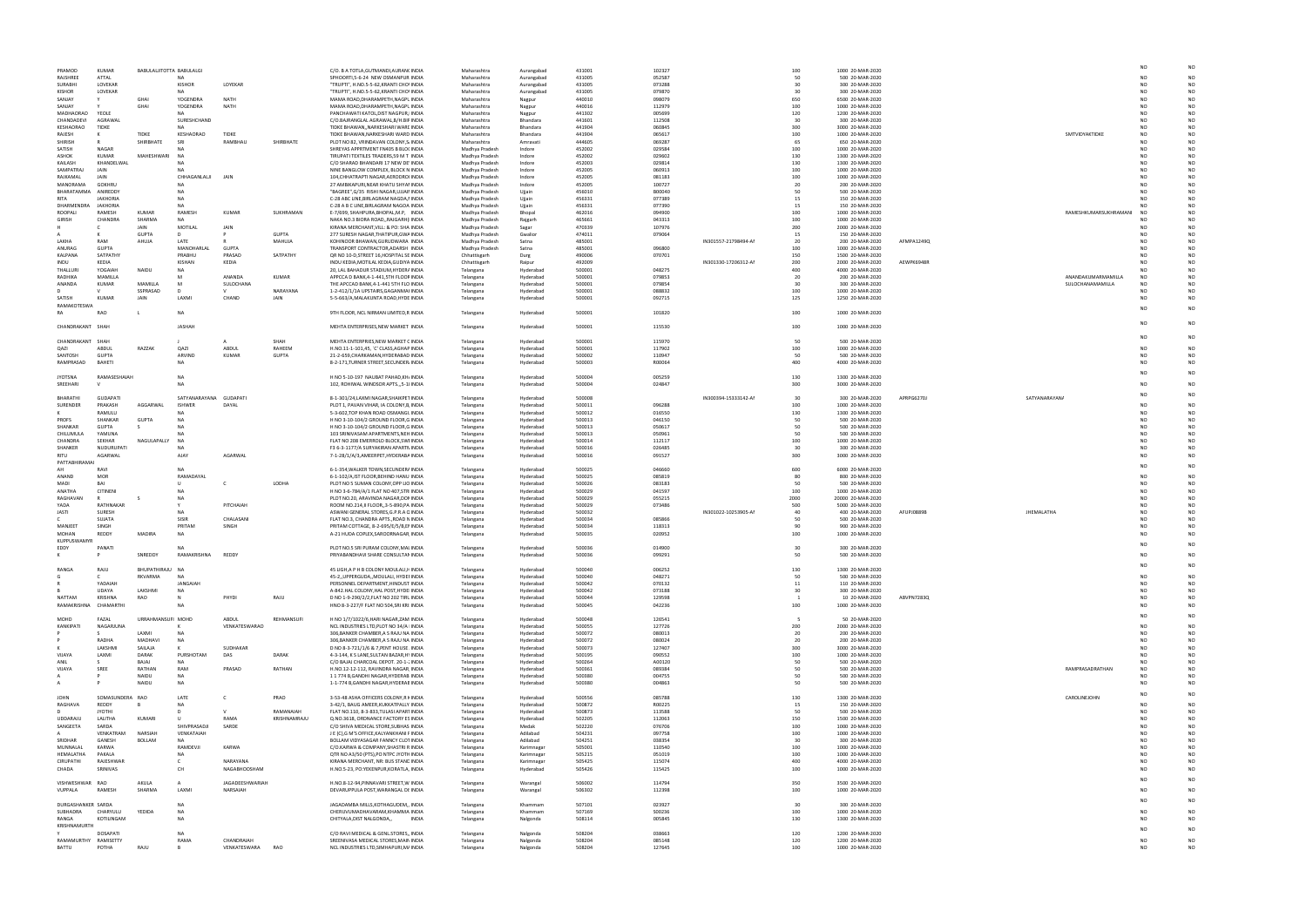|                         | CHANDRASEKHA                        |                              |                            | VENKATARAMANAIA     |                 |                                                                                    |                                  |                                  |                  |                  |                      |            |                                      |            |                |                |                                  |
|-------------------------|-------------------------------------|------------------------------|----------------------------|---------------------|-----------------|------------------------------------------------------------------------------------|----------------------------------|----------------------------------|------------------|------------------|----------------------|------------|--------------------------------------|------------|----------------|----------------|----------------------------------|
| CHALLA                  | RAM                                 |                              | CH                         |                     |                 | NCL INDUSTRIES LTD, SIMHAPURI, M/ INDIA                                            | Telangana                        | Nalgonda                         | 508204           | 127654           |                      | 100        | 1000 20-MAR-2020                     |            |                |                |                                  |
|                         |                                     | DURGAPRASAD U                |                            | SUNNA               | RAJU            | NCL INDUSTRIES LTD, SIMHAPURI, M/ INDIA                                            | Telangana                        | Nalgonda                         | 508204           | 127804           |                      | 100        | 1000 20-MAR-2020                     |            |                |                |                                  |
|                         |                                     | NARASIMHAMU                  |                            |                     |                 |                                                                                    |                                  |                                  |                  |                  |                      |            |                                      |            |                |                |                                  |
|                         |                                     | RTHY                         | $\overline{A}$             | NARAYANA            | RAO             | NCL INDUSTRIES LTD, SIMHAPURI, M/ INDIA                                            | Telangana                        | Nalgonda                         | 508204           | 127809           |                      | 100        | 1000 20-MAR-2020                     |            |                |                |                                  |
| CHADDALA                | VENKATA                             | RANGAIAH                     | CH                         | MANIKYALA           | RAO             | NCL INDUSTRIES LTD, SIMHAPURI, M/ INDIA                                            | Telangana                        | Nalgonda                         | 508204           | 127815           |                      | 100        | 1000 20-MAR-2020                     |            |                | NΩ             |                                  |
| RANGARAJU               | VASUDEVA                            | RAO                          |                            | MATTAPALLI          | RAO             | NCL INDUSTRIES LTD, SIMHAPURI, M/ INDIA                                            | Telangana                        | Nalgonda                         | 508204           | 127817           |                      | 100        | 1000 20-MAR-2020                     |            |                | NO             | N <sub>O</sub>                   |
|                         | SRINIVASACHAE                       |                              |                            |                     |                 |                                                                                    |                                  |                                  |                  |                  |                      |            |                                      |            |                |                |                                  |
| TUMATI                  | YULU                                |                              |                            | VENKATESWARLU       |                 | NCL INDUSTRIES LTD, SIMHAPURI, M/ INDIA                                            | Telangana                        | Nalgonda                         | 508204           | 127877           |                      | 100        | 1000 20-MAR-2020                     |            |                |                |                                  |
|                         | VENKAT                              | <b>REDDY</b>                 |                            | <b>NARSI</b>        | REDDY           | NCL INDUSTRIES LTD, SIMHAPURI, M/ INDIA                                            | Telangana                        | Nalgonda                         | 508204           | 127902           |                      | 100        | 1000 20-MAR-2020                     |            |                |                |                                  |
| MALIGIREDDY             | SRINIVAS                            | REDDY                        | N                          | RANGA               | REDDY           | NCL INDUSTREIS LTD, SIMHAPURI, M/ INDIA                                            | Telangana                        | Nalgonda                         | 508204           | 127904           |                      | 100        | 1000 20-MAR-2020                     |            |                | NΩ             |                                  |
| DEVARAPALLI<br>DASARI   | <b>RAMAKRISHN</b><br><b>KASAIAH</b> |                              |                            | SHARIFF<br>SAIDAIAH |                 | NCL INDUSTRIES LTD, SIMHAPURI, M/ INDIA<br>NCL INDUSTREISL LTD, SIMHAPURI, M INDIA | Telangana<br>Telangana           | Nalgonda<br>Nalgonda             | 508204<br>508204 | 127917<br>127931 |                      | 100<br>100 | 1000 20-MAR-2020<br>1000 20-MAR-2020 |            |                | NΩ             |                                  |
| KOTTAPALLI              | <b>KRISHNA</b>                      | RAO                          |                            | SAMBASIVA           | RAO             | NCL INDUSTRIES LTD, SIMHAPURI, M/ INDIA                                            | Telangana                        | Nalgonda                         | 508204           | 127932           |                      | 100        | 1000 20-MAR-2020                     |            |                |                |                                  |
| NAGESHWARA              | <b>RAO</b>                          | PUNUGUPATI                   | <b>NA</b>                  |                     |                 | SRI RAMA KRISHNA IRON SHOP, MAI INDIA                                              | Telangana                        | Nalgonda                         | 508204           | N00028           |                      | 100        | 1000 20-MAR-2020                     |            |                |                |                                  |
| RADHA                   | <b>KISHAN</b>                       | BANDARU                      | <b>NA</b>                  |                     |                 | C/O B PANDARAIAH, GRAM PANCHA INDIA                                                | Telangana                        | Nalgonda                         | 508204           | R00016           |                      | 100        | 1000 20-MAR-2020                     |            |                |                |                                  |
| VIJAYA                  | LAKSHMI                             | KANUMILLI                    | <b>NA</b>                  |                     |                 | W/O K S NARAYANA RAO, KOMARIBI INDIA                                               | Telangana                        | Nalgonda                         | 508206           | 047521           |                      | 50         | 500 20-MAR-2020                      |            |                | NO.            |                                  |
|                         |                                     |                              |                            |                     |                 |                                                                                    |                                  |                                  |                  |                  |                      |            |                                      |            |                | NΩ             |                                  |
| PASUMARTHI              | VISWANATHAM                         |                              | VENKAIAH                   |                     |                 | 6/238, SHABU NAGAR, MIRYALGUDA INDIA                                               | Telangana                        | Nalgonda                         | 508207           |                  | IN301696-10398709-AM | 83         | 830 20-MAR-2020                      | APEPP2406E |                |                |                                  |
|                         |                                     |                              |                            |                     |                 |                                                                                    |                                  |                                  |                  |                  |                      |            |                                      |            |                | NΩ             |                                  |
| RANGA                   | <b>RANGAIAH</b>                     |                              | LAXMINARAYANA              |                     |                 | H.NO.LIG I-8 SAIKRUPA, A P H B COL INDIA                                           | Telangana                        | Nalgonda                         | 508207           | 102550           |                      | 100        | 1000 20-MAR-2020                     |            |                |                |                                  |
| RAEINI<br>RANGAIAH      | SRINIVASU<br>RANG                   |                              | SAIDAIAH                   | NARAYANA            |                 | H.NO.4-110/3, OPP: SBH, RAJIV CHOI INDIA                                           | Telangana                        | Nalgonda                         | 508207<br>508207 | 116410<br>118840 |                      | 200        | 2000 20-MAR-2020                     |            |                | NΩ             |                                  |
| KHAJA                   | MOINUDDIN                           | SHAIK                        | LAXMI<br>NA.               |                     |                 | LIG-I-8, SAIKRUPA, APHB COLONY, MI INDIA<br>H.NO.19-2/12/62/2, MUTTIREDDYKL INDIA  | Telangana<br>Telangana           | Nalgonda<br>Nalgonda             | 508207           | K00069           |                      | 150<br>50  | 1500 20-MAR-2020<br>500 20-MAR-2020  |            |                | NΩ             |                                  |
| VAJRAPU                 | KALAVATI                            |                              | NA                         |                     |                 | C/O JYOTHI CYCLE EMPORIUM, KUD/ INDIA                                              | Telangana                        | Nalgonda                         | 508213           | 000297           |                      | 130        | 1300 20-MAR-2020                     |            |                |                |                                  |
| VAJRAPU                 | KRISHNA                             | MURTH                        | N/                         |                     |                 | C/O JYOTHI CYCLE EMPORIUM, OPP: INDIA                                              | Telangana                        | Nalgonda                         | 508213           | 000322           |                      | 130        | 1300 20-MAR-2020                     |            |                |                |                                  |
| PANDU                   | PASUPULET                           |                              | NA                         |                     |                 | H.NO:1-6-281 NR.NEW BUS STAND, INDIA                                               | Telangana                        | Nalgonda                         | 508213           | P00022           |                      | 100        | 1000 20-MAR-2020                     |            |                |                |                                  |
| RAMI                    | REDDY                               | SAMA                         | <b>NA</b>                  |                     |                 | NEREDCHERLA, HUZURNAGAR, NALG INDIA                                                | Telangana                        | Nalgonda                         | 508218           | R00150           |                      | 120        | 1200 20-MAR-2020                     |            |                | NO             |                                  |
|                         |                                     |                              |                            |                     |                 |                                                                                    |                                  |                                  |                  |                  |                      |            |                                      |            |                | NΩ             |                                  |
| BHAVANARUSHI            | YELE                                |                              | <b>NA</b>                  |                     |                 | VEMALPALLY, MIRYALAGUDA, NALGC INDIA                                               | Telangana                        | Nalgonda                         | 508219           | B00051           |                      | 200        | 2000 20-MAR-2020                     |            |                |                |                                  |
| KRISHNA                 | REDDY                               | MODUGU                       | <b>NA</b>                  |                     |                 | MATTAMPALLY (PO), HUZURNAGAR INDIA                                                 | Telangana                        | Nalgonda                         | 508225           | K00135           |                      | 100        | 1000 20-MAR-2020                     |            |                |                |                                  |
| KALIDINTI               | RANGA                               | RAJU                         | к                          | KRISHNAM            | RAJU            | QTRS.NO.F-43, RAASI COLONY, VISHI INDIA                                            | Telangana                        | Nalgonda                         | 508355           | 115316           |                      | 100        | 1000 20-MAR-2020                     |            |                |                |                                  |
| KAMALKISHORE            | <b>BAJA</b>                         |                              | GANESHLAL                  | BAJAJ               |                 | NEHRU GUNJ, NARAYANPET, A.P, INDIA                                                 | Telangana                        | Mahbubnagar                      | 509210           | 106621           |                      | 100        | 1000 20-MAR-2020                     |            |                |                |                                  |
| SHARMA                  |                                     |                              | <b>NA</b>                  |                     |                 | C/O NCL INDUSTRIES LTD, NANDIGAC INDIA                                             | Telangana                        | Mahbubnagar                      | 509223           | 101724           |                      | 150        | 1500 20-MAR-2020                     |            |                | N <sub>O</sub> |                                  |
| CHANDRA                 | KALA                                |                              | NΔ                         |                     |                 | C/O NCL INDUSTRIES LTD, NANDIGAC INDIA                                             | Telangana                        | Mahbubnagar                      | 509223           | 101736           |                      | 100        | 1000 20-MAR-2020                     |            |                | NΩ             |                                  |
| ANJAIAH                 |                                     |                              |                            |                     |                 | S/O J P CHANDRAIAH, JANGANA GUL INDIA                                              | Telangana                        | Mahbubnagar                      | 509223           | 101744           |                      | 50         | 500 20-MAR-2020                      |            |                |                |                                  |
| SHANKARAIAH             | M                                   |                              |                            |                     |                 | S/O HANUMAIAH, ANTI REDDY GUD/ INDIA                                               | Telangana                        | Mahbubnagar                      | 509223           | 101747           |                      | 50         | 500 20-MAR-2020                      |            |                |                |                                  |
| LACHAIAH                |                                     |                              | NA                         |                     |                 | NCL INDUSTRIES LTD CERAMIC DIVN INDIA                                              | Telangana                        | Mahbubnagar                      | 509223           | 101750           |                      | 200        | 2000 20-MAR-2020                     |            |                |                |                                  |
| SAGAR                   | <b>RAO</b>                          |                              | NA                         |                     |                 | C/O NCL INDUSTRIES LTLD, NANDI G/ INDIA                                            | Telangana                        | Mahbubnagar                      | 509223           | 101757           |                      | 200        | 2000 20-MAR-2020                     |            |                |                |                                  |
| RAMULU                  | A                                   |                              |                            |                     |                 | C/O NCL INDUSTRIES LTD, NANDI GA INDIA                                             | Telangana                        | Mahbubnagar                      | 509223           | 101765           |                      | 200        | 2000 20-MAR-2020                     |            |                | NΩ             |                                  |
|                         | LAKSHMI                             | PRASAD                       |                            | VENKATA             | RAMANIAH        | DR.NO.6/80, MAIN ROAD, KALLURU ( INDIA                                             | Andhra Pradesh                   | Anantapur                        | 515774           | 111053           |                      | 50         | 500 20-MAR-2020                      |            |                | NΩ             |                                  |
|                         | SREENIVASULU                        |                              |                            | RAMAIAH             |                 | 16-109A-1, MAIN ROAD, GROUND FL INDIA<br>24/54 POWER HOUSE ROAD, PRODI INDIA       | Andhra Pradesh                   | Anantapur                        | 515801           | 110704           |                      | 100        | 1000 20-MAR-2020                     |            |                |                |                                  |
| VAKATI                  | PUNYAVATHI                          | <b>REDDY</b><br>BHASKARAREDD |                            |                     | SREDDY          |                                                                                    | Andhra Pradesh                   | Kadapa                           | 516360           | 097830           |                      | 10         | 100 20-MAR-2020                      |            |                | NO             |                                  |
|                         |                                     |                              |                            | M                   | VENKATAREDDY    | CHIEF MANAGER,, STATE BANK OF IN INDIA                                             | Andhra Pradesh                   | Kadapa                           | 516390           | 080153           |                      | 10         | 100 20-MAR-2020                      |            |                | NC             |                                  |
| SREENIVASA              | RAO                                 | KOPPARAPU                    | NA                         |                     |                 | THE VYSYA BANK LTD.,, PUNGANUR,, INDIA                                             | Andhra Pradesh                   | Chittoor                         | 517247           | 038168           |                      | 130        | 1300 20-MAR-2020                     |            |                | NC             |                                  |
|                         |                                     | <b>ISHAR</b>                 |                            |                     | BASHA           | RAHMATH MANZIL, 17-469-14, BAK/ INDIA                                              | Andhra Pradesh                   | Chittoor                         | 517325           | 116192           |                      | 100        | 1000 20-MAR-2020                     |            |                | NΩ             |                                  |
| CHATAKONDA              | NAGARAJU                            |                              | CH                         | GURL                | MURTHY          | H.NO.17-84, PATHAPETA, POST: DHC INDIA                                             | Andhra Pradesh                   | Kurnool                          | 518222           | 106133           |                      | 100        | 1000 20-MAR-2020                     |            |                |                |                                  |
|                         | SUPRIYA                             |                              |                            |                     |                 | C/O SREE MALLIKARJUNA KIRANA & INDIA                                               | Andhra Pradesh                   | Kurnool                          | 518360           | 122331           |                      | 100        | 1000 20-MAR-2020                     |            |                |                |                                  |
|                         | <b>MAHABOOE</b>                     |                              |                            |                     | <b>BABU</b>     | 25-686 `A', SRINIVASA NAGAR, NAND INDIA                                            | Andhra Pradesh                   | Kurnool                          | 518501           | 114127           |                      | 250        | 2500 20-MAR-2020                     |            |                |                |                                  |
| SRI                     | <b>DEVI</b>                         | <b>GRANDHI</b>               | <b>NA</b>                  |                     |                 | 11-47-30 PUJARIVARI STREET, VIJAYA INDIA                                           | Andhra Pradesh                   | Krishna                          | 520001           | 025875           |                      | 130        | 1300 20-MAR-2020                     |            |                |                |                                  |
| SESHAGIRI               | RAO                                 | KOTHAMASU                    | <b>NA</b>                  |                     |                 | 11-47-30 PUJARIVARI STREET, VIJAYA INDIA                                           | Andhra Pradesh                   | Krishna                          | 520001           | 025876           |                      | 130        | 1300 20-MAR-2020                     |            |                | NΩ             |                                  |
| MALLELA                 | RAMAMURTHY<br>VARALAKSHM            |                              | VENKATA                    | SOMAYAJULU          |                 | APPA RAO STREET, VIJAYAWADA,, INDIA                                                | Andhra Pradesh                   | Krishna                          | 520001           | 079297           |                      | 300        | 3000 20-MAR-2020                     |            |                | NΩ             |                                  |
|                         |                                     |                              |                            |                     | VRBKOTESWARARAO | SHOP NO 94 KRISHNAVENI CLOTH N INDIA                                               | Andhra Pradesh                   | Krishna                          | 520001           | 127065           |                      |            | 10 20-MAR-2020                       |            |                | NO             |                                  |
| GOLLA                   |                                     |                              |                            |                     |                 |                                                                                    |                                  |                                  |                  |                  |                      |            |                                      |            |                |                |                                  |
| RANI                    | DARISI                              |                              | VARA                       | PRASAD              | RAOD            | 29-27-34 SURYANARAYANA VEEDHI, INDIA                                               | Andhra Pradesh                   | Krishna                          | 520002           | 075236           |                      | 45         | 450 20-MAR-2020                      |            |                |                |                                  |
| NAGESWARA               | RAO                                 |                              | C                          | CHENCHAIAH          |                 | KIRON AMULYA APPARTMENTS, R R I INDIA                                              | Andhra Pradesh                   | Krishna                          | 520007           | 075685           |                      | 10         | 100 20-MAR-2020                      |            |                | NΩ             |                                  |
| VARALAKSHMI<br>SREEDHAR | DANDAMUDI                           |                              | c<br>PRABHAKARA            | NAGESWARA<br>RAO    | <b>RAO</b>      | KIRON AMULYA APARTMENTS, R R C INDIA<br>VIJAYAWADA FISCAL SERVICES, FLAT INDIA     | Andhra Pradesh                   | Krishna<br>Krishna               | 520007<br>520010 | 081184<br>118977 |                      | 120        | 1200 20-MAR-2020<br>1000 20-MAR-2020 |            | CNAGESWARARAO  | NO<br>NO       |                                  |
| HASEENA                 | <b>MAHABOOB</b>                     | SHAIK                        | <b>NA</b>                  |                     |                 | C/O S M BASHA, STATE BANK OF HYE INDIA                                             | Andhra Pradesh<br>Andhra Pradesh | Krishna                          | 520012           | 084018           |                      | 100<br>15  | 150 20-MAR-2020                      |            |                | NΩ             |                                  |
| PALAKURTHY              | SRILATHA                            |                              |                            |                     | RCSATISH        | C/O.VENKATESWARA BANIAN STORI INDIA                                                | Andhra Pradesh                   | Krishna                          | 521001           | 112327           |                      | 200        | 2000 20-MAR-2020                     |            |                | NO             |                                  |
|                         | SURYANARAYAN                        |                              |                            |                     |                 |                                                                                    |                                  |                                  |                  |                  |                      |            |                                      |            |                |                |                                  |
|                         | $\mathsf{A}$                        | RAJL                         | G                          | PADMA               | RAJU            | KAIKALUR, KAIKALUR MANDAL, KRISH INDIA                                             | Andhra Pradesh                   | Krishna                          | 521333           | 070129           |                      | 20         | 200 20-MAR-2020                      |            |                | NC             |                                  |
| KOLLURU                 | <b>JYOTHITILAK</b>                  |                              |                            |                     | VTILAK          | 6-7-65,7/3,ARUNDELPET,GUNTUR INDIA                                                 | Andhra Pradesh                   | Guntur                           | 522002           |                  | IN300360-10197958-AM | 100        | 1000 20-MAR-2020                     |            |                |                |                                  |
| CHITIPOTU               | ARUNA                               |                              | <b>NA</b>                  |                     |                 | FHARTERED ACCOUNTANTS, 2/3 BRC INDIA                                               | Andhra Pradesh                   | Guntur                           | 522002           | 075785           |                      | 10         | 100 20-MAR-2020                      |            |                | NO             | N <sub>O</sub>                   |
|                         |                                     |                              |                            |                     |                 |                                                                                    |                                  |                                  |                  |                  |                      |            |                                      |            |                |                |                                  |
| KOLLIPARA               | VENKATESWARA RAO                    |                              | THIRUPATHA                 | <b>RAO</b>          |                 | KOLLIPARA VENKATESWARA RAO,RA INDIA                                                | Andhra Pradesh                   | Guntur                           | 522003           | 079521           |                      | 25         | 250 20-MAR-2020                      |            |                |                |                                  |
| LATHA                   | M                                   | GANESAN                      | <sub>N</sub>               | GANESAN             |                 | W/O MURALI GANESAN, ITC LTD ILTE INDIA                                             | Andhra Pradesh                   | Guntur                           | 522004           | 083408           |                      | 130        | 1300 20-MAR-2020                     |            |                |                | N <sub>O</sub>                   |
| GHANTA                  |                                     | <b>CHOUDARY</b>              | KOTAIAH                    |                     |                 | UDAY 5 87 129, MAIN ROAD, LAKSHINDIA                                               | Andhra Prades                    | Guntu                            | 52200            |                  | IN301022-20287708-A  |            | 1000 20-MAR-2020                     | ABZPC8736H | SANDEEPCHOW    |                |                                  |
| SATYANARAYAN<br>A       | VEJENDLA                            |                              | LAKSHMAIAH                 | VEJENDLA            |                 | SC 123439,1 ST LINE THARAKARAM INDIA                                               | Andhra Pradesh                   | Guntur                           | 522007           |                  | IN301022-21350837-AM | 50         | 500 20-MAR-2020                      | ACTPV4005F | SAMBRAJYAMVE.  | NO.            |                                  |
|                         |                                     |                              |                            |                     |                 |                                                                                    |                                  |                                  |                  |                  |                      |            |                                      |            |                |                |                                  |
| ANNE                    | VENKATESWARA RAO                    |                              |                            | SESHAIAH            |                 | FLAT NO 204, SRI VENKATESWARA P/ INDIA                                             | Andhra Pradesh                   | Guntur                           | 522007           |                  | IN301022-21465985-AM | 50         | 500 20-MAR-2020                      | ANIPA6440K | ANNESUDHIRBAE  | NO.            | N <sub>O</sub>                   |
|                         | RAGHURAMAIA                         |                              |                            |                     |                 |                                                                                    |                                  |                                  |                  |                  |                      |            |                                      |            |                |                |                                  |
| DASARADHA               |                                     |                              | KAKULAVARAPU VENKATESWARU  |                     |                 | DOOR NO.1-35-8, MALLADI VARI STR INDIA                                             | Andhra Pradesh                   | Guntur                           | 522201           |                  | IN300378-10043729-AM | 151        | 1510 20-MAR-2020                     | AIQPR9549B | SWAYAMPRABH/   | NΩ             |                                  |
| TARAKANATH              | CHUNDI                              |                              | C                          | MADHAVA             | RAO             | GOVT JUNIOR COLLEGE, VEMURU, GL INDIA                                              | Andhra Pradesh                   | Guntur                           | 522261           |                  | IN301022-20727140-AM | 50         | 500 20-MAR-2020                      | AFJPT9845E | CVASANTHAMM/   |                |                                  |
|                         |                                     |                              |                            |                     |                 |                                                                                    |                                  |                                  |                  |                  |                      |            |                                      |            |                | NO.            | N <sub>O</sub>                   |
| CH                      | SIVA                                |                              | SRINIVASARAO VENKATESWARLU |                     |                 | CH.SIVA SRINIVASA RAO,D NO 91-48 INDIA                                             | Andhra Pradesh                   | Guntur                           | 522601           | 080074           |                      | 120        | 1200 20-MAR-2020                     |            |                |                |                                  |
|                         |                                     |                              |                            |                     |                 |                                                                                    |                                  |                                  |                  |                  |                      |            |                                      |            |                |                | N <sub>O</sub>                   |
| CH <sub>1</sub>         | SIVA                                |                              | SRINIVASARAO VENKATESWARLU |                     |                 | S/O.CH VENKATESWARLU, RLY ROAD INDIA                                               | Andhra Pradesh                   | Guntur                           | 522601           | 080114           |                      | 130        | 1300 20-MAR-2020                     |            |                |                |                                  |
|                         |                                     | RAMARAO                      | K                          | NAGESHWAR           | RAO             | C/O.GOTTIPATI RAMNAIAH SONS, PL INDIA                                              | Andhra Pradesh                   | Prakasam                         | 523169           | 115617           |                      | 750        | 7500 20-MAR-2020                     |            |                |                | NO                               |
| JANARDHANAM CHETTY      |                                     | MOGULURU                     | NA                         |                     |                 | STATE BANK OF INDIA, SULLURPETA, INDIA                                             | Andhra Pradesh                   | Nellore                          | 524121           | 024143           |                      | 50         | 500 20-MAR-2020                      |            |                |                |                                  |
| RAVI                    | <b>KUMAR</b>                        | CHALLA                       | CH                         | GNANA               | SUNDARARAO      | Q.NO.P-6, Q C H, SRIHARIKOTA, NELLI INDIA                                          | Andhra Pradesh                   | Nellore                          | 524124           | 087002           |                      | 30         | 300 20-MAR-2020                      |            |                |                |                                  |
| <b>KRISHNA</b>          | KUMARI                              | M                            | N/                         |                     |                 | C/O P RAGHAVAIAH YARN & CLOTH, INDIA                                               | Andhra Pradesh                   | Nellore                          | 524201           | 028592           |                      | 30         | 300 20-MAR-2020                      |            |                |                |                                  |
| <b>JYOTHI</b>           | PRODDUTURI                          |                              |                            |                     | SRSRINIVASARAO  | D NO 18-1-19/11 2/4, BLOCK A, KGH INDIA                                            | Andhra Pradesh                   | Vishakhapatnam                   | 530002           |                  | IN300450-12407504-AM | 100        | 1000 20-MAR-2020                     | AOZPP0947E |                | NΩ             | NO                               |
|                         |                                     | NARASIMHADEV                 |                            |                     |                 |                                                                                    |                                  |                                  |                  |                  |                      |            |                                      |            |                |                |                                  |
| RAMA                    | KRISHNA                             | ARA                          | <b>NA</b>                  |                     |                 | LECTUER IN ENGLISH COLLEGE OF EN INDIA                                             | Andhra Pradesh                   | Vishakhapatnam                   | 530003           | 026310           |                      | 100        | 1000 20-MAR-2020                     |            |                |                |                                  |
| SRINIVAS                | YALLA                               |                              | NΔ                         |                     |                 | S/O.Y.VEERASWAMY, D.NO 50-116-! INDIA                                              | Andhra Pradesh                   | Vishakhapatnam                   | 530013           | 006414           |                      | 130        | 1300 20-MAR-2020                     |            |                | NΩ             |                                  |
|                         |                                     | RAJUBAVIRISETT               |                            |                     |                 |                                                                                    |                                  |                                  |                  |                  |                      |            |                                      |            |                |                | N <sub>O</sub>                   |
| VENKATA                 | GANGA                               |                              | N/                         |                     |                 | 'AASHIRWAAD', DOOR NO.50-120-9/ INDIA                                              | Andhra Pradesh                   | Vishakhapatnam                   | 530013           | 015063           |                      | 130        | 1300 20-MAR-2020                     |            |                |                |                                  |
| VEERASWAMY              | YALLA                               |                              | NA                         |                     |                 | D.NO:50-116-9, PLOT NO:128, SEETH INDIA                                            | Andhra Pradesh                   | Vishakhapatnam                   | 530013           | 024025           |                      | 260        | 2600 20-MAR-2020                     |            |                |                |                                  |
|                         | SATYANARAYAN<br>A                   | VARMA                        | D                          | D                   |                 |                                                                                    |                                  |                                  |                  |                  |                      |            |                                      |            |                |                |                                  |
|                         | <b>MUNAVVAR</b>                     | BASHA                        | MD                         | к                   |                 | RAMACHANDRAVARMA PLOT NO.31, D.NO.50-23-6,T P T COI INDIA                          | Andhra Pradesh                   | Vishakhapatnam                   | 530013           | 082321           |                      | 130        | 1300 20-MAR-2020                     |            |                | NΩ             |                                  |
| MOHAMMAD<br>SINGAMPALLI | APPALA                              | NAIDU                        | GOWRI                      | NAIDU               | <b>NRASOOL</b>  | FLAT NO.98, SECTOR 5, M V P COLON INDIA<br>KANDEVARAM POST, VIA: K.G. PURAN INDIA  | Andhra Pradesh<br>Andhra Pradesh | Vishakhapatnam<br>Vishakhapatnam | 530017<br>531028 | 095396<br>116314 |                      | 100<br>50  | 1000 20-MAR-2020<br>500 20-MAR-2020  |            |                |                |                                  |
| SILLA                   | PRABHAVATI                          |                              | <b>NA</b>                  |                     |                 | W/O SILLA MURIKI RATNAM, KALING INDIA                                              | Andhra Pradesh                   | Srikakulam                       | 532001           | 023616           |                      | 100        | 1000 20-MAR-2020                     |            |                | NΩ             | NO                               |
|                         | SANKARANARAY                        |                              |                            |                     |                 |                                                                                    |                                  |                                  |                  |                  |                      |            |                                      |            |                |                |                                  |
|                         | ANA                                 | <b>MURTH</b>                 | <b>NA</b>                  |                     |                 | VETAPALEM, PRAKASAM DIST,, INDIA                                                   | Andhra Pradesh                   |                                  | 532187           | 026127           |                      | 100        | 1000 20-MAR-2020                     |            |                |                |                                  |
| PENTA                   | VENKATA                             | RAJU                         | <b>NA</b>                  |                     |                 | C/O SRI KRISHNA BHAGWAN, CASHE' INDIA                                              | Andhra Pradesh                   | Srikakulam                       | 532221           | 000058           |                      | 200        | 2000 20-MAR-2020                     |            |                | NΩ             |                                  |
| PENTA                   | KRISHNA                             | RAO                          | <b>NA</b>                  |                     |                 | KAPU STREET, PALASA, SRIKAKULAM, INDIA                                             | Andhra Pradesh                   | Srikakulam                       | 532221           | 000061           |                      | 100        | 1000 20-MAR-2020                     |            |                | NΩ             | N <sub>O</sub>                   |
| PENTA                   | KAMESHWARA                          | RAO                          | <b>NA</b>                  |                     |                 | KAPU STREET, PALASA, SRIKAKULAM, INDIA                                             | Andhra Pradesh                   | Srikakulam                       | 532221           | 000063           |                      | 100        | 1000 20-MAR-2020                     |            |                |                |                                  |
| KADA                    | SRINIVASA                           | RAO                          | <b>NA</b>                  |                     |                 | CONTRACTOR, MAIN ROAD, ICHAPUI INDIA                                               | Andhra Pradesh                   | Srikakulam                       | 532312           | 000054           |                      | 250        | 2500 20-MAR-2020                     |            |                |                | NO                               |
| UDAY                    | BHASKAR                             | ADDALA                       | <b>NA</b>                  |                     |                 | C/O M LAKSHMI, T-1 YECHURI TOWE INDIA                                              | Andhra Pradesh                   | East Godavari                    | 533004           | 051721           |                      | 30         | 300 20-MAR-2020                      |            |                |                | N <sub>O</sub>                   |
| LIDAY                   | <b>BHASKAR</b>                      | ADDALA                       | LAKSHMINARAYAN<br>A        |                     |                 | C/O M LAKSHMI, T-1 YECHURI TOWE INDIA                                              | Andhra Pradesh                   | East Godavari                    | 533004           | 080506           |                      | 30         | 300 20-MAR-2020                      |            |                | NΩ             |                                  |
| CHITTUR                 | SANDYA                              | RANI                         | <b>NA</b>                  |                     |                 | 24-6-3, WEAVERS COLONY, RAJAHMI, INDIA                                             | Andhra Pradesh                   | East Godavari                    | 533005           | 005389           |                      | 60         | 600 20-MAR-2020                      |            |                | NΩ             |                                  |
| DATLA                   | PRAVEEN                             | KUMAR                        | DATLA                      | VENKATESWARA        | VARMA           | D NO 1-58, KOVVADA, , KAKINADA INDIA                                               | Andhra Pradesh                   | East Godavari                    | 533006           |                  | IN302324-10849600-AM | 101        | 1010 20-MAR-2020                     | AKQPD1774N | DATLAKISHOREKI | NO             |                                  |
| RAJARAJESWARI PRASANNA  |                                     | GARAPATI                     | <b>NA</b>                  |                     |                 | 14-109 DANAVAIPETA, RAJAHMUND INDIA                                                | Andhra Pradesh                   | East Godavari                    | 533103           | 002976           |                      | 100        | 1000 20-MAR-2020                     |            |                | N <sub>O</sub> | N <sub>O</sub><br>N <sub>O</sub> |

| NO             | N <sub>O</sub> |
|----------------|----------------|
| NO             | NO             |
| NO             | NO             |
| NO             | NO             |
| N <sub>O</sub> | NO             |
| NO             | N <sub>O</sub> |
| NO             | NO             |
| NO             | NO             |
| NO             | <b>NO</b>      |
| NO             | NO             |
| N <sub>O</sub> | NO             |
| NO             | NO             |
| NO             | NO             |
| N <sub>O</sub> | N <sub>O</sub> |
| NO             | NO             |
| NO             | NO             |
| NO             | NO             |
| NO             | NO             |
| NO             | <b>NO</b>      |
| NO             | NO             |
| NO             | NO             |
| NO             | NO             |
| NO             | NO             |
| NO             | N <sub>O</sub> |
| NO             | N <sub>O</sub> |
| NO             | NO             |
| NO             | NO             |
| NO             | NO             |
| NO             | <b>NO</b>      |
| N <sub>O</sub> | N <sub>O</sub> |
| N <sub>O</sub> | N <sub>0</sub> |
| NO             | NO             |
| NO             | NO             |
| N <sub>O</sub> | NO             |
| NO             | NO             |
| NO             | N <sub>O</sub> |
| NO             | NO             |
| NO             | NO             |
| NO             | NO             |
| NO             | <b>NO</b>      |
| NO             | NO             |
| NO             | NO             |
| NO             | NO             |
| NO             | NO             |
| NO             | NO             |
| NO             | <b>NO</b>      |
| NO             | NO             |
| NO             | NO             |
| N <sub>O</sub> | N <sub>O</sub> |
| NO             | NO             |
| N <sub>O</sub> | N <sub>O</sub> |
| NO             | NO             |
| NO             | NO             |
| NO             | N <sub>O</sub> |
| NO             | NO             |
| NO             | NO             |
| NO             | NO             |
| NΩ             | NO             |
| NO             | NO             |
| NO             | NO             |
| NO             | NO             |
| NO             | NO             |
| NO             | NO             |
| NO             | NO             |
| NO             | N <sub>O</sub> |
| NO             | NO             |
| NO             | NO             |
| N <sub>O</sub> | NO             |
| NO             | NO             |
| NO             | NO             |
| NO             | NO             |
| NO             | NO             |
| NO             | NO             |
| NO             | NO             |
| NO             | NO             |
| NO             | NO             |
| NO             | NO             |
| NO             | NO             |
| NO             | NO             |
| NO             | NO             |
| NO             | NO             |
| NO             | NO             |
| N <sub>O</sub> | NO             |
| N <sub>O</sub> | NO             |
| NO             | NO             |
| NO             | NO             |
| NO             | NO             |
| NO             | NO             |
|                |                |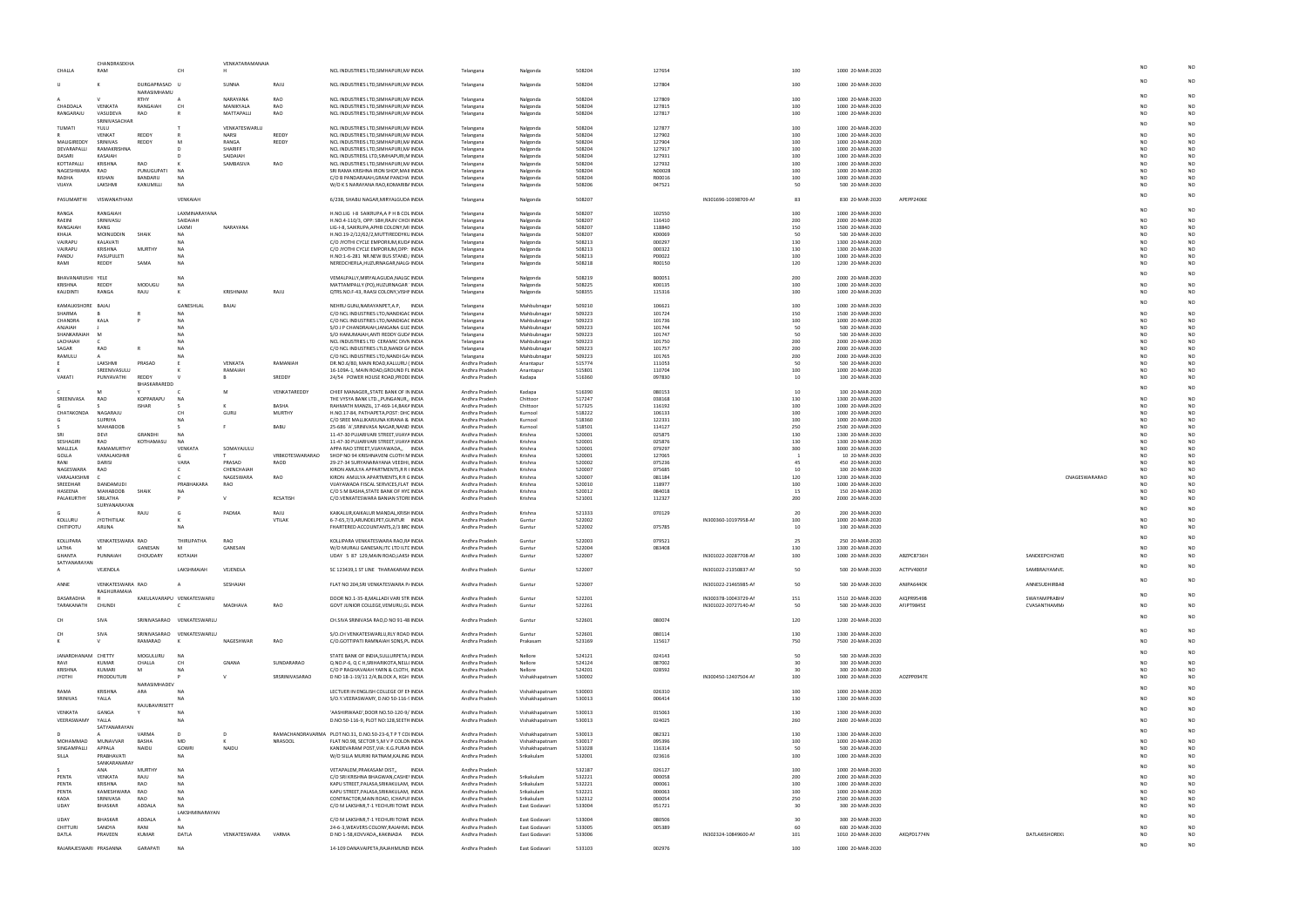|                            |                          | VSATYANARAYA            |                                |                          |                 |                                                                                       |                                        |                                      |                  |                  |                                              |            |                                      |            |             |                  |                 |                |
|----------------------------|--------------------------|-------------------------|--------------------------------|--------------------------|-----------------|---------------------------------------------------------------------------------------|----------------------------------------|--------------------------------------|------------------|------------------|----------------------------------------------|------------|--------------------------------------|------------|-------------|------------------|-----------------|----------------|
|                            |                          | NAMURTY                 |                                | CH                       | VEERANNA        | D NO 79-14-5 UPSTAIRS, PRASANTHI INDIA                                                | Andhra Pradesh                         | East Godavari                        | 533103           | 069128           |                                              | 200        | 2000 20-MAR-2020                     |            |             |                  | NO              |                |
| RAIA                       | SEKHARAM                 | KUCHIMANCHI             | NA                             |                          |                 | 3-153 KAMIREDDY PALEM, KOTHAPE INDIA                                                  | Andhra Pradesh                         | East Godavari                        | 533223           | 025570           |                                              | 100        | 1000 20-MAR-2020                     |            |             |                  | NΩ              |                |
| AKSHINTALA<br><b>BONDA</b> | MURALI<br><b>NOOKA</b>   | KRISHNA<br>RAJU         | <b>NA</b>                      |                          | VSNMURTHY       | TRAINEE OFFICER, S B I RAZOLE, EAST INDIA<br>BALAJI JEWELLARY MART.MAIN ROA INDIA     | Andhra Pradesh<br>Andhra Pradesh       | East Godavari<br>East Godavari       | 533242<br>533401 | 125986<br>000067 |                                              | 100<br>120 | 1000 20-MAR-2020<br>1200 20-MAR-2020 |            |             |                  | NO<br>NΩ        |                |
| SOLASA                     | <b>I AKSHMI</b>          | PRASAD                  | SIVA                           | <b>BRAHMAM</b>           |                 | C/O GUTIMETLA VENKATA SESHAGII INDIA                                                  | Andhra Pradesh                         | West Godavari                        | 534001           | 091841           |                                              | 50         | 500 20-MAR-2020                      |            |             |                  | NΩ              |                |
|                            | RAGHU                    | VARMA                   | NA                             |                          |                 | PEDAPULLERU, UNDI, BHIMAVARAM INDIA                                                   | Andhra Pradesh                         | East Godavari                        | 534199           | 000182           |                                              | 850        | 8500 20-MAR-2020                     |            |             |                  | NΩ              |                |
| BANGARU<br>TALLURI         | ESWARA<br>RAJESH         | VARAPRASAD<br>KUMAR     | VENKATA<br><b>NA</b>           | CHALLAM                  |                 | DOOR NO 22-7-49 MAVULAMMA ST INDIA<br>GUNDU RAM BABU HOUSE, MOGAN INDIA               | Andhra Pradesh<br>Andhra Pradesh       | West Godavari<br>West Godavari       | 534201<br>534201 |                  | IN300394-11661483-AM<br>IN301022-20065034-AM | 400<br>100 | 4000 20-MAR-2020<br>1000 20-MAR-2020 | AECPB0173M | SATYAVATHI  |                  | NO<br>NΩ        | N <sub>O</sub> |
|                            |                          | PRASADBANGAR            |                                |                          |                 |                                                                                       |                                        |                                      |                  |                  |                                              |            |                                      |            |             |                  |                 |                |
| ESWARA                     | <b>NARA</b>              | $\mathbf{U}$            | CHALAM                         | BANGARU                  |                 | MAHA LAKSHMI JEWLLERYS,, MARV/ INDIA                                                  | Andhra Pradesh                         | West Godavari                        | 534201           |                  | IN302269-11212899-AI                         | 309        | 3090 20-MAR-2020                     | AECPB0173M | BSATYAVATHI |                  |                 |                |
| SAROJANI                   | RAIA<br>VEGESNA          | KUMAR                   | NAGESWARA<br><b>NA</b>         | RAO                      |                 | KOTHARAJU JEWELLERS, MAIN ROAE INDIA<br>OPP STATE BANK,, POOLAPALLI W G INDIA         | Andhra Pradesh<br>Andhra Pradesh       | West Godavari<br>West Godavari       | 534201<br>534261 | 097324<br>005428 |                                              | 50<br>100  | 500 20-MAR-2020<br>1000 20-MAR-2020  |            |             |                  | NΩ<br>NO        | N <sub>O</sub> |
| SALADI                     | MANI                     | KARNIKA                 |                                | RAMA                     | RAO             | SITARAMAPURAM, NARASAPUR MAI INDIA                                                    | Andhra Pradesh                         | West Godavari                        | 534280           | 114617           |                                              | 100        | 1000 20-MAR-2020                     |            |             |                  | NO              | N <sub>O</sub> |
| NARASIMHA                  | RAJU                     | NALLAPARAJU             | N <sub>A</sub>                 |                          |                 | ILAPARRU POST, SIDDANTAM VIA, WI INDIA                                                | Andhra Pradesh                         | West Godavari                        | 534326           | N00045           |                                              | 100        | 1000 20-MAR-2020                     |            |             |                  | NΩ              | N <sub>O</sub> |
| RAMADEVI                   | YALAMENCHALI             |                         | <b>NA</b>                      |                          |                 | SAI NURSING HOME, JANGAREDDIGL INDIA                                                  | Andhra Pradesh                         | West Godavari                        | 534447           | R00090           |                                              | 200        | 2000 20-MAR-2020                     |            |             |                  | NO              |                |
| SRIDHARA                   | <b>NAYAK</b>             |                         | NA                             |                          |                 | C/O RAFIQ FURNISHERS, NO 12 LADY INDIA                                                | Karnataka                              | Bangalore Urban                      | 560001           | 007943           |                                              | 130        | 1300 20-MAR-2020                     |            |             |                  | NΩ              |                |
| LALWANI                    |                          |                         | <b>NA</b>                      |                          |                 | 15 1ST FLOOR BETTAPPA LANE, NAGI INDIA                                                | Karnataka                              | Bangalore Urban                      | 560002           | 052296           |                                              | 15         | 150 20-MAR-2020                      |            |             |                  | NO              |                |
| DEEPAK                     | <b>RAMAKRISHN</b>        | <b>BAI AN</b>           | <b>NA</b>                      |                          |                 | FLAT NO.103, ULLAS APTS.,,32/7, 8T INDIA<br>NO 12 TEMPLE ROAD, MALLESWARA INDIA       | Karnataka<br>Karnataka                 | Bangalore Urban                      | 560003<br>560003 | 007955<br>018953 |                                              | 30<br>130  | 300 20-MAR-2020<br>1300 20-MAR-2020  |            |             |                  | ٧C<br>NΩ        |                |
|                            |                          | KANNAN                  |                                | SUBHARAMA                | <b>IYER</b>     | 43,ARMUGAM CIRCLE,BASAVANAGL INDIA                                                    | Karnataka                              | Bangalore Urban<br>Bangalore Urban   | 560004           | 072674           |                                              | 130        | 1300 20-MAR-2020                     |            |             |                  | NO              |                |
|                            |                          | SHAMANNA                | <b>NA</b>                      |                          |                 | NO 358 27 C CROSS THIRD BLOCK, RAINDIA                                                | Karnataka                              | Bangalore Urban                      | 560010           | 128208           |                                              | 130        | 1300 20-MAR-2020                     |            |             |                  |                 |                |
|                            |                          | <b>GAYITHRI</b><br>SAGI | LATE                           |                          | SSATHYANARAYANA | NO 1794 7TH MAIN E BLOCK, RAJAJII INDIA                                               | Karnataka                              | Bangalore Urban                      | 560010           | 129503           |                                              | 130        | 1300 20-MAR-2020                     |            |             |                  | NΩ<br>NO        |                |
| <b>DURGA</b><br>RAGHURAM   | SUGUNA                   |                         | NA<br><b>NA</b>                |                          |                 | C/O V RAJU SAGI GROUND CHECKOL INDIA<br>NCL SECCOLOR LTD IIND FLOOR, RICH INDIA       | Karnataka<br>Karnataka                 | Bangalore Urban<br>Bangalore Urban   | 560017<br>560025 | 028497<br>101713 |                                              | 30<br>500  | 300 20-MAR-2020<br>5000 20-MAR-2020  |            |             |                  | NO              |                |
| JAGADEESH                  | <b>CHANDRA</b>           | REDDYN                  | <b>NA</b>                      |                          |                 | NCL SECCOLOR LTD IIND FLOOR, RICH INDIA                                               | Karnataka                              | Bangalore Urban                      | 560025           | 101714           |                                              | 500        | 5000 20-MAR-2020                     |            |             |                  | ٧C              |                |
| RAVI                       | <b>SHANKAF</b>           |                         | <b>NA</b>                      |                          |                 | NCL SECCOLOR LTD IIND FLOOR, RICH INDIA                                               | Karnataka                              | Bangalore Urban                      | 560025           | 101715           |                                              | 500        | 5000 20-MAR-2020                     |            |             |                  | NO              |                |
| <b>AJAZ</b>                | SHYAM<br>PASHA           | YADAV                   | M<br>ABDUL                     | GAFFOR                   | RAMADASLATE     | OPP SUMANGALI SEVA ASHRAMA, CI INDIA<br>OPP:VENKATESHWARA TEMPLE.MAI INDIA            | Karnataka<br>Karnataka                 | Bangalore Urban<br>Bangalore Urban   | 560032<br>560032 | 069179           | IN300610-10405046-AM                         | 100        | 70 20-MAR-2020<br>1000 20-MAR-2020   | AAHPY5834H | SHREEVANI   |                  | NO<br>NO        |                |
| PADMA                      | <b>KISHORE</b>           |                         | <b>NA</b>                      |                          |                 | NO 217/9 UPSTAIRS, 18TH MAIN 2N INDIA                                                 | Karnataka                              | Bangalore Urban                      | 560050           | 026907           |                                              | 30         | 300 20-MAR-2020                      |            |             |                  | NO              |                |
| LATHA                      | К                        |                         | NA                             |                          |                 | 3RD FLOOR NAMBOOR MARKET,T N INDIA                                                    | Karnataka                              | Bangalore Urban                      | 560053           | 006880           |                                              | 130        | 1300 20-MAR-2020                     |            |             |                  | NO              |                |
| CHANDRA                    | <b>KUMAR</b>             |                         | NA<br>AMICHANDJI               |                          |                 | NO 8 1ST CROSS K.V., TEMPLE STREE INDIA                                               | Karnataka                              | Bangalore Urban                      | 560053           | 026925           |                                              | 130<br>300 | 1300 20-MAR-2020                     |            |             |                  | NO<br>NO        |                |
| POPATLAL<br><b>JAGDISH</b> | <b>KUMAR</b>             |                         | MANOHARMAL                     |                          |                 | SHA CHANDRAKANT, UTTAMCHAND INDIA<br>PRAVEEN KUMAR & BROS., C-64, D S INDIA           | Karnataka<br>Karnataka                 | Bangalore Urban<br>Bangalore Urban   | 560053<br>560053 | 081145<br>089675 |                                              | 100        | 3000 20-MAR-2020<br>1000 20-MAR-2020 |            |             |                  | NO              |                |
| NAVANIT                    | RAI                      |                         | MANSUKHLAL                     |                          |                 | C/O.NANDI NOVELTIES,116, VRG.MA INDIA                                                 | Karnataka                              | Bangalore Urban                      | 560053           | 107496           |                                              | 100        | 1000 20-MAR-2020                     |            |             |                  | NO              |                |
| BRSAMPATH                  | NARASIMHAN               |                         | BLRAMA                         | IYENGAR                  |                 | STATE BANK OF MYSORE, ZONAL OF INDIA                                                  | Karnataka                              |                                      | 570023           | 069187           |                                              | 100        | 1000 20-MAR-2020                     |            |             |                  | NO              |                |
| NAGESH                     | VASANTH<br>SHET          | NAYAK                   | <b>NA</b>                      |                          |                 | GEETANJALI, NEAR VITHOBA TEMPLE INDIA<br>NEAR B G SCHOOL, KODIAL BAIL, MA INDIA       | Karnataka<br>Karnataka                 | Dakshina Kannada<br>Dakshina Kannada | 575001<br>575003 | 024993<br>068817 |                                              | 300<br>30  | 3000 20-MAR-2020<br>300 20-MAR-2020  |            |             |                  | NO<br>NO        | N <sub>O</sub> |
| SUKIRTHI                   |                          | HOLLA                   | SHARATH                        | HOLLA                    |                 | "GURUDARSHAN", D.NO.4-3-382/1,I INDIA                                                 | Karnataka                              | Dakshina Kannada                     | 575003           | 113294           |                                              | 200        | 2000 20-MAR-2020                     |            |             | SHARATHHOLLA     | NO              |                |
|                            |                          |                         |                                |                          |                 |                                                                                       |                                        |                                      |                  |                  |                                              |            |                                      |            |             |                  | NO              |                |
| VISHWANATI                 | KOLOLGI                  | CHANDRACHAR             |                                |                          | MANOCHAR        | SIRIGERE POST, CHITRDURGA DIST, K/ INDIA<br>"SHIVLANGA",102, RANI CHANNAMI INDIA      | Karnataka                              | Chitradurga                          | 577541<br>580001 | 066731<br>028378 |                                              | 130<br>130 | 1300 20-MAR-2020<br>1300 20-MAR-2020 |            |             | RVENKATESHASETTY | NΩ              |                |
| SHOBHA                     |                          | BAMMJGATTI              | SHANMUKHAPPA                   |                          |                 | AT POST B ARALIKATTI, BHUBLI TAL, E INDIA                                             | Karnataka<br>Karnataka                 | Dharwad<br>Dharwad                   | 581207           | 079659           |                                              | 30         | 300 20-MAR-2020                      |            |             |                  | NO              |                |
|                            | RATNAKAR                 | SHETTY                  | <b>NA</b>                      |                          |                 | KUMAR BAR, GANDHI GUNJ, BHALKI I INDIA                                                | Karnataka                              | Bidar                                | 585328           | 038729           |                                              | 120        | 1200 20-MAR-2020                     |            |             |                  | NΩ              |                |
|                            | MITHALAL                 |                         | NA                             |                          |                 | 65 NATTU PILLAIYAR KOIL ST, MADR/ INDIA                                               | <b>Tamil Nadu</b>                      | Chennai                              | 600001           | 008652           |                                              | 30         | 300 20-MAR-2020                      |            |             |                  | NΩ              |                |
| KAMAL<br>MANJU             | <b>KUMAF</b><br>KUMARI   | JAIN                    | <b>NA</b><br><b>NA</b>         |                          |                 | C/O.MEHTA&PAREKH, CHARTERED / INDIA<br>8, NYNIAPPA NAAICKEN ST., MADRA INDIA          | <b>Tamil Nadu</b><br><b>Tamil Nadu</b> | Chennai<br>Chennai                   | 600001<br>600003 | 095914<br>014484 |                                              | 30<br>130  | 300 20-MAR-2020<br>1300 20-MAR-2020  |            |             |                  | NO<br>NO        |                |
| ASHOKKUMAR                 |                          | MEHTA                   | KANAIYALAL                     |                          | MFHTA           | 120 PURASAWALKAM HIGH ROAD,K INDIA                                                    | Tamil Nadu                             | Chennai                              | 600010           | 077070           |                                              | 130        | 1300 20-MAR-2020                     |            |             |                  | NΩ              |                |
|                            | BHARATHI                 |                         |                                |                          | NARSIMHAREDDY   | 34, MYLAPPA STREET, AYANAVARAN INDIA                                                  | Tamil Nadu                             | Chennai                              | 600023           | 091992           |                                              | 50         | 500 20-MAR-2020                      |            |             |                  | NO              | N <sub>O</sub> |
|                            |                          | SAMPATHKUMA             |                                |                          |                 | NO.19, ANDAVAR NAGAR, 3RD STREE INDIA                                                 | <b>Tamil Nadu</b>                      | Chennai                              | 600024           | 077549           |                                              | 30         | 300 20-MAR-2020                      |            |             |                  | NO              |                |
| <b>DINESH</b>              | CHANDRA                  | JAIN                    | NΔ                             |                          |                 | 17 BOAT CLUB ROAD, MADRAS,, INDIA                                                     | <b>Tamil Nadu</b>                      | Chennai                              | 600028           | 024661           |                                              | 260        | 2600 20-MAR-2020                     |            |             |                  | NO              |                |
| CHANDRAN                   | PERUMAL                  |                         |                                |                          | PERUMAL         | 4, SPURTANK ROAD, CHETPUT, MADR INDIA                                                 | <b>Tamil Nadu</b>                      | Chennai                              | 600031           | 075202           |                                              | 100        | 1000 20-MAR-2020                     |            |             |                  | NO              |                |
|                            | MFFNAKSHI<br><b>IIMA</b> |                         | NΑ                             | SRIDHARAN                |                 | 22-A,3RD STREET, POSTAL COLONY, NINDIA<br>66/6, MOORTHY STREET, WEST MAN INDIA        | Tamil Nadu<br><b>Tamil Nadu</b>        | Chennai<br>Chennai                   | 600033<br>600033 | 075724<br>081446 |                                              | 30<br>30   | 300 20-MAR-2020<br>300 20-MAR-2020   |            |             | GSRIDHARAN       | NΩ<br>NO        |                |
|                            | RAIA                     | GANESH                  |                                | KAMAL                    | NATHAN          | 129/5, SEVENTH AVENUE, BHARATHI INDIA                                                 | <b>Tamil Nadu</b>                      | Chennai                              | 600040           | 107262           |                                              | 100        | 1000 20-MAR-2020                     |            |             |                  | NΩ              |                |
|                            |                          |                         |                                |                          |                 |                                                                                       |                                        |                                      |                  |                  |                                              |            |                                      |            |             |                  |                 |                |
|                            |                          | RAGHAVAN                |                                |                          | BALASAMI        | 8/2 NAVARATHNA APARTMENTS, MI INDIA                                                   | <b>Tamil Nadu</b>                      | Chennai                              | 600050           | 076615           |                                              | 100        | 1000 20-MAR-2020                     |            |             | <b>RGAYATHRI</b> | N <sub>O</sub>  | N <sub>O</sub> |
|                            |                          |                         |                                |                          |                 |                                                                                       |                                        |                                      |                  |                  |                                              |            |                                      |            |             |                  | NO              |                |
|                            | RAMAKRISHNAM             | PERCY                   | $\mathsf{C}$<br><b>NA</b>      | GANESAN                  |                 | 7/329, AGASDESWARA NAGAR, III ST INDIA<br>H 1-3, WOOD WORKING UNIT FLATS INDIA        | <b>Tamil Nadu</b><br>Tamil Nadu        | Chennai<br>Chennai                   | 600074<br>600078 | 096662<br>024664 |                                              | 100<br>100 | 1000 20-MAR-2020<br>1000 20-MAR-2020 |            |             | CATHERINEPERCY   | N <sub>O</sub>  |                |
|                            |                          |                         |                                |                          |                 |                                                                                       |                                        |                                      |                  |                  |                                              |            |                                      |            |             |                  |                 |                |
| RANGAMANNAR                |                          |                         | NΔ                             |                          |                 | NEW NO 14(OLD NO 102), NARAYAN INDIA                                                  | <b>Tamil Nadu</b>                      | Chennai                              | 600079           | 054991           |                                              | 50         | 500 20-MAR-2020                      |            |             |                  |                 |                |
|                            | MANJULA<br>KHATER        |                         | RAKESH                         | GOPALAKRISHNAN<br>KHATER |                 | 46 TIRUPALLI STREET, MADRAS,, INDIA                                                   | <b>Tamil Nadu</b><br><b>Tamil Nadu</b> | Chennai<br>Chennai                   | 600079<br>600079 | 078413<br>120302 |                                              | 100<br>850 | 1000 20-MAR-2020                     |            |             |                  | NO              | N <sub>O</sub> |
| ALKA                       |                          |                         |                                |                          |                 | 17, PATTABIRAM STREET, KONDITOP INDIA                                                 |                                        |                                      |                  |                  |                                              |            | 8500 20-MAR-2020                     |            |             |                  |                 |                |
| D.                         | CHANDRU                  | GODWINJACOB LATE        |                                |                          | <b>IJDAWSON</b> | 49, SEVENTH AVENUE, LOVE NEST, A INDIA                                                | <b>Tamil Nadu</b>                      | Chennai                              | 600083           | 112627           |                                              | 100        | 1000 20-MAR-2020                     |            |             | JOYCE            | NΟ              |                |
| PICHAIAH                   |                          |                         | <b>NA</b><br>NA                |                          |                 | TS 104/105 KALAIMAGAL NAGAR V INDIA                                                   | <b>Tamil Nadu</b>                      | Chennai<br>Thiruvalluı               | 600097           | 033244<br>015184 |                                              |            | 300 20-MAR-2020                      |            |             |                  | NO              |                |
| GITA                       | UMA<br>DEVI              | MAHESHWARI              |                                |                          | AGRAWAL         | C/O.K.G.SUBRAMANIAN, PLOT NO.2. INDIA<br>17/2, MANICKA CHETTY STREET, CHC INDIA       | <b>Tamil Nadu</b><br><b>Tamil Nadu</b> | Chennai                              | 600109<br>600112 | 104434           |                                              | 100<br>100 | 1000 20-MAR-2020<br>1000 20-MAR-2020 |            |             |                  | NO              |                |
|                            | SRIDHAR                  |                         | <b>NA</b>                      |                          |                 | SEETHAPURAM VIL. & POST, THOZHI, INDIA                                                | <b>Tamil Nadu</b>                      | Thiruvarur                           | 603310           | 079245           |                                              | 30         | 300 20-MAR-2020                      |            |             |                  | NO              |                |
| POONAM                     | TALREJA                  |                         | SUNDAR                         | TALREJA                  |                 | MAISON HONESTY, 5, JAWAHARLAL N INDIA                                                 | Pondicherry                            | <b>NA</b>                            | 605001           | 074171           |                                              | 50         | 500 20-MAR-2020                      |            |             | SUNDARTALREJA    | <b>NO</b><br>NΩ |                |
| SAKTHIVEL                  |                          | SURESHBABU              | PALANISAMY<br><b>NA</b>        |                          |                 | 395 WARD 2, EAST KATTU KOTTAG/ INDIA<br>CENTRAL BANK OF INDIA,1 BHARATI INDIA         | <b>Tamil Nadu</b><br><b>Tamil Nadu</b> | Vellore<br>Vellore                   | 606301<br>607001 | 028968           | IN303077-10041352-AM                         | 50<br>30   | 500 20-MAR-2020<br>300 20-MAR-2020   | BMLPS9959N |             |                  | NO              |                |
|                            | HAMSA                    |                         |                                | PURUSOTHAMAN             |                 | 200 JOTHI NAGAR, KONDUR B.O., CU INDIA                                                | <b>Tamil Nadu</b>                      | Vellore                              | 607002           | 071598           |                                              | 50         | 500 20-MAR-2020                      |            |             | RPURUSHOTHAMAN   | NO              |                |
| <b>BHARATHI</b>            | ANANDAN                  |                         |                                |                          | ANNADAN         | NO.H-3, J N SALAI, BLOCK - 24, NEYVI INDIA                                            | <b>Tamil Nadu</b>                      | Vellore                              | 607801           | 083991           |                                              | 100        | 1000 20-MAR-2020                     |            |             |                  | NΩ              |                |
| SANTHANAM                  |                          | RAVICHANDAR             | SUBRAMANYAM                    | SUBRAMANYAM              |                 | NO 64 TYPE IV QUARTERS, BLOCK 13, INDIA<br>NO.321 - A TYPE II QRTRS., BLOCK - { INDIA | <b>Tamil Nadu</b><br><b>Tamil Nadu</b> | Vellore<br>Vellore                   | 607803<br>607803 | 103011           | IN300175-10070952-AI                         | 200<br>100 | 2000 20-MAR-2020<br>1000 20-MAR-2020 | AAWPS0431P |             | LAKSHMIS         | NO<br>NO        |                |
| M                          |                          | JAYALAKSHMI             |                                | PRASANNA                 | KUMARKARTHA     | 9A TYPE - III BLOCK - 21, NEYVELI, TA INDIA                                           | <b>Tamil Nadu</b>                      | Vellore                              | 607807           | 075000           |                                              | 130        | 1300 20-MAR-2020                     |            |             |                  | NΩ              |                |
|                            | <b>RADHA</b>             | KRISHNAN                |                                | THANGAVELU               | LATE            | PUNJAB NATIONAL BANK, 34 T AGR/ INDIA                                                 | <b>Tamil Nadu</b>                      | Thiruvarur                           | 610001           | 096347           |                                              | 90         | 900 20-MAR-2020                      |            |             |                  | NO              |                |
| SELVAMANI<br>RAJASEKHAR    | KALAM                    | AZAD                    | <b>MAHADOOM</b><br>SUBRAMANIAM |                          |                 | NO.24, THERUPALLI THERU, NAGORE INDIA<br>3/18 KRISHNAN STREET,, OPP SOLAI/ INDIA      | <b>Tamil Nadu</b><br><b>Tamil Nadu</b> | Thanjavur                            | 611002<br>612001 | 105291           |                                              | 100<br>100 | 1000 20-MAR-2020                     | BBYPS0194P |             |                  | N۵<br>NΩ        |                |
| AL.                        | <b>KRISHNAPPAN</b>       |                         | к                              | ALAGAPPAN                |                 | C/O BANK OF MADURA LTD,9 WEST INDIA                                                   | Tamil Nadu                             | Thanjavur<br>Tiruchirapalli          | 620002           | 072571           | IN301313-21023677-AM                         | 30         | 1000 20-MAR-2020<br>300 20-MAR-2020  |            |             |                  | NO              |                |
| MOHANA                     | -S                       |                         | SANTHANAM                      |                          |                 | DOOR NO 2/49/A1, MURUGAN KOVI INDIA                                                   | Tamil Nadu                             | Tiruchirapalli                       | 620019           |                  | IN300175-10280006-AI                         | 130        | 1300 20-MAR-2020                     | AWBPM6837A | SANTHANAMV  |                  | NO              | N <sub>O</sub> |
| M                          |                          |                         |                                |                          |                 |                                                                                       |                                        |                                      |                  |                  |                                              |            |                                      |            |             |                  | N <sub>O</sub>  |                |
|                            | SUBBULEKSHMI<br>MURUGAN  |                         | MUTHUKRISHNAN S                | SUBBIAH                  |                 | W/O S MUTHUKRISHNAN, SCIENTIST INDIA<br>E 15, C C C QUARRY, ALAMBADI MIN INDIA        | <b>Tamil Nadu</b><br><b>Tamil Nadu</b> | Sivaganga<br>Dindigul                | 623006<br>624620 | 068337<br>090370 |                                              | 15<br>100  | 150 20-MAR-2020<br>1000 20-MAR-2020  |            |             | SMUTHUKRISHNAN   | NΩ              |                |
| N                          |                          | VIJAYAN                 | N                              |                          | SUBRAMANIAN     | 9, MAHAL SEVENTH STREET, MADUR INDIA                                                  | Tamil Nadu                             | Madurai                              | 625001           | 112356           |                                              | 100        | 1000 20-MAR-2020                     |            |             | NSKARTHICBABU    | NO              | N <sub>O</sub> |
|                            | GNANASUNDAR              |                         |                                |                          |                 |                                                                                       |                                        |                                      |                  |                  |                                              |            |                                      |            |             |                  | NO              |                |
|                            |                          | CHANDRASEKAR            | <b>NA</b>                      |                          |                 | 29 AZADROAD, GANDHINAGAR, MAD INDIA                                                   | <b>Tamil Nadu</b>                      | Madurai                              | 625020           | 006069           |                                              | 100        | 1000 20-MAR-2020                     |            |             |                  |                 |                |
|                            |                          | ARAJA                   |                                |                          | RAMASAMYRAJA    | 26, SUNDARI RAJA STREET, PUTHUPA INDIA                                                | <b>Tamil Nadu</b>                      | Virudhunagar                         | 626117           | 096948           |                                              | 100        | 1000 20-MAR-2020                     |            |             |                  | NO              | N <sub>O</sub> |
| $\mathsf{V}$               | RAMESH                   |                         | VEERIA                         | PERUMAL                  |                 | NO.72, SUDALAI MADAN KOVIL STRE INDIA                                                 | <b>Tamil Nadu</b>                      | Tirunelveli                          | 627006           | 117583           |                                              | 100        | 1000 20-MAR-2020                     |            |             |                  |                 |                |
| <b>UTHAMA</b>              | SANKARAPPAN              |                         | SUBBARAJ                       |                          |                 | 55 A VIVEKANANDA 4 TH STREET,, M INDIA                                                | <b>Tamil Nadu</b>                      | Tirunelveli                          | 627811           |                  | IN301637-41009504-AM                         | 30         | 300 20-MAR-2020                      | AASPU2221R |             |                  |                 |                |
| VIJAYAN                    | M                        |                         | MANICKA                        | MUDALIAR                 | MOHANAM         | NO 28, ANAIKULATHAMMAN KOILS, ¿ INDIA                                                 | <b>Tamil Nadu</b>                      | Vellore                              | 632001           |                  | IN301637-41231725-AM                         |            | 10 20-MAR-2020                       | ADVPV8697E |             |                  |                 |                |
|                            | CHANDRASEKAR             |                         |                                |                          |                 |                                                                                       |                                        |                                      |                  |                  |                                              |            |                                      |            |             |                  |                 | N <sub>O</sub> |
|                            | AN                       |                         | <b>NA</b>                      |                          |                 | B 288, BHEL, TOWNSHIP, RANIPET, INDIA                                                 | <b>Tamil Nadu</b>                      |                                      | 632406           | 075700           |                                              | 30         | 300 20-MAR-2020                      |            |             |                  |                 |                |
| PATHMA<br>M                | HARIHARAN                | KOTHARI                 | <b>HARIHARAN</b><br>NA         |                          |                 | MIG 537 68TH CROSS, NEW ASTC HU INDIA<br>14 FLOWER BAZAAR STREET, VANIYA INDIA        | <b>Tamil Nadu</b><br><b>Tamil Nadu</b> | Dharmapuri<br>Erode                  | 635109<br>635751 | 107340<br>028860 |                                              | 100<br>100 | 1000 20-MAR-2020<br>1000 20-MAR-2020 |            |             |                  |                 |                |
|                            |                          | SANTHI                  |                                | PALANIAPPAN              |                 | 37 MUNIAPPAN KOIL STREET, SHEVA INDIA                                                 | Tamil Nadu                             | Salem                                | 636002           | 099676           |                                              | 100        | 1000 20-MAR-2020                     |            |             | PKUMARESAN       | NO              |                |
|                            | MOHANRAJ                 |                         |                                | SENGODA                  | MUDALIAR        | 6/1, I.GURUSAMI PALAYAM POST, SA INDIA                                                | <b>Tamil Nadu</b>                      | Salem                                | 637403           | 110514           |                                              | 100        | 1000 20-MAR-2020                     |            |             |                  | NΩ              |                |
|                            | SUBRAMANIAN              |                         | NACHIAPP/                      | GOUNDER                  |                 | KARTHIKEYA AGENCIES, MUTHUR, TA INDIA                                                 | <b>Tamil Nadu</b>                      | Madurai                              | 638105           | 094478           |                                              | 100        | 1000 20-MAR-2020                     |            |             |                  | NO              |                |
| JEGADEESAN                 |                          |                         | <b>NA</b>                      |                          |                 | 14 KANGAYAM ROAD, VELLAKOVIL, P INDIA                                                 | <b>Tamil Nadu</b>                      | Madurai                              | 638111           | 058626           |                                              | 195        | 1950 20-MAR-2020                     |            |             |                  |                 |                |
|                            |                          |                         |                                |                          |                 |                                                                                       |                                        |                                      |                  |                  |                                              |            |                                      |            |             |                  |                 |                |
|                            | SUBBRATHNAM              |                         | NA                             |                          |                 | PLOT NO 1 SANTHI GARDENS, THENN INDIA                                                 | <b>Tamil Nadu</b>                      | Madurai                              | 638112           | 004958           |                                              | 30         | 300 20-MAR-2020                      |            |             |                  |                 |                |
|                            | SUBRAMANIAM              |                         | -S                             | ARUMUGA                  | GOUNDER         | MANAGER INDIAN OVERSEAS BANK, INDIA                                                   | Tamil Nadu                             | Madurai                              | 638503           |                  | IN300394-14756246-AI                         | 104        | 1040 20-MAR-2020                     | AROPS7396A |             |                  | NO              |                |
|                            | BAKTHAVATHSA<br>LAM      |                         | RENGASWAMY                     |                          |                 | 45, GURUPANDAN STREET, KARUR, TA INDIA                                                | Tamil Nadu                             | Madurai                              | 639001           | 077349           |                                              | 30         | 300 20-MAR-2020                      |            |             |                  | N <sub>O</sub>  | N <sub>O</sub> |

|             |                   | <b>NO</b>            | NO              |
|-------------|-------------------|----------------------|-----------------|
|             |                   | NO                   | NO              |
|             |                   | NO                   | NO              |
|             |                   | NO<br>NO             | NO<br>NO        |
|             |                   | NO                   | NO              |
| SATYAVATHI  |                   | NO                   | <b>NO</b>       |
|             |                   | <b>NO</b>            | NO              |
| BSATYAVATHI |                   | NO                   | <b>NO</b>       |
|             |                   | NO                   | NO              |
|             |                   | NO<br>NO             | NO<br>NO        |
|             |                   | <b>NO</b>            | NO              |
|             |                   | N <sub>O</sub>       | NO              |
|             |                   |                      |                 |
|             |                   | NO<br>NO             | NO<br>NO        |
|             |                   | <b>NO</b>            | NO              |
|             |                   | <b>NO</b>            | <b>NO</b>       |
|             |                   | NO                   | NO              |
|             |                   | NO<br><b>NO</b>      | NO<br>NO        |
|             |                   | NO                   | NO              |
|             |                   | NO                   | NO              |
|             |                   | <b>NO</b><br>NO      | <b>NO</b><br>NO |
| SHREEVANI   |                   | NO                   | NO              |
|             |                   | <b>NO</b>            | NO              |
|             |                   | NO                   | NO              |
|             |                   | NO<br><b>NO</b>      | NO<br><b>NO</b> |
|             |                   | N <sub>O</sub>       | NO              |
|             |                   | NO                   | NO              |
|             |                   | NO                   | <b>NO</b>       |
|             |                   | <b>NO</b><br>NO      | NO<br>NO        |
|             |                   | <b>NO</b>            | <b>NO</b>       |
|             | SHARATHHOLLA      | NO                   | <b>NO</b>       |
|             | RVENKATESHASETTY  | NO                   | NO              |
|             |                   | <b>NO</b>            | NO              |
|             |                   | NO                   | NO              |
|             |                   | <b>NO</b>            | NO              |
|             |                   | <b>NO</b><br>NO      | <b>NO</b><br>NO |
|             |                   | NO                   | <b>NO</b>       |
|             |                   | NO                   | <b>NO</b>       |
|             |                   | NO                   | NO              |
|             |                   | <b>NO</b>            | <b>NO</b>       |
|             |                   | NO.                  | <b>NO</b>       |
|             |                   | <b>NO</b>            | NO              |
|             | <b>GSRIDHARAN</b> | <b>NO</b><br>NO      | NO<br>NO        |
|             |                   | <b>NO</b>            | NO              |
|             | RGAYATHRI         | <b>NO</b>            | <b>NO</b>       |
|             |                   | <b>NO</b>            | NO              |
|             | CATHERINEPERCY    | <b>NO</b>            | NO              |
|             |                   | NO                   | N <sub>O</sub>  |
|             |                   |                      |                 |
|             |                   | NO<br><b>NO</b>      | <b>NO</b><br>NO |
|             |                   |                      |                 |
|             | JOYCE             | <b>NO</b>            | NO              |
|             |                   | NO<br>NO             | NO              |
|             |                   | N <sub>O</sub>       | NO<br>NO        |
|             |                   | NO                   | NO              |
|             | SUNDARTALREJA     | <b>NO</b>            | NO              |
|             |                   | <b>NO</b><br>NO      | NO<br>NO        |
|             | RPURUSHOTHAMAN    | <b>NO</b>            | NO              |
|             |                   | <b>NO</b>            | NO              |
|             | LAKSHMIS          | NO                   | NO              |
|             |                   | NO<br>NO             | NO<br>NO        |
|             |                   | NO                   | NO              |
|             |                   | <b>NO</b>            | NO              |
|             |                   | <b>NO</b><br>NO      | NO<br>NO        |
| SANTHANAMV  |                   | NO                   | NO              |
|             |                   | <b>NO</b>            | NO              |
|             | SMUTHUKRISHNAN    | NO                   | NO              |
|             | NSKARTHICBABU     | <b>NO</b>            | NO              |
|             |                   | NO                   | NO              |
|             |                   |                      |                 |
|             |                   | NO                   | NO              |
|             |                   | <b>NO</b>            | NO              |
|             |                   | NO                   | NO              |
|             |                   |                      |                 |
|             |                   | <b>NO</b>            | NO              |
|             |                   | NO                   | NO              |
|             |                   | NO                   | NO              |
|             | PKUMARESAN        | NO<br>N <sub>O</sub> | NO<br>NO        |
|             |                   | <b>NO</b>            | NO              |
|             |                   |                      |                 |
|             |                   | NO                   | NO              |
|             |                   |                      |                 |
|             |                   | <b>NO</b>            | NO              |
|             |                   | NO                   | NO              |
|             |                   | <b>NO</b>            | NO              |
|             |                   | NO                   | NO              |